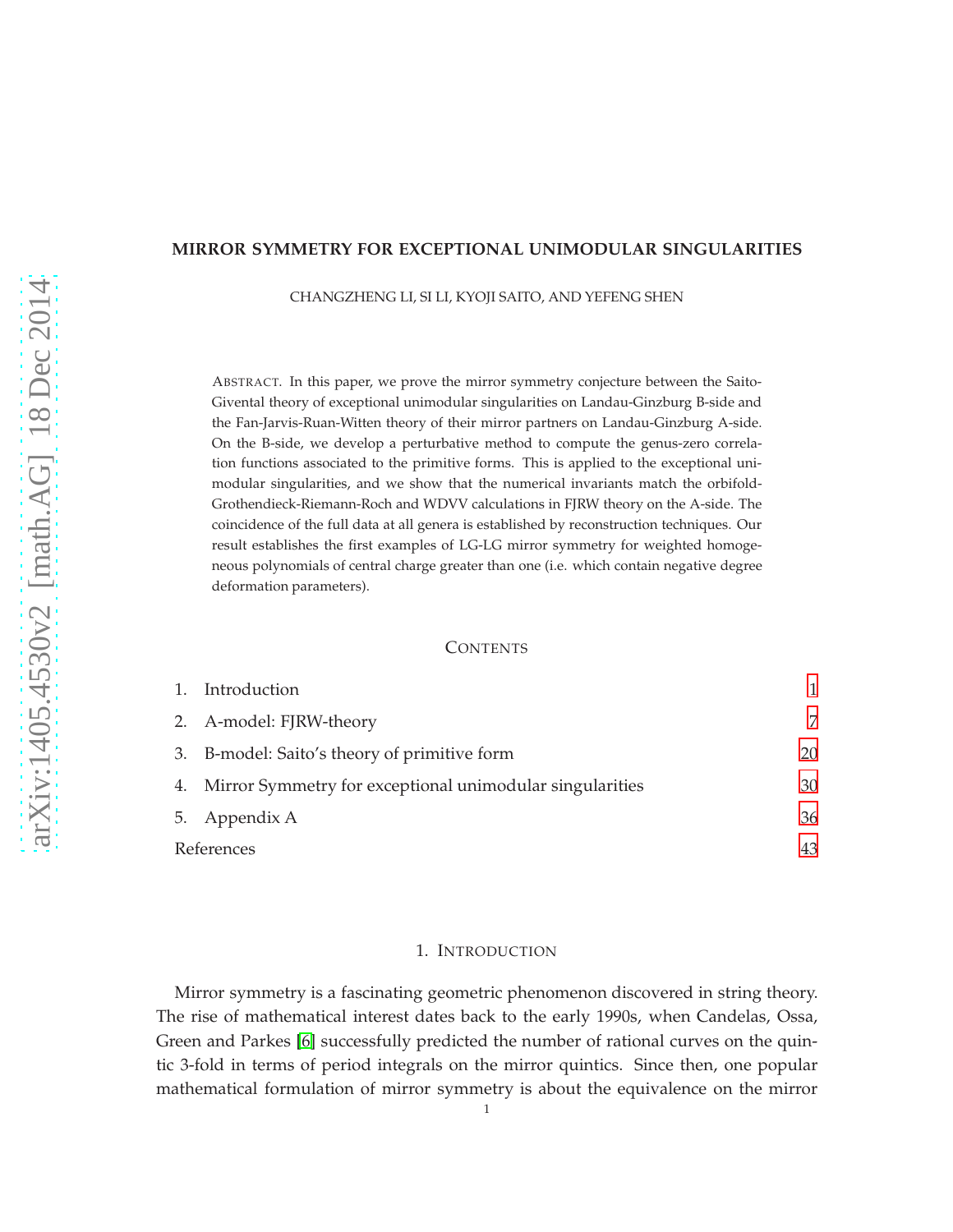pairs between the Gromov-Witten theory of counting curves and the theory of variation of Hodge structures. This is proved in [\[20,](#page-43-0) [33\]](#page-43-1) for a large class of mirror examples via toric geometry. Mirror symmetry has also deep extensions to open strings incorporating with D-brane constructions [\[27,](#page-43-2) [48\]](#page-44-0). In our paper, we will focus on closed string mirror symmetry.

Gromov-Witten theory presents the mathematical counterpart of A-twisted supersymmetric nonlinear  $\sigma$ -models, borrowing the name of A-model in physics terminology. Its mirror theory is called the B-model. On either side, there is a closely related linearized model, called the N=2 Landau-Ginzburg model (or LG model), describing the quantum geometry of singularities. There exist deep connections in physics between nonlinear sigma models on Calabi-Yau manifolds and Landau-Ginzburg models (see [\[26\]](#page-43-3) for related literature).

In this paper, we will study the LG-LG mirror symmetry conjecture, which asserts an equivalence of two nontrivial theories of singularities for mirror pairs  $(W, G)$ ,  $(W<sup>T</sup>, G<sup>T</sup>)$ . Here *W* is an *invertible weighted homogeneous polynomial* on  $\mathbb{C}^n$  with an isolated critical point at the origin, and *G* is a finite abelian symmetry group of *W*. The mirror weighted homogeneous polynomial  $W<sup>T</sup>$  was introduced by Berglund and Hübsch [\[5\]](#page-42-2) in early 1990s. For invertible polynomial  $W = \sum_{i=1}^{n} \prod_{j=1}^{n} x_j^{\tilde{a}_{ij}}$  $j$ <sup>*i*</sup>, the mirror polynomial is  $W^T = \sum_{i=1}^n \prod_{j=1}^n x_j^{a_{ji}}$  $j^{\mu_{ji}}$ . The mirror group  $G^T$  was introduced by Berglund and Henningson [\[4\]](#page-42-3) and Krawitz [\[28\]](#page-43-4) independently. Krawitz also constructed a ring isomorphism between two models. Now the mirror symmetry between these LG pairs is also called *Berglund-Hübsch-Krawitz mirror* [\[11\]](#page-42-4). When  $G = G_W$  is the group of diagonal symmetries of *W*, the dual group  $G_W^T = \{1\}$  is trivial. In order to formulate the conjecture, let us introduce the theories on both sides first. We remark that one of the most general mirror constructions of LG models was proposed by Hori and Vafa [\[24\]](#page-43-5).

A geometric candidate of LG A-model is the Fan-Jarvis-Ruan-Witten theory (or FJRW theory) constructed by Fan, Jarvis and Ruan [\[14,](#page-42-5) [15\]](#page-42-6), based on a proposal of Witten [\[50\]](#page-44-1). Several purely algebraic versions of LG A-model have been worked out [\[7,](#page-42-7) [36\]](#page-43-6). The FJRW theory is closely related to the Gromov-Witten theory, in terms of the so-called Landau-Ginzburg/Calabi-Yau correspondence [\[10,](#page-42-8) [37\]](#page-43-7). The purpose of the FJRW theory is to solve the moduli problem for the Witten equations of a LG model (*W*, *G*) (*G* is an appropriate subgroup of *GW*). The outputs are the *FJRW invariants*. Analogous to the Gromov-Witten invariants, the FJRW invariants are defined via the intersection theory of appropriate *virtual fundamental cycles* with tautological classes on the moduli space of stable curves. These invariants virtually count the solutions of the Witten equations on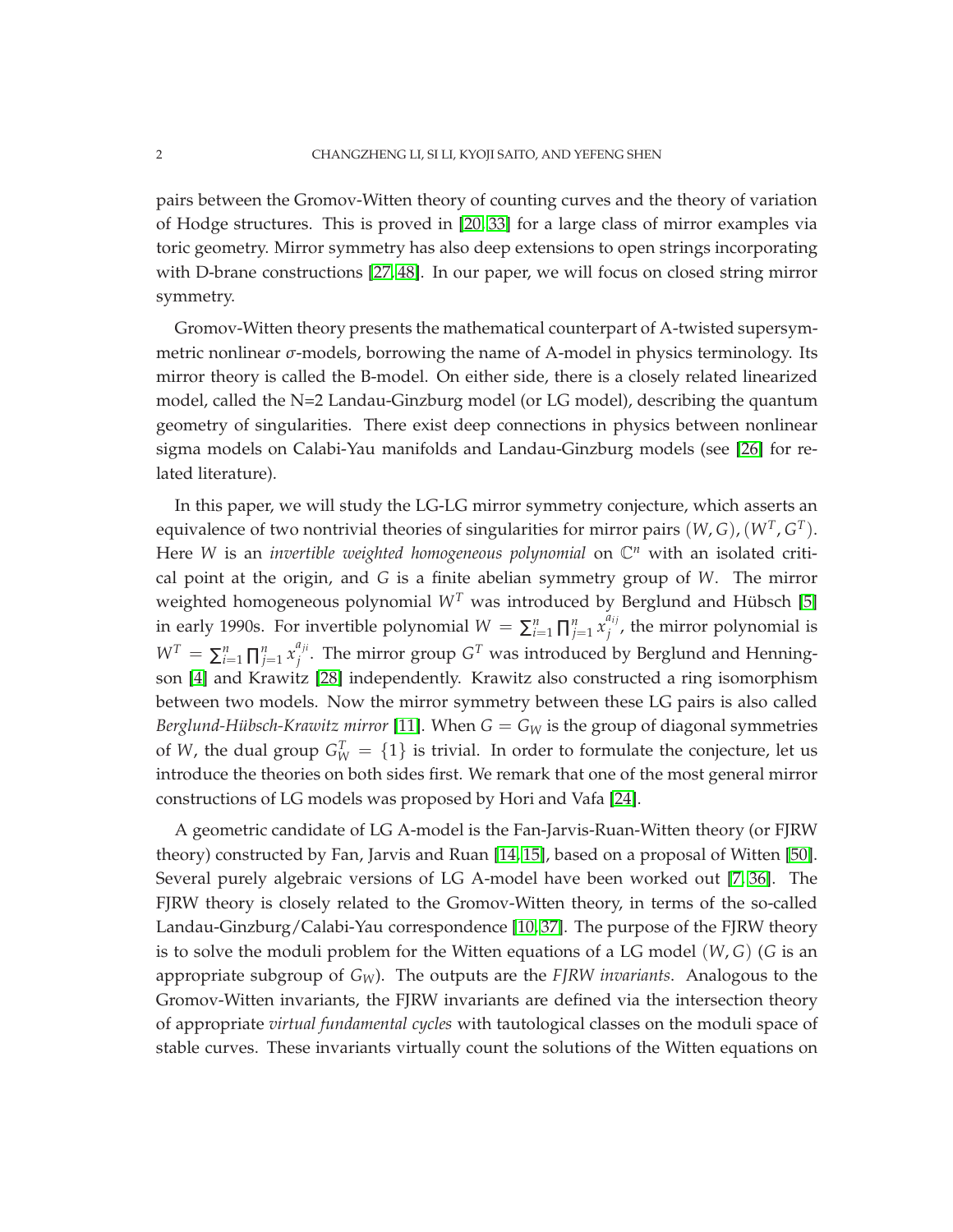orbifold curves. For our purpose later, we consider  $G = G_W$ , and summarize the main ingredients of the FJRW theory as follows (see Section [2](#page-6-0) for more details):

- An *FJRW ring* ( $H_W$ , •). Here  $H_W$  is the *FJRW state space* given by the  $G_W$ -invariant Lefschetz thimbles of *W*, and the multiplication • is defined by an intersection pairing together with the *genus* 0 *primary FJRW invariants* with 3 marked points.
- A *prepotential*  $\mathcal{F}_{0,W}^{FJRW}$  of a formal Frobenius manifold structure on  $H_W$ , whose coefficients are all the *genus* 0 *primary FJRW invariants*  $\langle \cdot \cdot \cdot \rangle_{0}^{W}$ .
- A *total ancestor potential*  $\mathscr{A}_{W}^{\text{FJRW}}$  that collects the FJRW invariants at all genera.

A geometric candidate of the LG B-model of  $(W<sup>T</sup>, G<sup>T</sup>)$  is still missing for general  $G<sup>T</sup>$ . When  $G = G_W$ , then  $G<sup>T</sup> = \{1\}$  and a candidate comes from the third author's theory of primitive forms [\[41\]](#page-43-8). The starting point here is a germ of holomorphic function ( $f = W<sup>T</sup>$ to our interest here)

$$
f(\mathbf{x}): (\mathbb{C}^n, \mathbf{0}) \to (\mathbb{C}, 0), \quad \mathbf{x} = \{x_i\}_{i=1,\cdots,n}
$$

with an isolated singularity at the origin **0**. We consider its universal unfolding

$$
(\mathbb{C}^n \times \mathbb{C}^\mu, \mathbf{0} \times \mathbf{0}) \to (\mathbb{C} \times \mathbb{C}^\mu, 0 \times \mathbf{0}), \quad (\mathbf{x}, \mathbf{s}) \to (F(\mathbf{x}, \mathbf{s}), \mathbf{s})
$$

where  $\mu = \dim_{\mathbb{C}} \text{Jac}(f)_{0}$  is the Milnor number, and  $\mathbf{s} = \{s_{\alpha}\}_{\alpha=1,\dots,\mu}$  parametrize the deformation. Roughly speaking, a primitive form is a relative holomorphic volume form

$$
\zeta = P(\mathbf{x}, \mathbf{s})d^n\mathbf{x}, \quad d^n\mathbf{x} = dx_1 \cdots dx_n
$$

at the germ  $(\mathbb{C}^n \times \mathbb{C}^{\mu}, \mathbf{0} \times \mathbf{0})$ , which induces a Frobenius manifold structure (which is called the flat structure in [\[41\]](#page-43-8)) at the germ  $(\mathbb{C}^{\mu}, \mathbf{0})$ . This gives the genus 0 invariants in the LG B-model. At higher genus, Givental [\[19\]](#page-43-9) proposed a remarkable formula (with its uniqueness established by Teleman [\[49\]](#page-44-2)) of the total ancestor potential for semi-simple Frobenius manifold structures, which can be extended to some non-semisimple boundary points [\[12,](#page-42-9) [34\]](#page-43-10) including **s** = **0** of our interest. The whole package is now referred to as the Saito-Givental theory. We will call the extended total ancestor potential at  $s = 0$  a Saito-Givental potential and denote it by  $\mathscr{A}_f^{\rm SG}$ .

For  $G = G_W$ , the LG-LG mirror conjecture (of all genera) is well-formulated [\[11\]](#page-42-4):

<span id="page-2-0"></span>**Conjecture 1.1.** *For a mirror pair* (*W*, *GW*) *and* (*W<sup>T</sup>* , {1})*, there exists a ring isomorphism*  $(H_W, ◂)$   $\cong$  Jac( $W^T$ ) together with a choice of primitive forms  $\zeta$ , such that the FJRW potential  $\mathscr{A}_{W}^{\text{FJRW}}$  is identified with the Saito-Givental potential  $\mathscr{A}_{W^T}^{\text{SG}}$ .

For the weighted homogeneous polynomial  $W = W(x_1, \dots, x_n)$ , we have

$$
W(\lambda^{q_1}x_1,\cdots,\lambda^{q_n}x_n)=\lambda W(x_1,\cdots,x_n),\ \forall \lambda\in\mathbb{C}^*,
$$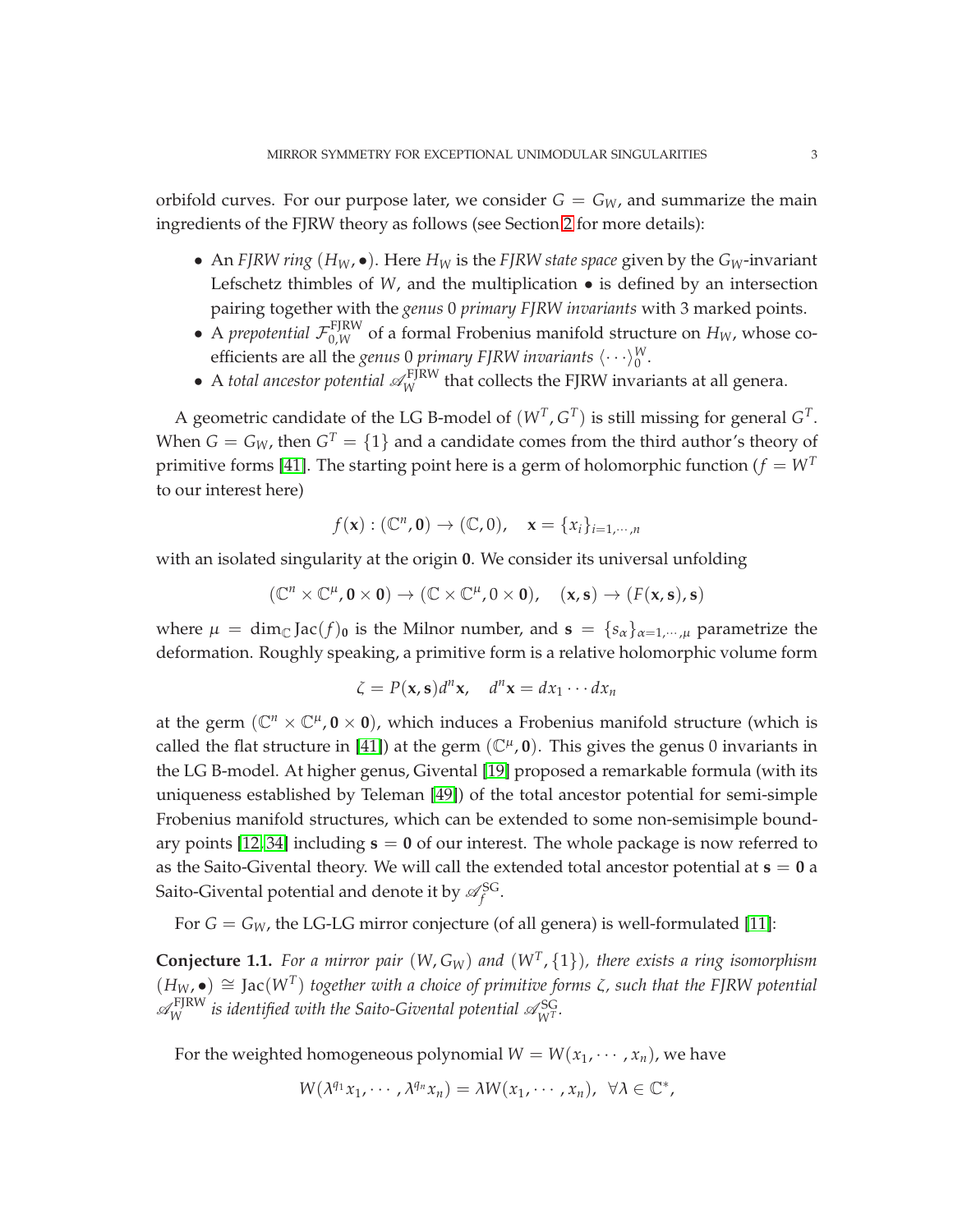with each weight  $q_i$  being a unique rational number satisfying  $0 < q_i \leq \frac{1}{2}$  [\[38\]](#page-43-11). There is a partial classification of *W* using the central charge [\[43\]](#page-43-12)

$$
\hat{c}_W := \sum_i (1 - 2q_i).
$$

So far, Conjecture [1.1](#page-2-0) has only been proved for  $\hat{c}_W < 1$  (i.e., *ADE* singularities) by Fan, Jarvis and Ruan[\[14\]](#page-42-5) and for  $\hat{c}_W = 1$  (i.e., simple elliptic singularities) by Krawitz, Milanov and Shen [\[30,](#page-43-13) [35\]](#page-43-14). However, it was open for  $\hat{c}_W > 1$ , including exceptional unimodular modular singularities and a wide class of those related to K3 surfaces and CY 3-folds. One of the major obstacle is that computations in the LG B-model require concrete information about the primitive forms. The existence of the primitive forms for a general isolated singulary has been proved by M.Saito [\[46\]](#page-44-3). However, explicit formulas were only known for weighted homogeneous polynomials of  $\hat{c}_W \leq 1$  [\[41\]](#page-43-8). This is due to the difficulty of mixing between positive and negative degree deformations when  $\hat{c}_W > 1$ .

The main objective of the present paper is to prove that Conjecture [1.1](#page-2-0) is true when  $W<sup>T</sup>$  is one of the exceptional unimodular singularities as in the following table. Here we use variables *x*, *y*, *z* instead of the conventional  $x_1, x_2, \cdots, x_n$ . These polynomials are all of central charge larger than 1, providing the first nontrivial examples with the existence of negative degree deformation (i.e., irrelevant deformation) parameters.

|          | Polynomial  | Polynomial           | Polynomial                                                                                                  | Polynomial |
|----------|-------------|----------------------|-------------------------------------------------------------------------------------------------------------|------------|
| $E_{12}$ | $x^3 + y^7$ | $W_{12}$ $x^4 + y^5$ | $ U_{12} $ $x^3 + y^3 + z^4$                                                                                |            |
|          |             |                      | $ Q_{12}  x^2 y + xy^3 + z^3  Z_{12}  x^3 y + y^4 x  S_{12}  x^2 y + y^2 z + z^3 x$                         |            |
|          |             |                      | $E_{14}$ $x^2 + xy^4 + z^3$ $E_{13}$ $x^3 + xy^5$ $E_{13}$ $x^2 + xy^3 + yz^3$ $W_{13}$ $x^2 + xy^2 + yz^4$ |            |
|          |             |                      |                                                                                                             |            |

<span id="page-3-0"></span>TABLE 1. Exceptional unimodular singularities

Originally, the 14 exceptional unimodular singularities by Arnold [\[3\]](#page-42-10) are one parameter families of singularities with three variables. Each family contains a weighted homogenous singularity characterized by the existence of only one negative degree but no zero-degree deformation parameter [\[43\]](#page-43-12). In this paper, we consider the stable equivalence class of a singularity, and always choose polynomial representatives of the class with no square terms for additional variables. The FJRW theory with the group of diagonal symmetries is invariant when adding square terms for additional variables.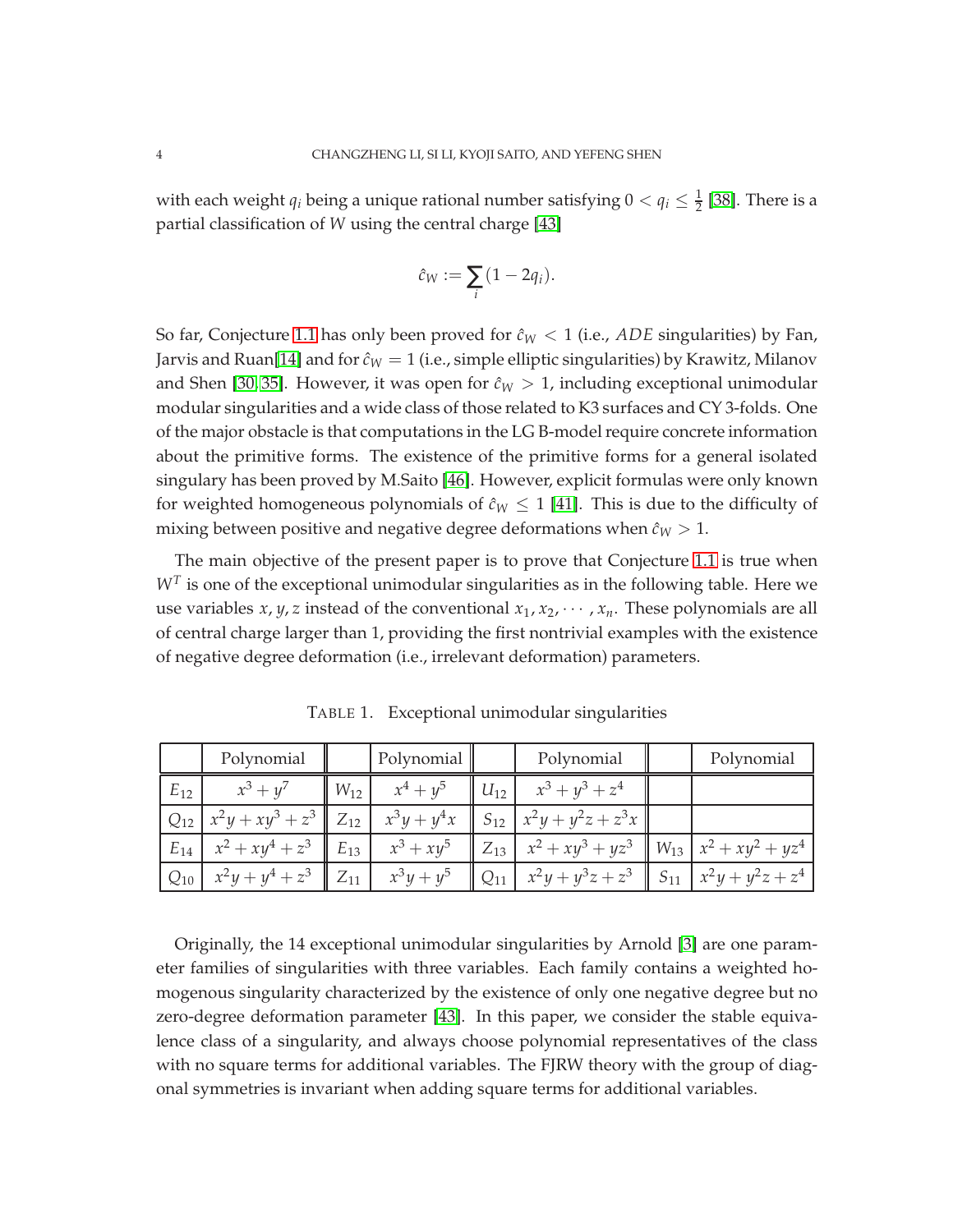**LG-LG mirror symmetry for exceptional unimodular singularities.** Let us explain how we achieve the goal in more details. Following [\[28\]](#page-43-4), we can specify a ring isomorphism Jac $(W^T) \cong (H_W, \bullet)$ . Then we calculate certain FJRW invariants, by an orbifold-Grothendieck-Riemann-Roch formula and WDVV equations. More precisely, we have

<span id="page-4-0"></span>**Proposition 1.2.** *Let W<sup>T</sup> be one of the 14 singularities, then*

$$
\Psi : \text{Jac}(W^T) \to (H_W, \bullet),
$$

*defined in [\(2.20\)](#page-11-0) and [\(2.23\)](#page-12-0), generates a ring isomorphism. Let*  $M_i^T$  *be the i-th monomial of*  $W^T$ *, and* φ<sup>µ</sup> *be of the highest degree among the specified basis of* Jac(*W<sup>T</sup>* ) *in Table [2.](#page-10-0) Let q<sup>i</sup> be the weight of x<sup>i</sup> with respect to W. For each i, we have genus* 0 *FJRW invariants*

<span id="page-4-1"></span>(1.1) 
$$
\langle \Psi(x_i), \Psi(x_i), \Psi(\frac{M_i^T}{x_i^2}), \Psi(\phi_\mu) \rangle_0^W = q_i, \text{ whenever } M_i^T \neq x_i^2.
$$

Surprisingly, if  $W^T$  belongs to  $Q_{11}$  or  $S_{11}$ , then the ring isomorphism Jac $(W^T) \cong (H_W, \bullet)$ was not known in the literature. The difficulty comes from that if there is some  $q_j = \frac{1}{2}$ , then one of the ring generators is a so-called *broad element* in FJRW theory and invariants with broad generators are hard to compute. We overcome this difficulty for the two cases, using Getzler's relation on  $\overline{M}_{1,4}$ . It is quite interesting that the higher genus structure detects the ring structure. We expect that our method works for general unknown cases of  $(H_W, \bullet)$  as well.

On the B-side, recently there has appeared a perturbative way to compute the primitive forms for arbitrary weighted homogeneous singularities [\[32\]](#page-43-15). In this paper, we develop the perturbative method to the whole package of the associated Frobenius manifolds, and describe a recursive algorithm to compute the associated flat coordinates and the potential function  $\mathcal{F}_{0,W^T}^{\rm SG}$  (see section 3.2). We apply this perturbative method to compute genus zero invariants of LG B-model associated to the unique primitive forms [\[23,](#page-43-16) [32\]](#page-43-15) of the exceptional unimodular singularities, and show that it coincides with the A-side FJRW invariants for *W* in Proposition [1.2](#page-4-0) (up to a sign).

In the next step, we establish a reconstruction theorem in such cases (Lemma [4.2\)](#page-30-0), showing that the WDVV equations are powerful enough to determine the full prepotentials for both sides from those invariants in [\(1.1\)](#page-4-1). This gives the main result of our paper:

<span id="page-4-2"></span> $\bf{Theorem~1.3.}$  Let  $W^T$  be one of the 14 exceptional unimodular singularities in Table [1.](#page-3-0) Then the *specified ring isomorphism* Ψ *induces an isomorphism of Frobenius manifolds between* Jac(*W<sup>T</sup>* ) *(which comes from the primitive form of W<sup>T</sup> ) and H<sup>W</sup> (which comes from the FJRW theory of* (*W*, *GW*)*). That is, the prepotentials are equal to each other:*

$$
\mathcal{F}_{0,W^T}^{\text{SG}} = \mathcal{F}_{0,W}^{\text{FJRW}}.
$$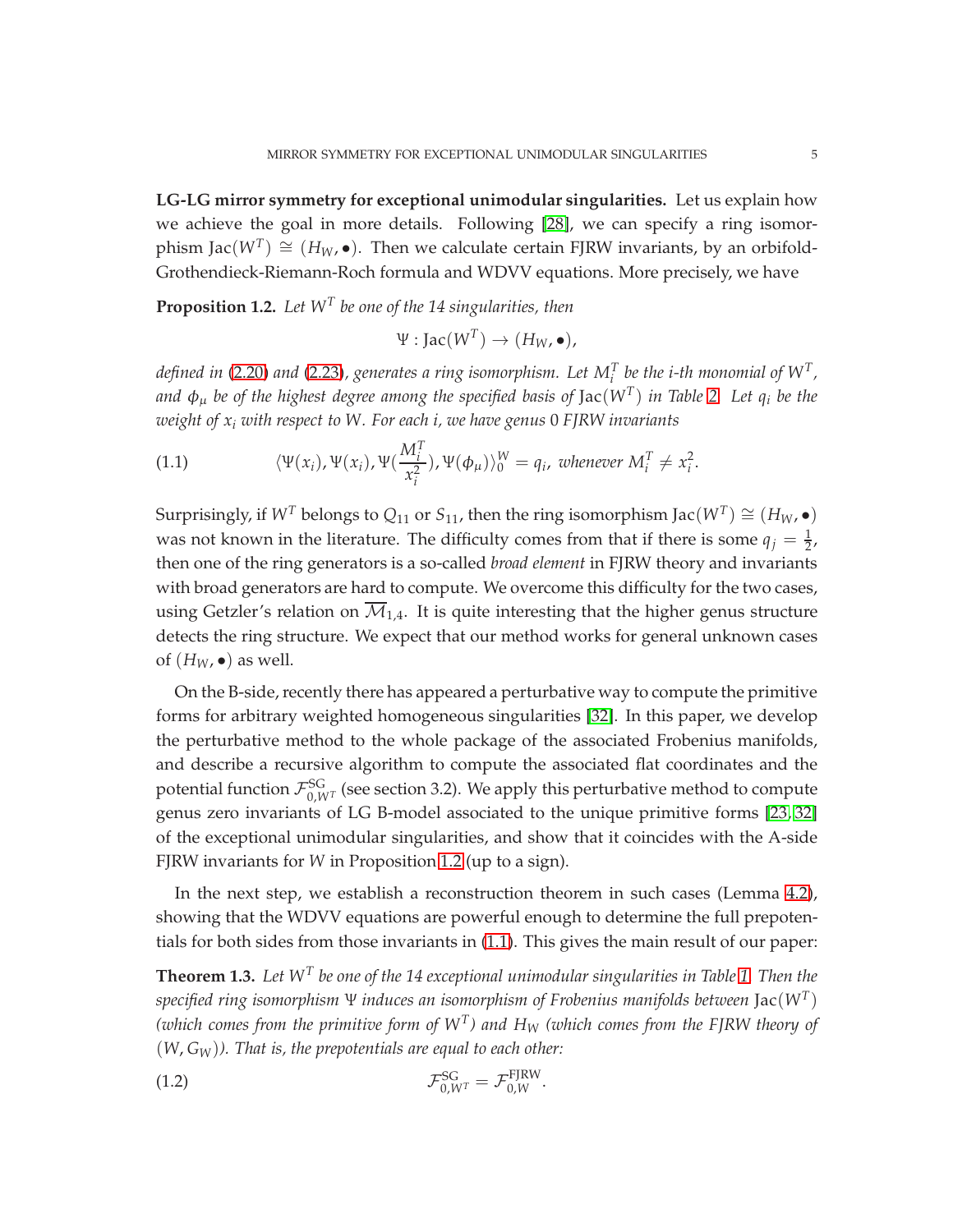In general, the computations of FJRW invariants are challenging due to our very little understanding of virtual fundamental cycles, especially at higher genus. However, according to Teleman [\[49\]](#page-44-2) and Milanov [\[34\]](#page-43-10), the non-semisimple limit  $\mathscr{A}_{W^T}^{SG}$  is fully determined by the genus-0 data on the semisimple points nearby. As a consequence, we upgrade our mirror symmetry statement to higher genus and prove Conjecture [1.1](#page-2-0) for the exceptional unimodular singularities.

<span id="page-5-1"></span>**Corollary 1.4.** *Conjecture [1.1](#page-2-0) is true for W<sup>T</sup> being one of the 14 exceptional unimodular singularities in Table [1.](#page-3-0) The specified ring isomorphism* Ψ *induces the following coincidence of total ancestor potentials:*

<span id="page-5-0"></span>
$$
\mathscr{A}_{W^T}^{\rm SG} = \mathscr{A}_{W}^{\rm FJRW}.
$$

The choice in Table [1](#page-3-0) has the property that the mirror weighted homogeneous polynomials are again representatives of the exceptional unimodular singularities. Arnold discovered a strange duality among the 14 exceptional unimodular singularities, which says the Gabrielov numbers of each coincide with the Dolgachev numbers of its strange dual [\[2\]](#page-42-11). The strange duality is also reproved algebraically in [\[44\]](#page-43-17). The choices in Table [1](#page-3-0) also represent Arnold's strange duality: the first two rows are strange dual to themselves, and the last two rows are dual to each other. For example, *E*<sup>14</sup> is strange dual to *Q*10. Beyond the choices in Table [1,](#page-3-0) we also discuss the LG-LG mirror symmetry for other invertible polynomial representatives (some of whose mirrors may no longer be exceptional exceptional singularities) where equality [\(1.3\)](#page-5-0) still holds. The results are summarized in **Theorem [4.3](#page-34-0)** and **Remark 4.5**. Our method has the advantage of being applicable to general invertible polynomials with more involved WDVV techniques developed.

The present paper is organized as follows. In section 2, we give a brief review of the FJRW theory and compute those initial FJRW invariants as in Proposition [1.2.](#page-4-0) In section 3, we develop the perturbative method for computing the Frobenius manifolds in the LG B-model following [\[32\]](#page-43-15). In section 4, we prove Conjecture [1.1](#page-2-0) when the B-side is given by one of the exceptional unimodular singularities. We also discuss the more general case when either side is given by an arbitrary weighted homogeneous polynomial representative of the exceptional unimodular singularities. Finally in the appendix, we provide detailed descriptions of the specified isomorphism Ψ as well as a complete list of the genus-zero four-point functions on the B-side for all the exceptional unimodular singularities. We would like to point out that section 2 and section 3 are completely independent of each other. Our readers can choose either sections to start first.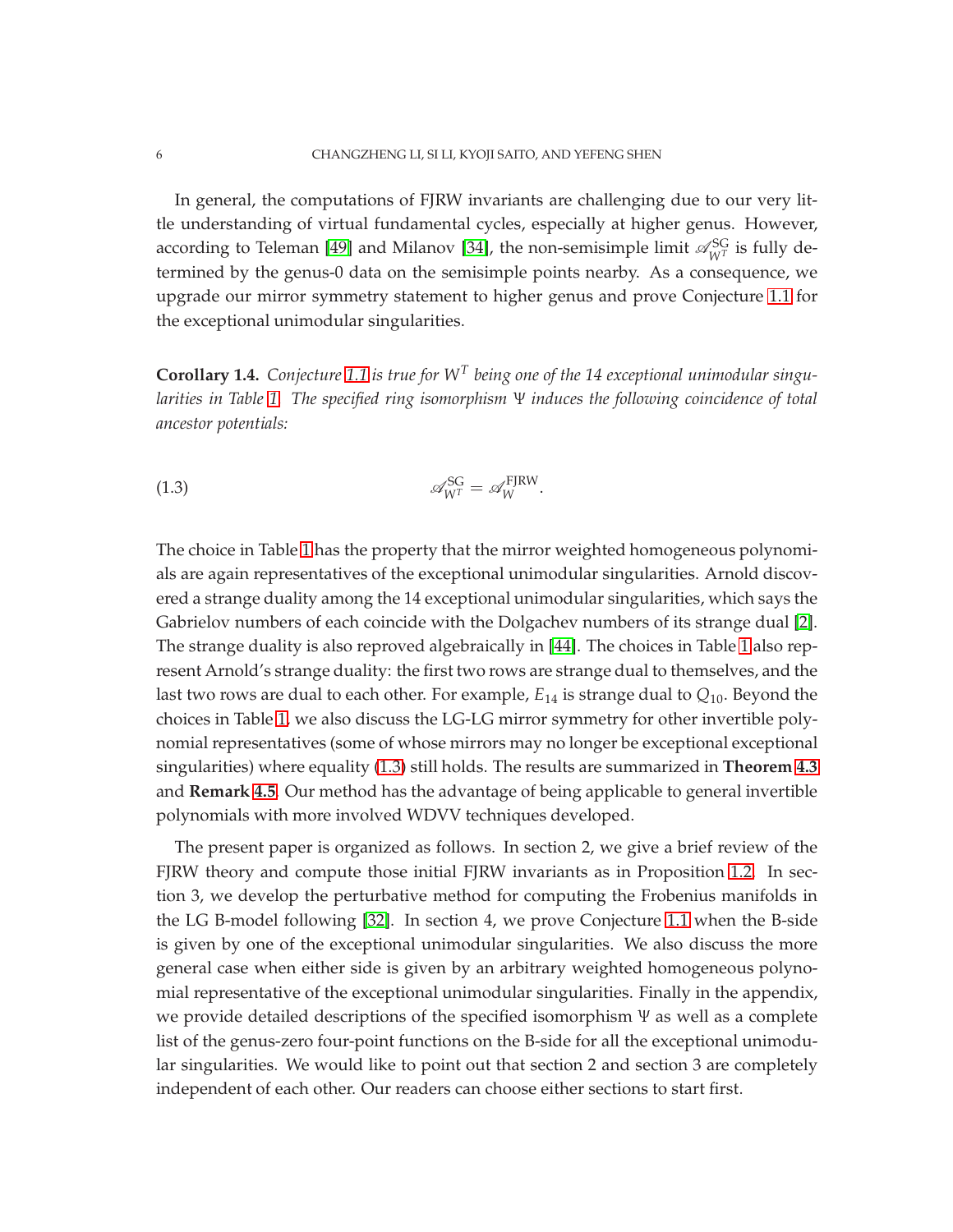## 2. A-MODEL: FJRW-THEORY

<span id="page-6-0"></span>2.1. **FJRW-theory.** In this section, we give a brief review of FJRW theory. For more details, we refer the readers to [\[14,](#page-42-5) [15\]](#page-42-6). We start with a *nondegenerate weighted homogeneous polynomial*  $W = W(x_1, \dots, x_n)$ , where the nondegeneracy means that *W* has isolated critical point at the origin  $\mathbf{0} \in \mathbb{C}^n$  and contains no monomial of the form  $x_i x_j$  for  $i \neq j$ . This implies that each  $x_i$  has a unique weight  $q_i \in \mathbb{Q} \cap (0, \frac{1}{2}]$  [\[38\]](#page-43-11). Let  $G_W$  be the *group of diagonal symmetries*,

$$
(2.1) \tG_W := \left\{ (\lambda_1, \ldots, \lambda_n) \in (\mathbb{C}^*)^n \middle| W(\lambda_1 x_1, \ldots, \lambda_n x_n) = W(x_1, \ldots, x_n) \right\}.
$$

In this paper, we will only consider the FJRW theory for the pair  $(W, G_W)$ . In general, the FJRW theory also works for any subgroup  $G \subset G_W$  where *G* contains the *exponential grading element*

<span id="page-6-1"></span>(2.2) 
$$
J = \left(\exp(2\pi\sqrt{-1}q_1), \cdots, \exp(2\pi\sqrt{-1}q_n)\right) \in G_W.
$$

**Definition 2.1.** *The* FJRW *state space H<sup>W</sup> for* (*W*, *GW*) *is defined to be the direct sum of all GW-invariant relative cohomology:*

(2.3) 
$$
H_W := \bigoplus_{\gamma \in G_W} H_{\gamma}, \quad H_{\gamma} := H^{N_{\gamma}}(\text{Fix}(\gamma); W^{\infty}_{\gamma}; \mathbb{C})^{G_W}.
$$

*Here Fix(* $\gamma$ *) is the fixed points set of*  $\gamma$ *, and*  $\mathbb{C}^{N_\gamma}\cong$  *Fix(* $\gamma) \subset \mathbb{C}^n$ *. W<sub>* $\gamma$ *</sub> is the restriction of W to*  $Fix(\gamma)$ .  $W_\gamma^\infty := (\text{Re}W_\gamma)^{-1}(M,\infty)$  *with*  $M \gg 0$ *, where*  $\text{Re}W_\gamma$  *is the real part of*  $W_\gamma$ *.* 

Each  $\gamma \in G_W$  has a unique form

(2.4) 
$$
\gamma = \left(\exp(2\pi\sqrt{-1}\Theta_1^{\gamma}), \cdots, \exp(2\pi\sqrt{-1}\Theta_n^{\gamma})\right) \in (\mathbb{C}^*)^n, \quad \Theta_i^{\gamma} \in [0,1) \cap \mathbb{Q}.
$$

Thus  $H_W$  is a graded vector space, where for each nonzero  $\alpha \in H_\gamma$ , we assign its degree

$$
\deg \alpha = \frac{N_{\gamma}}{2} + \sum_{i=1}^{n} (\Theta_i^{\gamma} - q_i).
$$

We call  $H_{\gamma}$  a *narrow sector* if  $Fix(\gamma)$  consists of  $\mathbf{0} \in \mathbb{C}^n$  only, or a *broad sector* otherwise.

The FJRW vector space *H<sup>W</sup>* is equipped with a symmetric and nondegenerate pairing

$$
\langle \, , \, \rangle := \sum_{\gamma \in G_W} \langle \, , \, \rangle_{\gamma},
$$

where each  $\langle , \rangle_{\gamma} : H_{\gamma} \times H_{\gamma^{-1}} \to \mathbb{C}$  is induced from the intersection pairing of Lefchetz thimbles. The pairing between  $H_{\gamma_1}$  and  $H_{\gamma_2}$  is nonzero only if  $\gamma_1\gamma_2=1$ . Moreover, there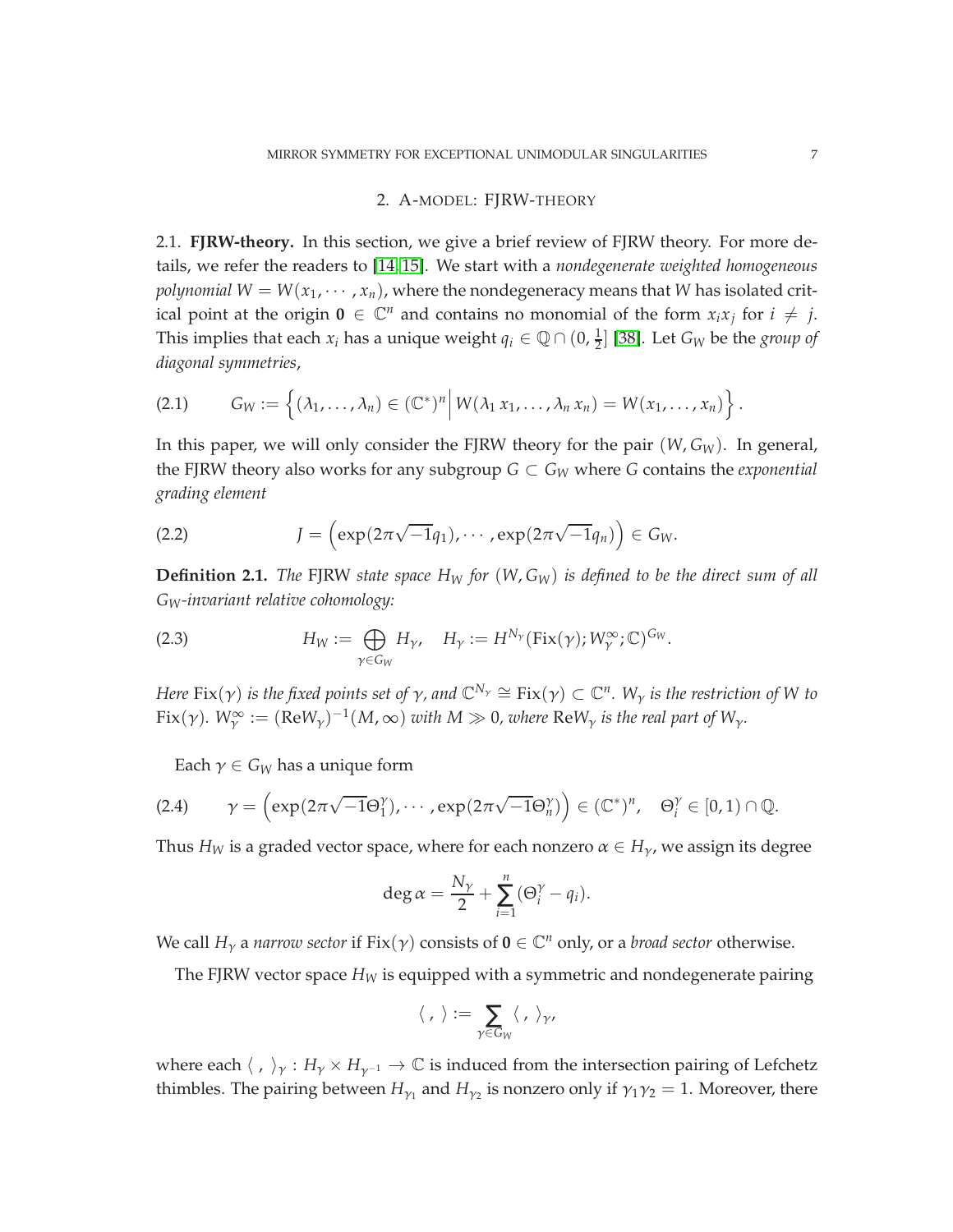is a canonical isomorphism (see section 5.1 of [\[14\]](#page-42-5), Appendix A of [\[9\]](#page-42-12), and references therein)

<span id="page-7-0"></span>(2.5) 
$$
(H_W, \langle \, , \, \rangle) \cong \left( \bigoplus_{\gamma \in G_W} (\text{Jac}(W_{\gamma}) \omega_{\gamma})^{G_W}, \sum_{\gamma \in G_W} \langle \, , \rangle_{\text{res}, \gamma} \right).
$$

Here  $\omega_\gamma$  is a volume form on  $Fix(\gamma)$  of the type  $dx_{j_1}\wedge\cdots\wedge dx_{j_{N_\gamma}}$ , where we mean  $\omega_\gamma=1$ if  $N_\gamma = 0$ .  $G_W$  acts on both  $x_i$  and  $dx_i$ . Let  $(\text{Jac}(W_\gamma)\omega_\gamma)^{G_W}$  be the  $G_W$ -invariant part of the action. We choose a generator

(2.6) 
$$
\mathbf{1}_{\gamma} := \omega_{\gamma} \in H^{N_{\gamma}}(\text{Fix}(\gamma); W_{\gamma}^{\infty}; \mathbb{C}).
$$

If  $H_\gamma$  is narrow, then  $H_\gamma\cong (\mathrm{Jac}(W_\gamma)\omega_\gamma)^{G_W}\cong \mathbb{C}$  is generated by  $\mathbf{1}_\gamma$ . If  $H_\gamma$  is broad, we denote generators of  $H_\gamma$  by  $\phi \mathbf{1}_\gamma$  via  $\phi \omega_\gamma \in (\text{Jac}(W_\gamma)\omega_\gamma)^{G_W}$ . Finally, the residue pairing  $\langle , \rangle_{\text{res}, \gamma}$  is defined from the standard residue Res<sub>*W*γ</sub> of *W*<sub>γ</sub>,

$$
\langle f\omega_{\gamma}, g\omega_{\gamma} \rangle_{\text{res},\gamma} := \text{Res}_{W_{\gamma}}(fg) := \text{Residue}_{x=0} \frac{fg\omega_{\gamma}}{\frac{\partial W_{\gamma}}{\partial x_{j_1}} \cdots \frac{\partial W_{\gamma}}{\partial x_{j_{N_{\gamma}}}}}.
$$

It is highly nontrivial to construct a virtual cycle for the moduli of solutions of Witten equations. For the details of the construction, we refer to the original paper of Fan, Jarvis and Ruan [\[15\]](#page-42-6). Let  $\mathcal{C} := \mathcal{C}_{g,k}$  be a stable genus-*g* orbifold curve with marked points *p*<sub>1</sub>, ..., *p*<sub>*k*</sub> (where 2*g* − 2 + *k* > 0). We only allow orbifold points at marked points and nodals. Near each orbifold point  $p$ , a local chart is given by  $\mathbb{C}/G_p$  with  $G_p \cong \mathbb{Z}/m\mathbb{Z}$  for some positive integer *m*. Let  $\mathcal{L}_1, \ldots, \mathcal{L}_n$  be orbifold line bundles over  $\mathcal{C}$ . Let  $\sigma_i$  be a  $C^{\infty}$ section of  $\mathcal{L}_i$ . We consider the *W*-structures, which can be thought of as the background data to be used to set up the Witten equations

$$
\bar{\partial}\sigma_i + \frac{\overline{\partial W}}{\overline{\partial}\sigma_i} = 0.
$$

For simplicity, we only discuss cases that  $W = M_1 + \cdots + M_n$ , with  $M_i = \prod_{j=1}^n x_j^{a_{ij}}$ *j* . Let *K*<sub>*C*</sub> be the canonical bundle for the underlying curve *C* and  $\rho$  :  $\mathscr{C} \to C$  be the forgetful morphism. A *W-structure*  $\mathfrak L$  consists of  $(\mathscr C, \mathscr L_1, \cdots, \mathscr L_n, \varphi_1, \cdots, \varphi_n)$  where  $\varphi_i$  is an isomorphism of orbifold line bundles

$$
\varphi_i:\bigotimes_{j=1}^n\mathscr{L}_j^{\otimes a_{i,j}}\longrightarrow \rho^*(K_{C,\log}),\quad K_{C,\log}:=K_C\otimes\bigotimes_{j=1}^k\mathscr{O}(p_j).
$$

A *W*-structure induces a representation  $r_p$  :  $G_p \rightarrow G_W$  at each point  $p \in \mathscr{C}$ . We require it to be faithful. The moduli space of pairs  $\mathfrak{C} = (\mathscr{C}, \mathfrak{L})$  is called the *moduli of stable Worbicurves* and denoted by  $\overline{\mathscr{W}}_{g,k}.$  According to [\[14\]](#page-42-5),  $\overline{\mathscr{W}}_{g,k}$  is a Deligne-Mumford stack, and the forgetful morphism st :  $\overline{\mathscr{W}}_{g,k}\to \overline{\mathcal{M}}_{g,k}$  to the moduli space of stable curves is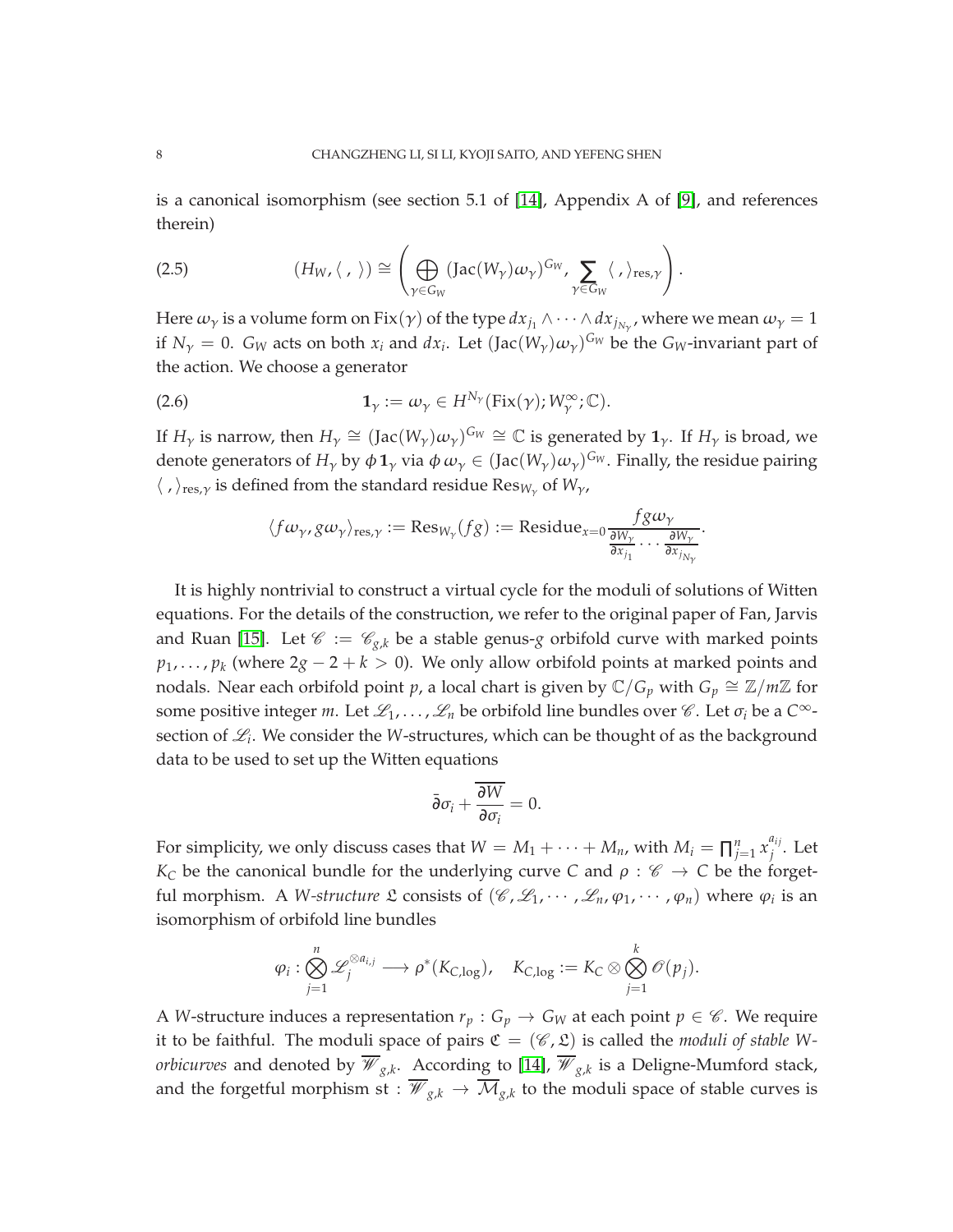flat, proper and quasi-finite.  $\overline{\mathcal{W}}_{g,k}$  can be decomposed into open and closed stacks by decorations on each marked point,

$$
\overline{\mathscr{W}}_{g,k} = \sum_{(\gamma_1,\ldots,\gamma_k) \in (G_W)^k} \overline{\mathscr{W}}_{g,k}(\gamma_1,\ldots,\gamma_k), \quad \gamma_j := r_{p_j}(1).
$$

Furthermore, let Γ be the dual graph of the underlying curve *C*. Each vertex of Γ represents an irreducible component of *C*, each edge represents a node, and each half-edge represents a marked point. Let ♯*E*(Γ) be the number of edges in Γ . We decorate the halfedge representing the point  $p_j$  by an element  $\gamma_j \in G_W$ . We denote the decoration by Γ<sup>γ</sup>1,...,<sup>γ</sup>*<sup>k</sup>* and call it a *GW-decorated dual graph*. We further call it *fully GW-decorated* if we also assign some  $\gamma_+ \in G_W$  and  $\gamma_- = (\gamma_+)^{-1}$  on the two sides of each edge. The stack  $\overline{\mathscr{W}}_{g,k}(\gamma_1,\ldots,\gamma_k)$  is stratified, where each closure in  $\overline{\mathscr{W}}_{g,k}(\gamma_1,\ldots,\gamma_k)$  of the stack of stable *W*-orbicurves with fixed decorations  $(\gamma_1, \ldots, \gamma_k)$  on  $\Gamma$  is denoted by  $\overline{\mathscr{W}}_{g,k}(\Gamma_{\gamma_1,\ldots,\gamma_k})$ .

If  $\overline{\mathscr{W}}_{g,k}(\gamma_1,\cdots,\gamma_k)$  is nonempty, then the *Line bundle criterion* follows([\[14,](#page-42-5) Proposition 2.2.8]):

<span id="page-8-2"></span>(2.7) 
$$
\deg(\rho_* \mathscr{L}_i) = (2g-2+k)q_i - \sum_{j=1}^k \Theta_i^{\gamma_j} \in \mathbb{Z}, i = 1, \cdots, n.
$$

In [\[15\]](#page-42-6), Fan, Jarvis and Ruan perturb the polynomial *W* to polynomials of Morse type and construct virtual cycles from the solutions of the perturbed Witten equations. Those virtual cycles transform in the same way as the Lefschetz thimbles attched to the critical points of the perturbed polynomials. As a consequence, they construct a virtual cycle

<span id="page-8-1"></span>
$$
[\overline{\mathscr{W}}_{g,k}(\Gamma_{\gamma_1,\ldots,\gamma_k})]^{\text{vir}} \in H_*(\overline{\mathscr{W}}_{g,k}(\Gamma_{\gamma_1,\ldots,\gamma_k}),\mathbb{C}) \otimes \prod_{j=1}^k H_{N_{\gamma_j}}(\text{Fix}(\gamma_j),W_{\gamma_j}^{\infty},\mathbb{C})^{G_W},
$$

which has total degree

(2.8) 
$$
2\left((\hat{c}_W - 3)(1-g) + k - \sharp E(\Gamma) - \sum_{j=1}^k \sum_{i=1}^n (\Theta_i^{\gamma_j} - q_i)\right).
$$

 $\Delta B$  Based on this, they obtain a cohomological field theory  $\{\Lambda^W_{g,k}: (H_W)^{\otimes k}\longrightarrow H^*(\overline{\mathcal M}_{g,k}, \mathbb C)\}$ with a flat identity. Each  $\Lambda^W_{g,k}$  is defined by extending the following map linearly to  $H_W$ ,

$$
\Lambda^W_{g,k}(\alpha_1,\ldots,\alpha_k):=\frac{|G_W|^g}{\deg(\textup{st})}\textup{PD}\textup{ st}_*\left([\overline{\mathscr{W}}_{g,k}(\gamma_1,\ldots,\gamma_k)]^{\textup{vir}}\cap\prod_{j=1}^k\alpha_j\right),\quad \alpha_j\in H_{\gamma_j}.
$$

 $\bf{Definition 2.2.}$  *Let*  $\psi_j$  *be the*  $j$ *-th psi class in*  $H^*(\mathcal{M}_{g,k})$ *. Define FJRW invariants (or correlators)* 

<span id="page-8-0"></span>
$$
(2.9) \qquad \langle \tau_{\ell_1}(\alpha_1),\ldots,\tau_{\ell_k}(\alpha_k)\rangle_{g,k}^W = \int_{\overline{\mathcal{M}}_{g,k}} \Lambda_{g,k}^W(\alpha_1,\ldots,\alpha_k) \prod_{j=1}^k \psi_j^{\ell_j}, \quad \alpha_j \in H_{\gamma_j}.
$$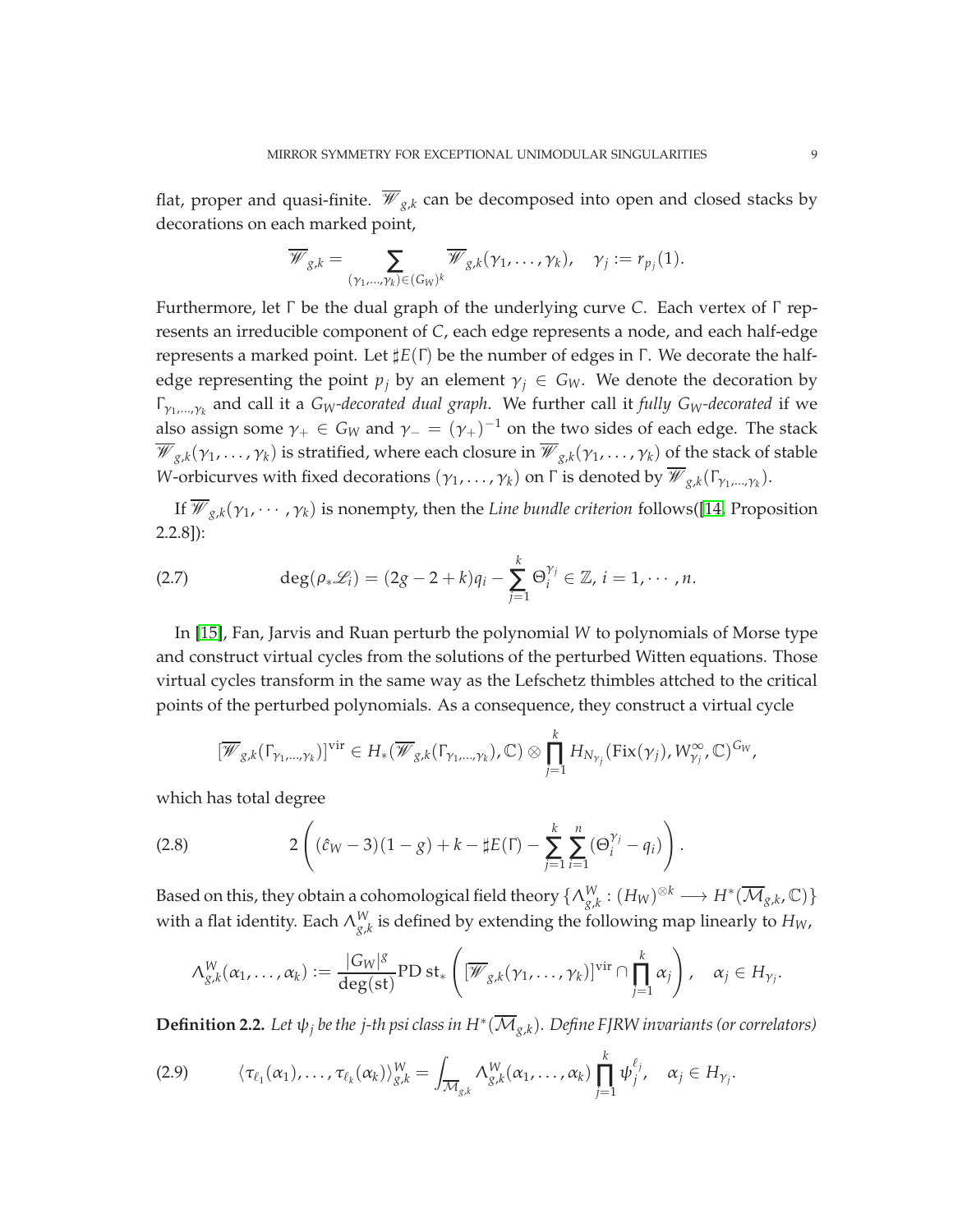*The FJRW invariants in* [\(2.9\)](#page-8-0) *are called primary if all*  $\ell_j = 0$ *. We simply denoted them by*  $\langle \alpha_1, \ldots, \alpha_k \rangle_g^W$ . We call  $(H_W, \bullet)$  an FJRW ring where the multiplication  $\bullet$  on  $H_W$  is defined by

<span id="page-9-5"></span>(2.10) 
$$
\langle \alpha \bullet \beta, \gamma \rangle = \langle \alpha, \beta, \gamma \rangle_0^W.
$$

If the invariant in [\(2.9\)](#page-8-0) is nonzero, the intergrand should be a top degree element in *H*<sup>∗</sup>( $\mathcal{M}_{g,k}$ ). Then using the total degree formula [\(2.8\)](#page-8-1) and the definition of the cohomological field theory, it is not hard to see that

<span id="page-9-1"></span>(2.11) 
$$
\sum_{j=1}^{k} \deg \alpha_j + \sum_{j=1}^{k} \ell_j = (\hat{c}_W - 3)(1 - g) + k.
$$

Let us fix a basis  $\{\alpha_j\}_{j=1}^{\mu}$  of  $H_W$ , with  $\alpha_1$  being the identity. Let  $\mathbf{t}(z) = \sum_{m\geq 0} \sum_{j=1}^{\mu} t_{m,\alpha_j} \alpha_j z^m$ . The FJRW *total ancestor potential* is defined to be

(2.12) 
$$
\mathscr{A}_{W}^{\text{FJRW}} = \exp \left( \sum_{g \geq 0} \hbar^{g-1} \sum_{k \geq 0} \frac{1}{k!} \langle \mathbf{t}(\psi_1) + \psi_1, \ldots, \mathbf{t}(\psi_k) + \psi_k \rangle_{g,k}^{W} \right).
$$

There is a formal Frobenius manifold structure on  $H_W$ , in the sense of Dubrovin [\[13\]](#page-42-13). Its *prepotential* is given by

$$
\mathcal{F}_{0,W}^{\text{FJRW}} = \sum_{k \geq 3} \frac{1}{k!} \langle \mathbf{t}_0, \ldots, \mathbf{t}_0 \rangle_{0,k}^W, \quad \mathbf{t}_0 = \sum_{j=1}^{\mu} t_{0,\alpha_j} \alpha_j.
$$

The prepotential satisfies the WDVV (Witten-Dijkgraaf-Verlinde-Verlinde) equations:

<span id="page-9-3"></span>
$$
(2.13) \qquad \sum_{i,j} \frac{\partial^3 \mathcal{F}_{0,W}^{\text{FJRW}}}{\partial t_{\alpha_a} \partial t_{\alpha_d} \partial t_{\alpha_i}} \eta^{ij} \frac{\partial^3 \mathcal{F}_{0,W}^{\text{FJRW}}}{\partial t_{\alpha_j} \partial t_{\alpha_b} \partial t_{\alpha_c}} = \sum_{i,j} \frac{\partial^3 \mathcal{F}_{0,W}^{\text{FJRW}}}{\partial t_{\alpha_a} \partial t_{\alpha_b} \partial t_{\alpha_i}} \eta^{ij} \frac{\partial^3 \mathcal{F}_{0,W}^{\text{FJRW}}}{\partial t_{\alpha_j} \partial t_{\alpha_c} \partial t_{\alpha_d}}, \quad t_{\alpha} := t_{0,\alpha},
$$

where  $(\eta^{ij})$  is the inverse of the matrix  $(\langle \alpha_i, \alpha_j \rangle)$ . It implies ([\[14,](#page-42-5) Lemma 6.2.6])

<span id="page-9-4"></span>
$$
(2.14) \langle \ldots, \alpha_a, \alpha_b \bullet \alpha_c, \alpha_d \rangle_{0,k} = S_k + \langle \ldots, \alpha_a \bullet \alpha_b, \alpha_c, \alpha_d \rangle_{0,k} + \langle \ldots, \alpha_a, \alpha_b, \alpha_c \bullet \alpha_d \rangle_{0,k} - \langle \ldots, \alpha_a \bullet \alpha_d, \alpha_b, \alpha_c \rangle_{0,k}.
$$

where  $k\geq 3$ ,  $S_k$  is a linear combination of products of correlators with number of marked points no greater than  $k - 1$ . Moreover, both  $S_3 = S_4 = 0$ .

Another important tool is the Concavity Axiom [\[14,](#page-42-5) Theorem 4.1.8]. Consider the universal *W*-structure  $(\mathscr{L}_1, \cdots, \mathscr{L}_n)$  on the universal curve  $\pi : \mathscr{C} \to \overline{\mathscr{W}}_{g,k}(\Gamma_{\gamma_1,\dots,\gamma_k})$ .

<span id="page-9-0"></span>(2.15) If all 
$$
H_{\gamma_i}
$$
 are narrow and  $\pi_*(\bigoplus_{i=1}^n \mathcal{L}_i) = 0$ ,

then  $R^1\pi_*(\oplus_{i=1}^n \mathscr{L}_i)$  is a vector bundle of constant rank, denoted by  $D$ , and

<span id="page-9-2"></span>
$$
(2.16) \qquad [\overline{\mathscr{W}}_{g,k}(\Gamma_{\gamma_1,\dots,\gamma_k})]^{\text{vir}} \cap \prod_{i=1}^k \mathbf{1}_{\gamma_i} = (-1)^D c_D \left( R^1 \pi_* \left( \bigoplus_{i=1}^n \mathscr{L}_i \right) \right) \cap [\overline{\mathscr{W}}_{g,k}(\Gamma_{\gamma_1,\dots,\gamma_k})].
$$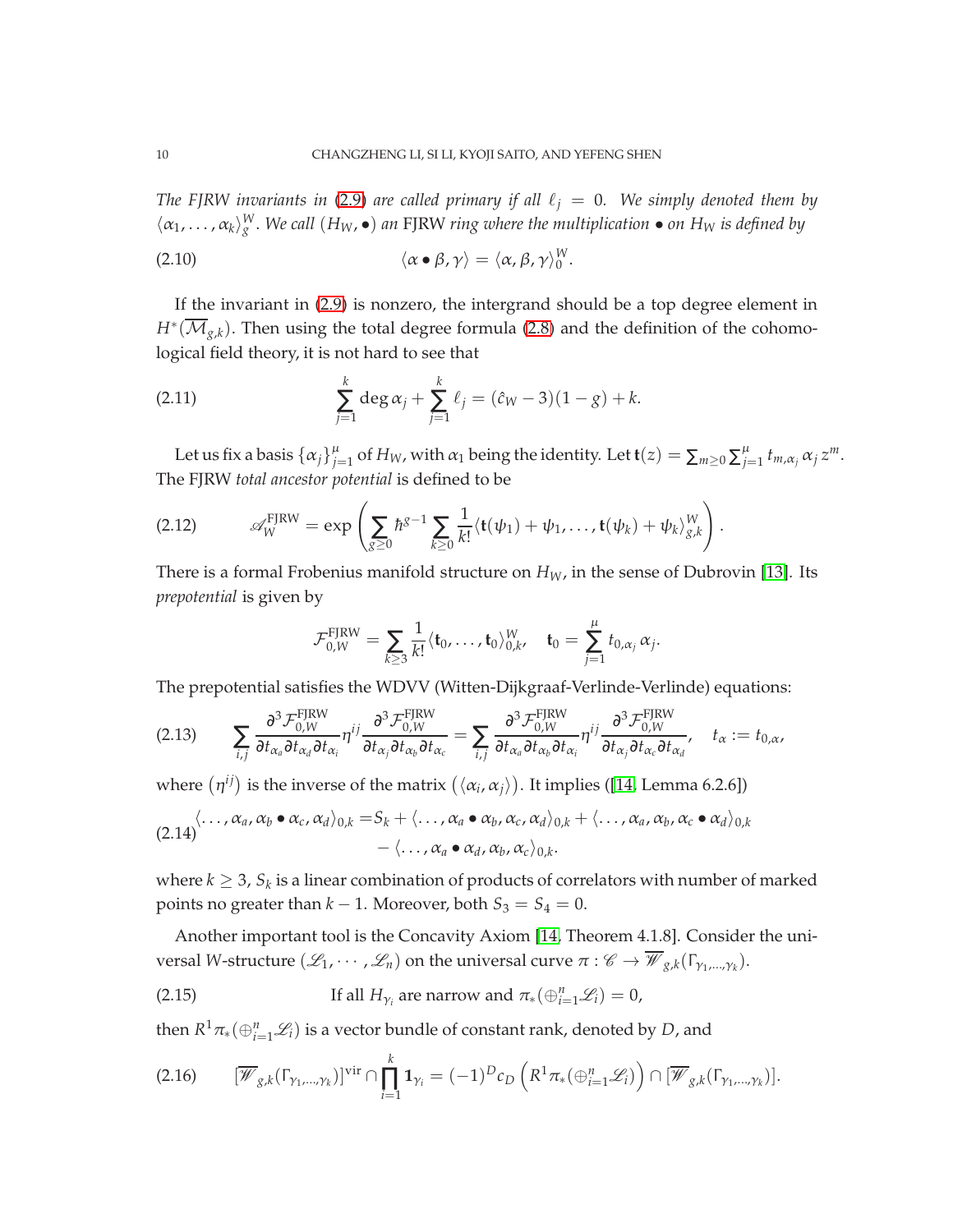It can be calculated by the orbifold Grothendieck-Riemann-Roch formula [\[8,](#page-42-14) Theorem 1.1.1]. As a consequence, if the codimention  $D = 1$ , we have

<span id="page-10-1"></span>
$$
(2.17) \qquad \Lambda_{0,4}^W(\mathbf{1}_{\gamma_1},\ldots,\mathbf{1}_{\gamma_4}) = \sum_{i=1}^n \left( \frac{B_2(q_i)}{2} \kappa_1 - \sum_{j=1}^4 \frac{B_2(\Theta_i^{\gamma_j})}{2} \psi_j + \sum_{\Gamma_{\text{cut}}} \frac{B_2(\Theta_i^{\gamma_{\Gamma_{\text{cut}}}})}{2} [\Gamma_{\text{cut}}] \right).
$$

Here  $B_2(x) := x^2 - x + \frac{1}{6}$  is the second Bernoulli polynomial.  $\kappa_1$  is the 1-st kappa class on  $\overline{\mathcal{M}}_{0,4}$ . Here the graphs  $\Gamma_{\text{cut}}$  are fully  $G_W$ -decorated on the boundary of  $\overline{\mathcal{W}}_{0,4}(\gamma_1,\ldots,\gamma_4)$ . Each Γ<sub>cut</sub> has exactly one edge which seperates the graph into two components. Two sides of the edge are decorated by some  $\gamma_+ \in G_W$  and  $\gamma_- := (\gamma_+)^{-1}$  such that each component of Γ<sub>cut</sub> satisfies the line bundle criterion [\(2.7\)](#page-8-2). Finally, [Γ<sub>cut</sub>] denotes the boundary class in  $H^*(\overline{\mathcal M}_{0,4}, \mathbb C)$  that corresponds to the underlying undecorated graph of  $\Gamma_{\rm cut}$ .

We call a correlator *concave* if it satisfies [\(2.15\)](#page-9-0). Otherwise we call it is *nonconcave*. Nonconcave correlator may contain broad sectors. In this paper, we will use WDVV to compute the nonconcave correlators. Some other methods are described in [\[7,](#page-42-7) [22\]](#page-43-18).

2.2. **FJRW invariants.** In this subsection, we will prove Proposition [1.2.](#page-4-0) Let us first describe the construction of the mirror polynomial  $W<sup>T</sup>$ . Let  $W = M_1 + \cdots + M_n$ , with  $M_i =$  $\prod_{j=1}^{n} x_j^{a_{ij}}$  $j^{a_{ij}}$ . We call such a polynomial *W invertible* because its *exponent matrix*  $E_W := (a_{ij})^T$ is invertible. Berglund and Hübsch [\[5\]](#page-42-2) introduced a mirror polynomial  $W^T$ *,* 

(2.18) 
$$
W^T := \sum_{i=1}^n \prod_{j=1}^n x_j^{a_{ji}}.
$$

Its exponent matrix  $E_{W^T}$  is just the transpose matrix of  $E_W$ , i.e.  $E_{W^T} = (E_W)^T$ . In [\[31\]](#page-43-19), Kreuzer and Skarke proved that every invertible *W* is a direct sum of three *atomic types* of singularities: Fermat, chain and loop. If *W* is of atomic type, then *W<sup>T</sup>* belongs to the same atomic type. We list the three atomic types (with  $q_i \leq \frac{1}{2}$ ) and a  $\mathbb C$ -basis of their Jacobi algebra as follows. The table also contains an element  $\phi_{\mu}$  of highest degree.

Polynomial  $f$   $\qquad$   $\qquad$   $\qquad$   $\qquad$   $\qquad$   $\qquad$   $\qquad$   $\qquad$   $\qquad$   $\qquad$   $\qquad$   $\qquad$   $\qquad$   $\qquad$   $\qquad$   $\qquad$   $\qquad$   $\qquad$   $\qquad$   $\qquad$   $\qquad$   $\qquad$   $\qquad$   $\qquad$   $\qquad$   $\qquad$   $\qquad$   $\qquad$   $\qquad$   $\qquad$   $\qquad$   $\qquad$   $\qquad$   $\qquad$   $\$ *m*-Fermat *x*  $\frac{a_1}{1} + \cdots + \frac{x_m}{m}$  $\prod_{i=1}^{a_m} x_i^{k_i}$  $\left| \sum_{i}^{k_i} k_i < a_i - 1 \right|$  ∏  $\sum_{i=1}^{m} x_i^{a_i-2}$ *m*-Chain: *x*  $x_1^{a_1}x_2 + x_2^{a_2}x_3 + \cdots + x_m^{a_m}$ *m* { $\prod_{i=1}^{m} x_i^{k_i}$  $\begin{array}{c} \n\kappa_i \\ \n\tilde{i} \n\end{array}$ **x** *a*1−2  $\frac{u_1 - 2}{1} \prod$ *m i*=2 *x ai*−1 *i m*-Loop: *x*  $\int_1^{a_1} x_2 + x_2^{a_2} x_3 + \cdots + x_m^{a_m} x_1 \quad \prod$  $\lim_{i=1}^{m} x_i^{k_i}, k_i < a_i$  ∏ *m i*=1 *x ai*−1 *i*

<span id="page-10-0"></span>TABLE 2. Invertible singularities

Here in the case of *m*-Chain,  $\mathbf{k} = (k_1, \dots, k_m)$  satisfies (1)  $k_i \le a_j - 1$  for all *j* and (2) the property that **k** is not of the form  $(a_1 - 1, 0, a_3 - 1, 0, \dots, a_{2l-1} - 1, i, *, \dots, *)$  with  $i \ge 1$ .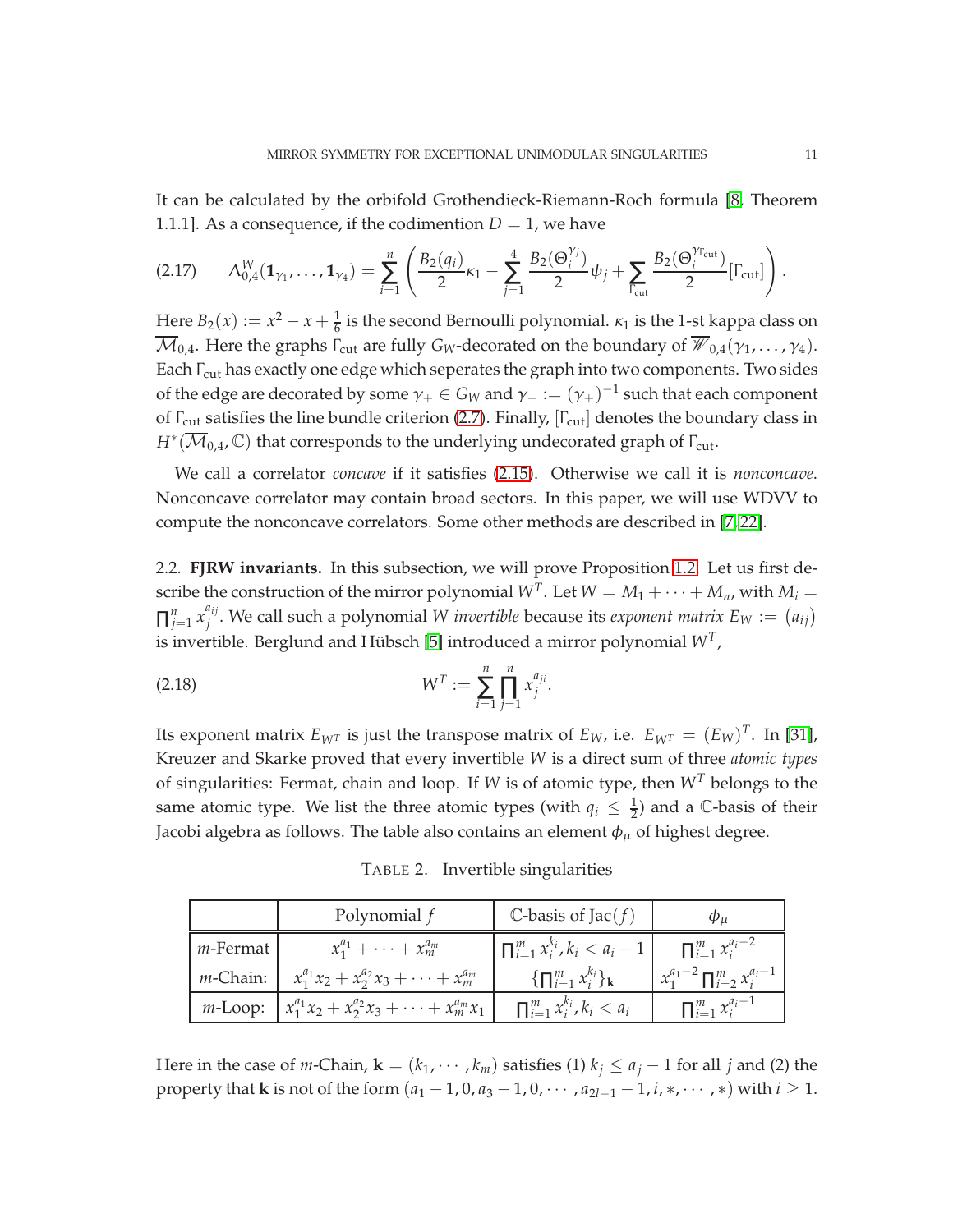A first step towards the LG-LG mirror symetry Conjecture [1.1](#page-2-0) is a ring isomorphism between  $(H_W, \bullet)$  and Jac $(W^T)$ . For computation convenience later, we use the following normalized residue defined by the normalized residue pairing  $\eta_{W^T}$  (which is to be explained in [\(3.1\)](#page-21-0))

(2.19) 
$$
\operatorname{Res}_{W^T}(\phi_\mu) := \eta_{W^T}(dx_1 \cdots dx_n, \phi_\mu dx_1 \cdots dx_n) = 1.
$$

The ring isomorphism has been studied in [\[1,](#page-42-15) [14,](#page-42-5) [16,](#page-42-16) [28,](#page-43-4) [29\]](#page-43-20) for various examples. According to the Axiom of Sums of singularities [\[14,](#page-42-5) Theorem 4.1.8 (8)] in FJRW theory, the FJRW ring (*HW*, •) is a tensor product of the FJRW ring of each direct summand. Krawitz constructed a ring isomorphism for each atomic type if all  $q_i < \frac{1}{2}$  [\[28\]](#page-43-4). For our purpose, if *W* is a polynomial in Table [1,](#page-3-0) then it is already known that (*HW*, •) is isomorphic to Jac( $W^T$ ) except for  $W = x^2 + xy^q + yz^r$ ,  $(q, r) = (3, 3)$ ,  $(2, 4)$ . We will give the new constructions for the two exceptional cases, and will also briefly introduce the earlier constructions for the other 12 cases.

Since  $E_W$  is invertible, we can write  $E_W^{-1}$  using column vectors  $\rho_k$ ,

$$
E_W^{-1} = (\rho_1 | \cdots | \rho_n), \quad \rho_k := (\varphi_1^{(k)}, \cdots, \varphi_n^{(k)})^T, \quad \varphi_i^{(k)} \in \mathbb{Q}.
$$

We can view  $\rho_k$  as an element in  $G_W$  by defining the action

<span id="page-11-0"></span>
$$
\rho_k = (\exp(2\pi\sqrt{-1}\varphi_1^{(k)}), \cdots, \exp(2\pi\sqrt{-1}\varphi_n^{(k)})) \in G_W.
$$

Thus  $\rho_i J \in G_W$ , with *J* the exponential grading element in [\(2.2\)](#page-6-1).

**Proposition 2.3** ([\[28\]](#page-43-4)). For any n-variable invertible polynomial W with each degree  $q_i < \frac{1}{2}$ , *there is a degree-preserving ring isomorphism*  $\Psi : \text{Jac}(W^T) \to (H_W, \bullet)$ *. In particular, if*  $\rho_i$ *J is narrow for*  $i = 1, \dots, n$ *, then*  $\Psi$  *is generated by* 

$$
\Psi(x_i) = \mathbf{1}_{\rho_i J}, \quad i = 1, \cdots, n
$$

**Example 2.4.** Let  $W = x^p + y^q$ ,  $p, q > 2$ . Denote  $\gamma_{i,j} = \left( \exp(\frac{2\pi\sqrt{-1}i}{p}), \exp(\frac{2\pi\sqrt{-1}j}{q}) \right)$ . *The FJRW ring*  $(H_W, \bullet)$  *is generated by*  $\{ \mathbf{1}_{\gamma_{2,1}}, \mathbf{1}_{\gamma_{1,2}} \}$ *. Then*  $W^T = W$  *and the ring isomorphism*  $\Psi : \text{Jac}(W^T) \stackrel{\cong}{\rightarrow} (H_W, \bullet)$  generated by [\(2.20\)](#page-11-0) extends as

$$
\Psi(x^{i-1}y^{j-1}) = \mathbf{1}_{\gamma_{i,j}}, \quad 1 \le i < p, 1 \le j < q.
$$

For 2-Loop singularities,  $\rho_i$ *J* may not be narrow for some  $i \in \{1,2\}$ . However, ring isomorphisms still exist. According to [\[1,](#page-42-15) [28\]](#page-43-4), we have

**Example 2.5.** *For*  $W = x^2y + xy^3 + z^3$  ∈  $Q_{12}$ ,  $G_W ≅ μ_{15}$ . *A ring isomorphism* Ψ :  $Jac(W^T) \stackrel{\cong}{\rightarrow} (H_W, \bullet)$  *is obtained by extending* [\(2.20\)](#page-11-0) *from* 

(2.22) 
$$
\Psi(x) = x \mathbf{1}_{I^{10}}.
$$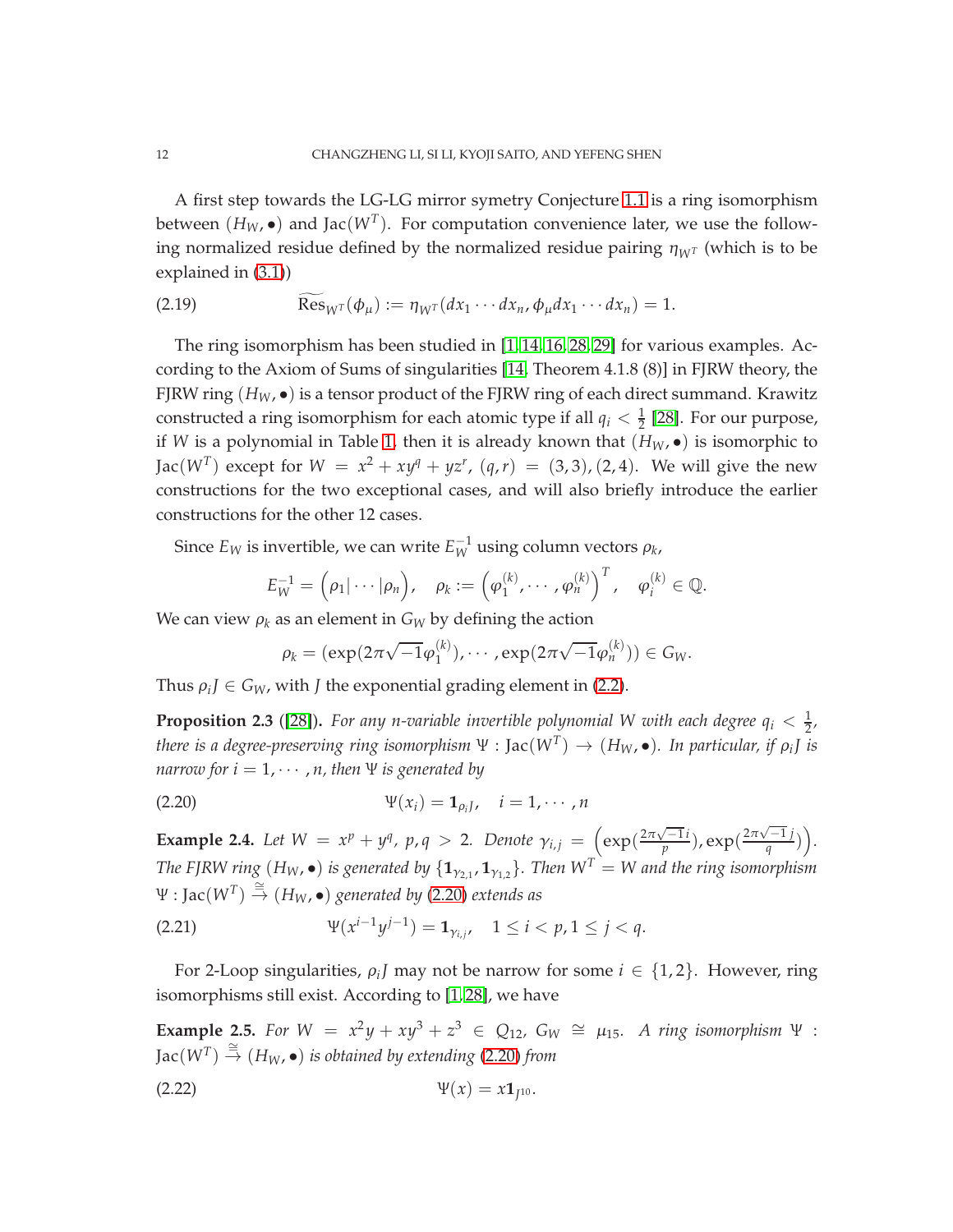*The corresponding vector space isomorphism*  $\Psi$  :  $Jac(W^T) \rightarrow H_W$  *is as follows:* 

| $H_W = \left[ \begin{array}{c c c c c} 1_{J} & 1_{J^{13}} & 1_{J^{11}} & x1_{J^{10}} & y^21_{J^{10}} & 1_{J^8} & 1_{J^7} & x1_{J^5} & y^21_{J^5} & 1_{J^4} & 1_{J^2} & 1_{J^{14}} \end{array} \right]$                                                             |  |  |  |  |  |  |
|--------------------------------------------------------------------------------------------------------------------------------------------------------------------------------------------------------------------------------------------------------------------|--|--|--|--|--|--|
| $\left  \int \text{Jac}(W^T) \right  \left  1 \right  \left  y \right  \left  z \right  \left  x \right  \left  y^2 \right  \left  yz \right  \left  xy \right  \left  xz \right  \left  y^2z \right  \left  xy^2 \right  \left  xyz \right  \left  xy^2z \right $ |  |  |  |  |  |  |

Now we discuss if there exists  $q_i = \frac{1}{2}$  for *W*. Without loss of generality, we assume *W* is of the atomic type:  $W = x_1^2 + x_1 x_2^{a_2} + \cdots + x_{m-1} x_m^{a_m}$ . Then  $Fix(\rho_1 f) = \{(x_1, \dots, x_m) \in$  $\mathbb{C}^k | x_i = 0, i > 2$ . Thus  $H_{\rho_1}$  is generated by a broad element  $x_2^{a_2-1} \mathbf{1}_{\rho_1}$ , which is a ring generator of  $H_W$ . If  $m = 2$ , it is known [\[16\]](#page-42-16) that  $\Psi : \text{Jac}(W^T) \to (H_W, \bullet)$  generates a ring isomorphism, by  $\Psi(x_1) = a_2 x_2^{a_2-1} \mathbf{1}_{\rho_1}$  and  $\Psi(x_2) = \mathbf{1}_{\rho_2}$ . The key point is that the residue formula in [\(2.5\)](#page-7-0) implies

$$
\langle x_2^{a_2-1} \mathbf{1}_{\rho_1 J}, x_2^{a_2-1} \mathbf{1}_{\rho_1 J}, \mathbf{1}_{\rho_2^{1-a_2} J^{-1}} \rangle_0^W = \langle x_2^{a_2-1} \mathbf{1}_{\rho_1 J}, x_2^{a_2-1} \mathbf{1}_{\rho_1 J}, \mathbf{1}_J \rangle_0^W = -\frac{1}{a_2}.
$$

Inspired from this, for  $m \geq 3$ , we consider

<span id="page-12-0"></span>
$$
K:=\langle x_2^{a_2-1}\mathbf{1}_{\rho_1J}, x_2^{a_2-1}\mathbf{1}_{\rho_1J}, \mathbf{1}_{\rho_2^{1-a_2}\rho_3^{-1}J^{-1}}\rangle_0^W.
$$

If  $K \neq 0$ , then it is possible to define

(2.23) 
$$
\Psi(x_1) = \left(\sqrt{-\frac{a_2}{K}}\right) x_2^{a_2 - 1} \mathbf{1}_{\rho_1 J}
$$

In Section [2.3,](#page-17-0) using Getzler's relation, we will prove the following nonvanishing lemma,

.

<span id="page-12-1"></span>**Lemma 2.6.** *Let*  $W = x^2 + xy^q + yz^r$ ,  $(q, r) = (3, 3)$ ,  $(2, 4)$ *. Then* 

$$
(2.24) \t K_{q,r} := \langle y^{q-1} \mathbf{1}_{\rho_1 J}, y^{q-1} \mathbf{1}_{\rho_1 J}, \mathbf{1}_{\rho_2^{1-q} \rho_3^{-1} J^{-1}} \rangle_0^W \neq 0.
$$

<span id="page-12-2"></span>As a direct consequence of Lemma [2.6,](#page-12-1) it is not hard to check the following statement.

<span id="page-12-3"></span>**Proposition 2.7.** *Let W<sup>T</sup> be one of the exceptional unimodular singularities in Table [1,](#page-3-0) then the map* Ψ *in* [\(2.20\)](#page-11-0) *and* [\(2.23\)](#page-12-0) *generates a degree-preserving ring isomorphism*

$$
\Psi : \text{Jac}(W^T) \cong (H_W, \bullet).
$$

*Proof.* We only need to consider  $W = x^2 + xy^q + yz^r$ ,  $(q, r) = (3, 3)$ ,  $(2, 4)$ . We will check that Ψ gives a vector space isomorphism which preserves the degree and the pairing on both side. We will also check that the generators in  $H_W$  satisfy exactly the algebra relations as in Jac $(W^T)$ , by computing all the genus-0, 3-point correlators. We remark that we use the normalized residue in Jac $(W^T)$ , i.e.,

$$
\widetilde{\mathrm{Res}}_{W^T}(y^{q-1}z^{r-1})=1.
$$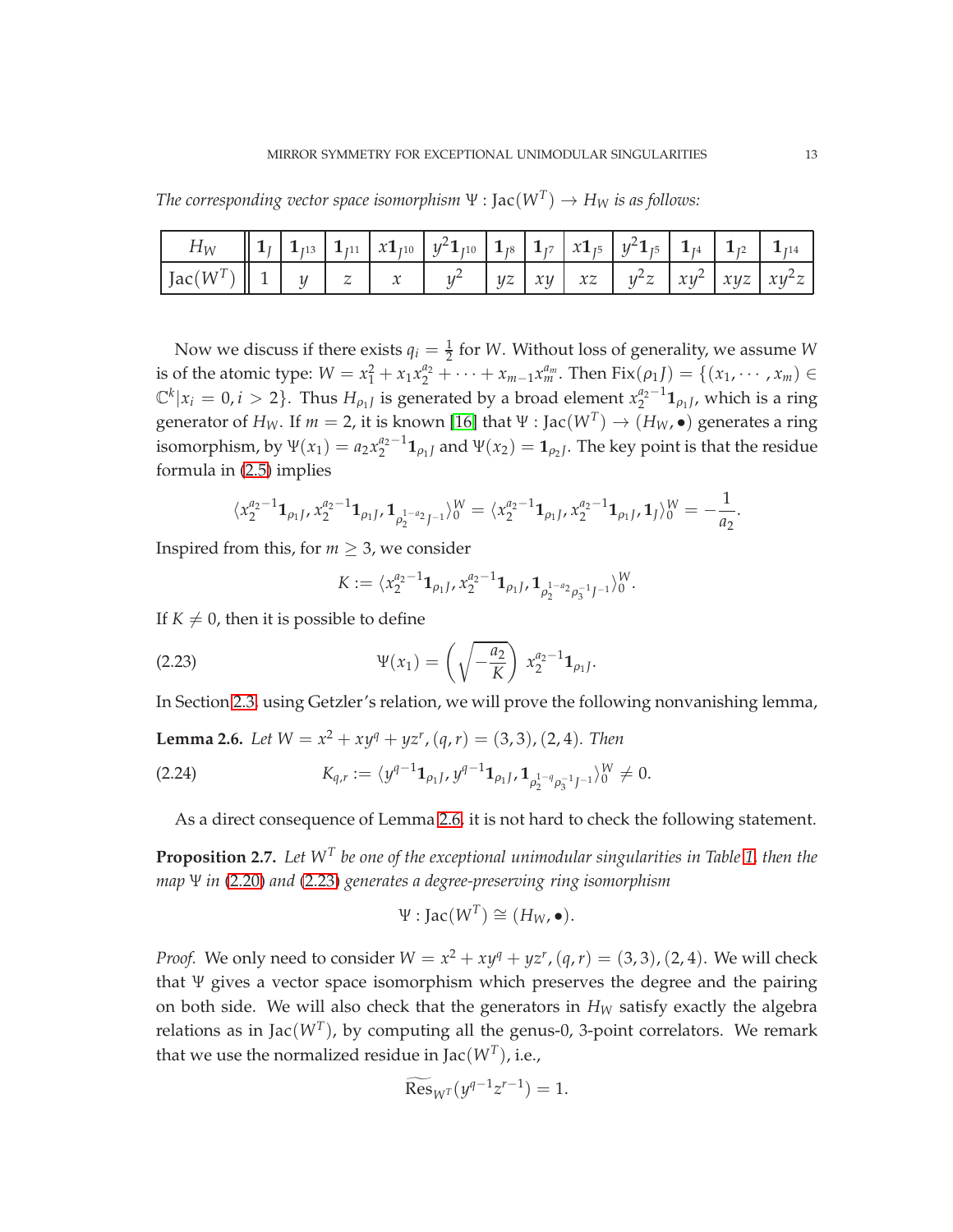Lemma [2.6](#page-12-1) allows us to extend Ψ by defining  $\Psi(x)$  as in [\(2.23\)](#page-12-0). Then we can check directly that

$$
\Psi(x) \bullet \Psi(x) = \left( -\frac{q}{K_{q,r}} \langle y^{q-1} \mathbf{1}_{\rho_1 J}, y^{q-1} \mathbf{1}_{\rho_1 J}, \mathbf{1}_{\rho_2^{1-q} \rho_3^{-1} J^{-1}} \rangle_0^W \right) \mathbf{1}_{\rho_2^{q-1} \rho_3 J} = -q \Psi(y^{q-1} z).
$$

This coincides with  $x^2 + qy^{q-1}z = 0$  in Jac( $W^T$ ). We notice that the multiplication  $Ψ(x)$   $\bullet$ Ψ(*z*) can be computed via

$$
\langle \Psi(x), \Psi(x), \Psi(z^{r-2}) \rangle_{0,3}^W = \langle \Psi(x) \bullet \Psi(x), \Psi(z^{r-2}) \rangle = -q.
$$

For  $r = 4$ , we use the WDVV equation once to get  $\Psi(x) \bullet \Psi(z)$ . The preimages of the broad sectors are in the form of  $c x z^j$ ,  $j = 1, \dots, r-2$ , where the constant *c* is fixed by the constant in [\(2.24\)](#page-12-2) and the normalized residue pairing.

We have  $\Psi(x) \bullet \Psi(y) = 0$  by simply checking the formula [\(2.11\)](#page-9-1). This coincides with  $xy = 0$  in Jac( $W<sup>T</sup>$ ).

The rest of the proof are the same as that in Lemma 4.5, Lemma 4.6, and Lemma 4.7 in [\[28\]](#page-43-4). For the reader's convenience, we sketch a proof here for  $W = x^2 + xy^3 + yz^3$ . The other case can be treated similarly. By [\(2.20\)](#page-11-0), we get

<span id="page-13-1"></span>
$$
\Psi(y) = \mathbf{1}_{J^{15}}, \quad \Psi(z) = \mathbf{1}_{J^{13}}.
$$

According to [\(2.11\)](#page-9-1), the nonzero  $\langle \cdot \cdot \cdot \rangle_{0,3}^W$  with narrow insertions only is one of following:

(2.25) 
$$
\langle 1_J, 1_{J^{1}}, 1_{J^{18-j}} \rangle_{0,3}^W
$$
, j is odd

or

<span id="page-13-0"></span>
$$
(2.26) \qquad \langle \mathbf{1}_{J^{15}}, \mathbf{1}_{J^{15}}, \mathbf{1}_{J^7} \rangle_{0,3}^W, \quad \langle \mathbf{1}_{J^{15}}, \mathbf{1}_{J^{13}}, \mathbf{1}_{J^9} \rangle_{0,3}^W, \quad \langle \mathbf{1}_{J^{13}}, \mathbf{1}_{J^{13}}, \mathbf{1}_{J^{11}} \rangle_{0,3}^W, \quad \langle \mathbf{1}_{J^{15}}, \mathbf{1}_{J^{11}}, \mathbf{1}_{J^{11}} \rangle_{0,3}^W.
$$

All the correlators listed above are concave. Furthermore, we apply [\(2.7\)](#page-8-2) to get the line bundle degrees. Except for the last correlator in [\(2.26\)](#page-13-0), we have

$$
\deg(\rho_*\mathscr{L}_i)=-1, \quad i=1,2,3
$$

This implies all the bundles  $R^1 \pi_*(\bigoplus_{i=1}^n \mathscr{L}_i)$  have rank zero. Applying [\(2.16\)](#page-9-2) for  $D = 0$ , the values of those correlators all equal to 1. We use those correlators to get, for example,

$$
\Psi(y) \bullet \Psi(y) = \langle \mathbf{1}_{J^{15}}, \mathbf{1}_{J^{15}}, \mathbf{1}_{J^{7}} \rangle_{0,3}^{W} \eta^{\mathbf{1}_{J^{7}}, \mathbf{1}_{J^{11}}} \mathbf{1}_{J^{11}} = \mathbf{1}_{J^{11}}.
$$

Here  $\eta^{-,-}$  is defined in [\(2.13\)](#page-9-3). Similarly, we obtain

$$
\Psi(yz) = \mathbf{1}_{J^9}
$$
,  $\Psi(z^2) = \mathbf{1}_{J^7}$ ,  $\Psi(y^2z) = \mathbf{1}_{J^5}$ ,  $\Psi(yz^2) = \mathbf{1}_{J^3}$ ,  $\Psi(y^2z^2) = \mathbf{1}_{J^{17}}$ .

The correlators in [\(2.25\)](#page-13-1) match the normalized residue pairing. For the last correlator  $\langle 1_{J^{15}}$ ,  $1_{J^{15}}$ ,  $1_{J^{11}}\rangle_{0,3}^W$ , we have

$$
\deg(\rho_*\mathscr{L}_1)=-1, \quad \deg(\rho_*\mathscr{L}_2)=-2, \quad \deg(\rho_*\mathscr{L}_3)=0.
$$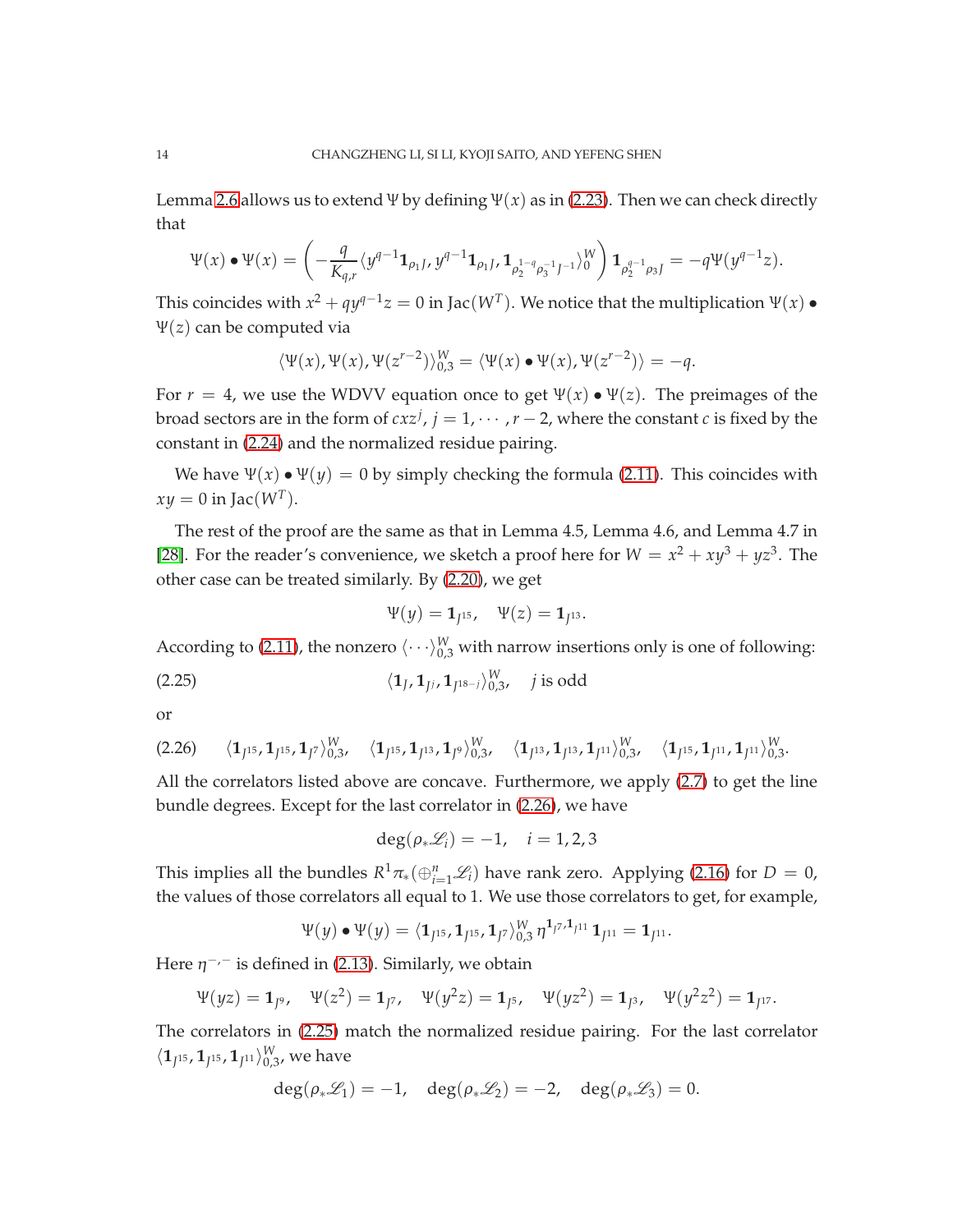Thus for each fiber (isomorphic to  $\mathbb{CP}^1$ ) of the universal curve  $\mathscr C$  over  $\overline{\mathscr W}_{0,3}(J^{15},J^{15},J^{11}),$ we have

$$
H^0(\mathbb{CP}^1,\bigoplus \mathscr{L}_i)=0\oplus 0\oplus \mathbb{C},\quad H^1(\mathbb{CP}^1,\bigoplus \mathscr{L}_i)=0\oplus \mathbb{C}\oplus 0.
$$

According to the Index Zero axiom in Theorem 4.1.8 [\[14\]](#page-42-5), this corrlelator equals to the degree of the so-called Witten map form  $H^0$  to  $H^1$ , which sends  $(x, y, z)$  to  $\left(\frac{\partial W}{\partial x}\right)$ ∂*x* , ∂*W* ∂*y* , ∂*W*  $\frac{\partial W}{\partial z}$ ). In this case, we get

$$
\langle \mathbf{1}_{J^{15}}, \mathbf{1}_{J^{11}}, \mathbf{1}_{J^{11}} \rangle_{0,3}^W = -3.
$$

From this, we check that

$$
\Psi(y) \bullet \Psi(y^2) = -3\Psi(z^2).
$$

This coincides with the last relation in Jac( $W^T$ ), i.e.,  $y^3 + 3z^2 = 0$ .

Finally, we list the table for each vector space isomorphism.

If  $W = x^2 + xy^3 + yz^3$ , the vector space isomorphism  $\Psi : \text{Jac}(W^T) \stackrel{\cong}{\to} H_W$  is

|            |  |               |  |    |                             | $\ 1_{J}\ 1_{J^{15}}\ 1_{J^{13}}\ 1_{J^{13}}\ 1_{\sqrt{-\frac{3}{K_{3,3}}}y^21_{J^{12}}}\ 1_{J^{11}}\ 1_{J^9}\ 1_{J^7}\ 1_{\sqrt{-3^3K_{3,3}}y^21_{J^6}}\ 1_{J^5}\ 1_{J^3}\ 1_{J^{17}}$ |  |                        |
|------------|--|---------------|--|----|-----------------------------|-----------------------------------------------------------------------------------------------------------------------------------------------------------------------------------------|--|------------------------|
| $Jac(W^T)$ |  | $\mathcal{Z}$ |  | UZ | $\frac{1}{2}$ $\frac{2}{1}$ |                                                                                                                                                                                         |  | $y^2z   yz^2   y^2z^2$ |

If  $W = x^2 + xy^2 + yz^4$ , then the vector space isomorphism is given by

|                              |  |  |                       |  | $\left\  1_{J} \right\  1_{J^{13}} \left\  \sqrt{-\tfrac{2}{K_{2,4}}} y 1_{J^{12}} \right\  1_{J^{11}} \left\  1_{J^{9}} \right\  y 1_{J^{8}} \left\  1_{J^{7}} \right\  1_{J^{5}} \left\  \sqrt{-2^{3} K_{2,4}} y 1_{J^{4}} \right\  1_{J^{3}} \left\  1_{J^{15}} \right\ $ |               |
|------------------------------|--|--|-----------------------|--|------------------------------------------------------------------------------------------------------------------------------------------------------------------------------------------------------------------------------------------------------------------------------|---------------|
| $\int \text{Jac}(W^T)$ 1 $z$ |  |  | $z^2$ $xz$ $yz$ $z^3$ |  | $xz^2$                                                                                                                                                                                                                                                                       | $yz^2$ $yz^3$ |

 $\Box$ 

We will give explicit formulas of the isomorphism Ψ of all other cases in the appendix. Those isomorphisms Ψ turn out to identify the ancestor total potential of the FJRW theory of  $(W, G_W)$  with that of Saito-Givental theory of  $W<sup>T</sup>$  up to a rescaling.

Next we compute the FJRW invariants in Proposition [1.2.](#page-4-0) We introduce a new notation

(2.27) 
$$
\mathbf{1}_{\phi} := \Psi(\phi), \quad \phi \in \text{Jac}(W^{T}).
$$

Due to the above conventions, the second part of Proposition [1.2](#page-4-0) is simplified as follows.

<span id="page-14-1"></span>**Proposition 2.8.** Let  $M_i^T$  be the i-th monomial of  $W^T$  with the ordering in Table [1.](#page-3-0) We have

<span id="page-14-0"></span>(2.28) 
$$
\langle \mathbf{1}_{x_i}, \mathbf{1}_{x_i}, \mathbf{1}_{M_i^T/x_i^2}, \mathbf{1}_{\phi_\mu} \rangle_0^W = q_i, \quad \forall i = 1, \cdots, n.
$$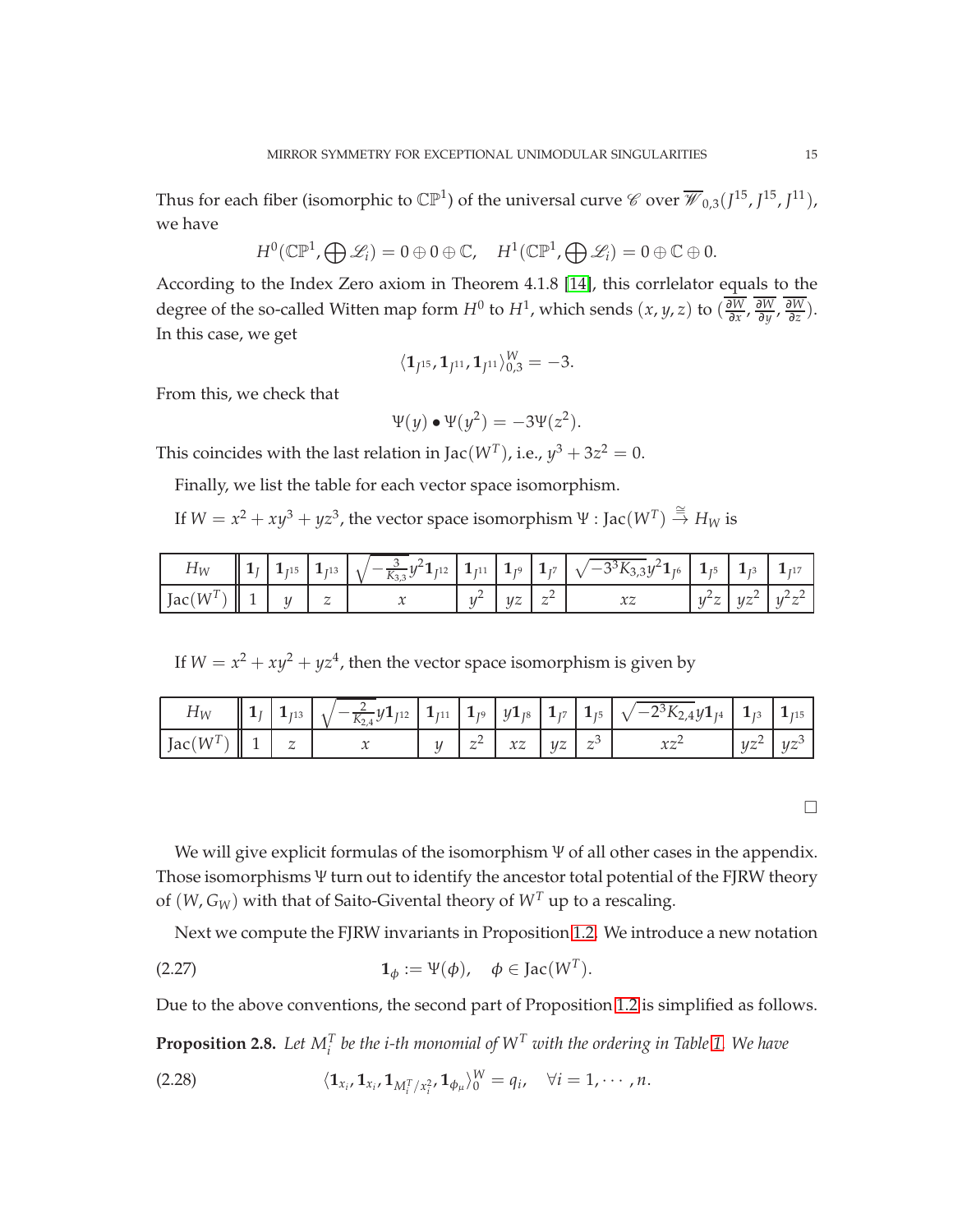*Proof.* We classify all the correlators in [\(2.28\)](#page-14-0) into concave correlators and nonconcave correlators. For the concave correlators, we use [\(2.17\)](#page-10-1) to compute. For the nonconcave correlators, we use WDVV to reconstruct them from concave correlators and again use [\(2.17\)](#page-10-1). We will freely interchange the notation

(2.29) (*x*1, *x*2, *x*3) = (*x*, *y*, *z*).

Let us start with concave correlators. As an example, we compute  $\langle \mathbf{1}_x, \mathbf{1}_x, \mathbf{1}_{x^{p-2}}, \mathbf{1}_{\phi_\mu} \rangle^W_0$ for  $W = x^p + y^q$ . The computation of all the other concave corrlators in [\(2.28\)](#page-14-0) follows similarly. For  $W = x^p + y^q$ , we recall that for  $\gamma_{i,j} \in G_W \cong \mu_p \times \mu_q$ , we have  $\Theta_1^{\gamma_{i,j}} =$ *i*  $\frac{i}{p}$ ,  $\Theta_2^{\gamma_{i,j}} = \frac{j}{q}$  $\frac{1}{q}$ . All the sectors are narrow and  $\mathbf{1}_{\gamma_{i,j}} = \mathbf{1}_{x^{i-1}y^{j-1}}$  with our notation conventions. According to the line bundle criterion [\(2.7\)](#page-8-2), we know for  $\langle \mathbf{1}_x, \mathbf{1}_x, \mathbf{1}_{x^p-2}, \mathbf{1}_{\phi_\mu} \rangle^W_0$ ,

$$
\deg \rho_* \mathscr{L}_1 = -2, \deg \rho_* \mathscr{L}_2 = -1.
$$

Thus  $\pi_*\mathscr{L}_1 = \pi_*\mathscr{L}_2 = 0$  and the correlator is concave. Moreover,  $R^1\pi_*\mathscr{L}_2 = 0$  and the nonzero contribution of the virtual cycle only comes from  $R^1\pi_*\mathscr{L}_1$ . Now we can apply [\(2.17\)](#page-10-1). There are three decorated dual graphs in  $\Gamma_{\text{cut}}$ , where we simply denote  $\mathbf{1}_{i,j} := \mathbf{1}_{\gamma_{i,j}}$ ,



The decorations of the boundary classes are  $\Theta_1^{\gamma_{\Gamma_i}} = \frac{p-3}{p}$ , 0, 0 for  $i = 1, 2, 3$ . We obtain

$$
\langle \mathbf{1}_{2,1}, \mathbf{1}_{2,1}, \mathbf{1}_{p-1,1}, \mathbf{1}_{p-1,q-1} \rangle_{0}^{W}
$$
\n
$$
= \int_{\overline{\mathcal{M}}_{0,4}} \Lambda_{0,4}^{W}(\mathbf{1}_{2,1}, \mathbf{1}_{2,1}, \mathbf{1}_{p-1,1}, \mathbf{1}_{p-1,q-1})
$$
\n
$$
= \frac{1}{2} \left( B_{2}(\frac{1}{p}) - 2B_{2}(\frac{2}{p}) - 2B_{2}(\frac{p-1}{p}) + 2B_{2}(0) + B_{2}(\frac{p-3}{p}) \right)
$$
\n
$$
= \frac{1}{p}.
$$

All the nonconcave correlators in [\(2.28\)](#page-14-0) are listed as follows:

- $\langle \mathbf{1}_y, \mathbf{1}_y, \mathbf{1}_z, \mathbf{1}_{\phi_\mu} \rangle^W_0$  for 3-Chain  $W = x^2 + xy^2 + yz^4$ .
- $\langle \mathbf{1}_x, \mathbf{1}_x, \mathbf{1}_y, \mathbf{1}_{\phi_\mu} \rangle^W_0$  for 3-Chain  $W = x^2 + xy^q + yz^r$ ,  $(q, r) = (3, 3)$  or  $(2, 4)$ .
- $\langle \mathbf{1}_x, \mathbf{1}_x, \mathbf{1}_y, \mathbf{1}_{\phi_\mu} \rangle^W_0$  and  $\langle \mathbf{1}_y, \mathbf{1}_y, \mathbf{1}_z, \mathbf{1}_{\phi_\mu} \rangle^W_0$  for 3-Loop  $W = x^2z + xy^2 + yz^3$ .
- $\langle \mathbf{1}_x, \mathbf{1}_x, \mathbf{1}_y, \mathbf{1}_{\phi_\mu} \rangle^W_0$  for  $W = x^2 + xy^4 + z^3$ .
- $\langle \mathbf{1}_x, \mathbf{1}_x, \mathbf{1}_y, \mathbf{1}_{\phi_\mu} \rangle^W_0$  for  $W = x^2y + xy^3 + z^3$ .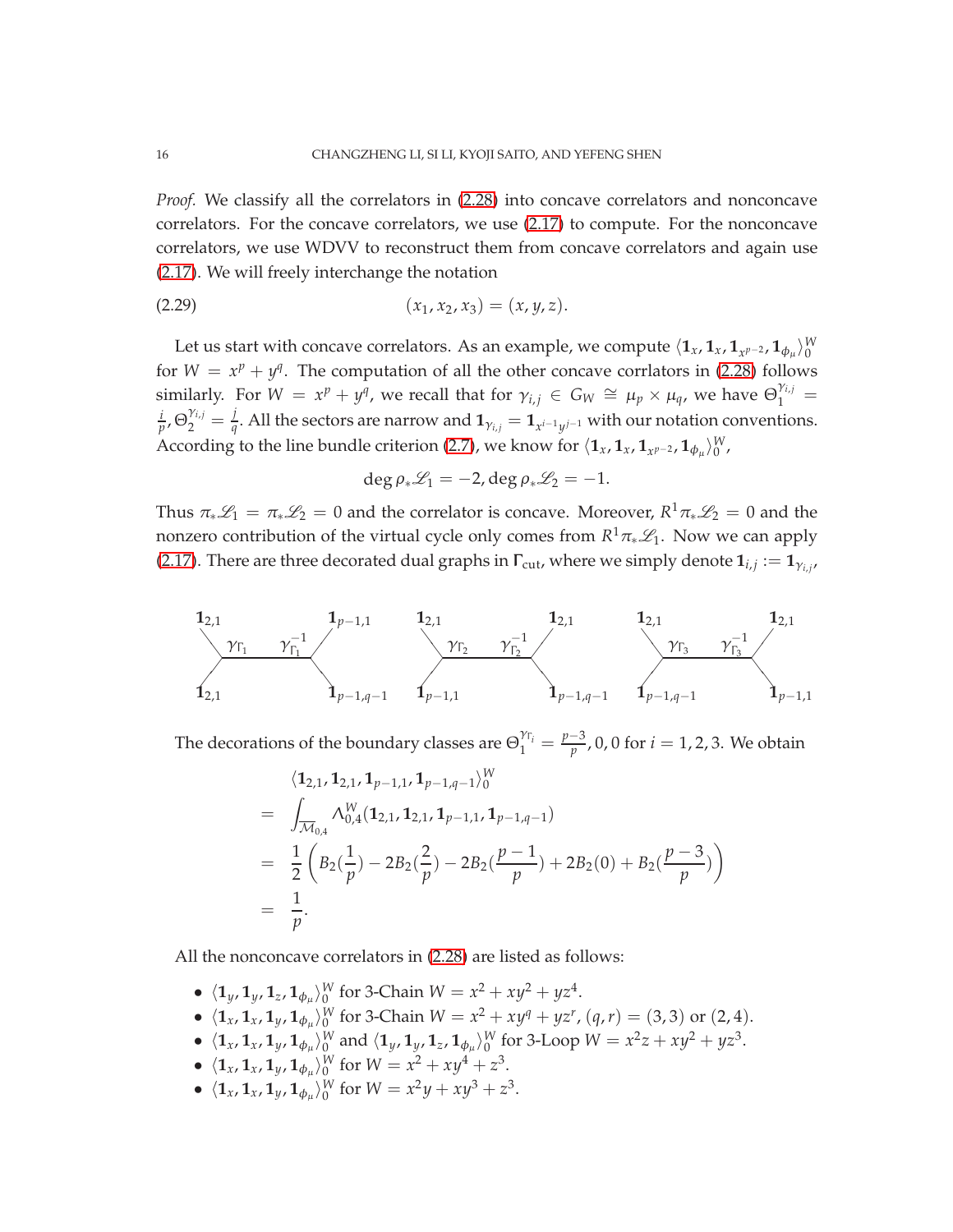•  $\langle \mathbf{1}_x, \mathbf{1}_y, \mathbf{1}_y, \mathbf{1}_{\phi_\mu} \rangle_0^W$  for  $W = x^2y + y^2 + z^4$ .

For the nonconcave correlators, we will use the WDVV equations and the ring relations to reconstruct them from concave correlators. Let us start with the value of  $\langle 1_y, 1_y, 1_{y^{q-2}z}, 1_{\phi_\mu} \rangle_0^W$  in a 3-Chain  $W = x^2 + xy^2 + yz^4$ . Since  $\phi_\mu = yz^3 \in \text{Jac}(W^T)$  and  $\mathbf{1}_y \bullet \mathbf{1}_{yz} = 0$ , we get

$$
\langle \mathbf{1}_z, \mathbf{1}_y, \mathbf{1}_{yz} \bullet \mathbf{1}_{z^2}, \mathbf{1}_y \rangle_0^W = \langle \mathbf{1}_z, \mathbf{1}_y, \mathbf{1}_{yz}, \mathbf{1}_{z^2} \bullet \mathbf{1}_y \rangle_0^W - \langle \mathbf{1}_z, \mathbf{1}_y \bullet \mathbf{1}_y, \mathbf{1}_{yz}, \mathbf{1}_{z^2} \rangle_0^W = 0 - (-4) \frac{1}{16} = \frac{1}{4}.
$$

The first equality follows from the WDVV equation[\(2.14\)](#page-9-4). We also use  $\mathbf{1}_y \bullet \mathbf{1}_{yz} = 0$ . Both  $\langle \mathbf{1}_z,\mathbf{1}_y,\mathbf{1}_{yz},\mathbf{1}_{z^2}\bullet\mathbf{1}_y\rangle_{0}^{W}$  and  $\langle \mathbf{1}_z,\mathbf{1}_y\bullet\mathbf{1}_y,\mathbf{1}_{yz},\mathbf{1}_{z^2}\rangle_{0}^{W}$  are concave correlators and can be computed by [\(2.17\)](#page-10-1). For other nonconcave correlators, we will list the WDVV equations. The concavity computation is checked easily. For 3-Chain  $W = x^2 + xy^q + yz^r$ ,  $(q, r) =$  $(3, 3)$  or  $(2, 4)$ ,  $\mathbf{1}_{\phi_\mu} = \mathbf{1}_{y^{q-1}z^{r-1}}$ .

$$
\langle \mathbf{1}_{y}, \mathbf{1}_{x}, \mathbf{1}_{\phi_{\mu}}, \mathbf{1}_{x} \rangle_{0}^{W} = -\langle \mathbf{1}_{y}, \mathbf{1}_{x} \bullet \mathbf{1}_{x}, \mathbf{1}_{y}, \mathbf{1}_{y^{q-2}z^{r-1}} \rangle_{0}^{W} = q \langle \mathbf{1}_{y}, \mathbf{1}_{y^{q-1}z}, \mathbf{1}_{y}, \mathbf{1}_{y^{q-2}z^{r-1}} \rangle_{0}^{W} = \frac{1}{2}.
$$

For 3-Loop  $W = x^2z + xy^2 + yz^3$ ,  $\mathbf{1}_{\phi_\mu} = \mathbf{1}_{xyz^2}$ . We get

$$
\langle \mathbf{1}_y, \mathbf{1}_x, \mathbf{1}_{xy} \bullet \mathbf{1}_{z^2}, \mathbf{1}_x \rangle_0^W = \langle \mathbf{1}_y, \mathbf{1}_x, \mathbf{1}_{xy}, \mathbf{1}_{z^2} \bullet \mathbf{1}_x \rangle_0^W - \langle \mathbf{1}_y, \mathbf{1}_x \bullet \mathbf{1}_x, \mathbf{1}_{xy}, \mathbf{1}_{z^2} \rangle_0^W = \frac{1}{13} - (-2)\frac{2}{13} = \frac{5}{13}.
$$
  

$$
\langle \mathbf{1}_z, \mathbf{1}_y, \mathbf{1}_z \bullet \mathbf{1}_{xyz}, \mathbf{1}_y \rangle_0^W = \langle \mathbf{1}_z, \mathbf{1}_y \bullet \mathbf{1}_z, \mathbf{1}_{xyz}, \mathbf{1}_y \rangle_0^W - \langle \mathbf{1}_z, \mathbf{1}_y \bullet \mathbf{1}_y, \mathbf{1}_z, \mathbf{1}_{xyz} \rangle_0^W = \frac{1}{13} - (-3)\frac{1}{13} = \frac{4}{13}.
$$
  
For  $W = x^2 + xy^4 + z^3$ ,  $\mathbf{1}_x$  is broad. However,

$$
\langle \mathbf{1}_y, \mathbf{1}_x, \mathbf{1}_{\phi_\mu}, \mathbf{1}_x \rangle_0^W = -\langle \mathbf{1}_y, \mathbf{1}_x \bullet \mathbf{1}_x, \mathbf{1}_y, \mathbf{1}_{y^2 z} \rangle_0^W = 4 \langle \mathbf{1}_y, \mathbf{1}_{y^3}, \mathbf{1}_y, \mathbf{1}_{y^2 z} \rangle_0^W = \frac{1}{2}.
$$

For  $W = x^2y + xy^3 + z^3$ , we get

$$
\langle \mathbf{1}_y, \mathbf{1}_x, \mathbf{1}_{xy} \bullet \mathbf{1}_{yz}, \mathbf{1}_x \rangle_0^W + \langle \mathbf{1}_y, \mathbf{1}_x \bullet \mathbf{1}_x, \mathbf{1}_{xy}, \mathbf{1}_{yz} \rangle_0^W = \langle \mathbf{1}_y, \mathbf{1}_x, \mathbf{1}_{xy}, \mathbf{1}_{yz} \bullet \mathbf{1}_x \rangle_0^W
$$
  
=  $-\frac{1}{2} \langle \mathbf{1}_y, \mathbf{1}_x, \mathbf{1}_y \bullet \mathbf{1}_{y^2z}, \mathbf{1}_{xy} \rangle_0^W = -\frac{1}{2} \langle \mathbf{1}_y, \mathbf{1}_{xy}, \mathbf{1}_{xy}, \mathbf{1}_{y^2z} \rangle_0^W = -\frac{1}{2} \langle \mathbf{1}_y, \mathbf{1}_{xy}, \mathbf{1}_y \bullet \mathbf{1}_{yz}, \mathbf{1}_{xy} \rangle_0^W$   
=  $-\langle \mathbf{1}_y, \mathbf{1}_{xy}, \mathbf{1}_{yz}, \mathbf{1}_{xy^2} \rangle_0^W.$ 

The first, third and last equalities are WDVV equations. Finally, we get

$$
\langle \mathbf{1}_x, \mathbf{1}_x, \mathbf{1}_y, \mathbf{1}_{xy^2z} \rangle_0^W = -\langle \mathbf{1}_y, \mathbf{1}_x \bullet \mathbf{1}_x, \mathbf{1}_{xy}, \mathbf{1}_{yz} \rangle_0^W - \langle \mathbf{1}_y, \mathbf{1}_{xy}, \mathbf{1}_{yz}, \mathbf{1}_{xy^2} \rangle_0^W = -(-\frac{1}{5}) - (-\frac{1}{5}) = \frac{2}{5}
$$
  
For  $W = x^2y + y^2 + z^4$ , we get

$$
\langle \mathbf{1}_x, \mathbf{1}_y, \mathbf{1}_{xy} \bullet \mathbf{1}_{z^2}, \mathbf{1}_y \rangle_0^W = \langle \mathbf{1}_x, \mathbf{1}_y, \mathbf{1}_{xy}, \mathbf{1}_{z^2} \bullet \mathbf{1}_y \rangle_0^W - \langle \mathbf{1}_x, \mathbf{1}_y \bullet \mathbf{1}_y, \mathbf{1}_{xy}, \mathbf{1}_{z^2} \rangle_0^W
$$
  
=  $\left( \langle \mathbf{1}_y, \mathbf{1}_x, \mathbf{1}_x, \mathbf{1}_y \bullet \mathbf{1}_{yz^2} \rangle_0^W - \langle \mathbf{1}_y, \mathbf{1}_x, \mathbf{1}_y \rangle_0^W \right) - \langle \mathbf{1}_x, \mathbf{1}_y \bullet \mathbf{1}_y, \mathbf{1}_{xy}, \mathbf{1}_{z^2} \rangle_0^W.$ 

Combining this equation and  $y^2 = -2x$ , we get

$$
\langle \mathbf{1}_x, \mathbf{1}_y, \mathbf{1}_{xyz^2}, \mathbf{1}_y \rangle_0^W = -\langle \mathbf{1}_y, \mathbf{1}_x, \mathbf{1}_x, \mathbf{1}_{xz^2} \rangle_0^W + \langle \mathbf{1}_x, \mathbf{1}_x, \mathbf{1}_{xy}, \mathbf{1}_{z^2} \rangle_0^W = -(-\frac{1}{8}) + \frac{1}{4} = \frac{3}{8}.
$$

.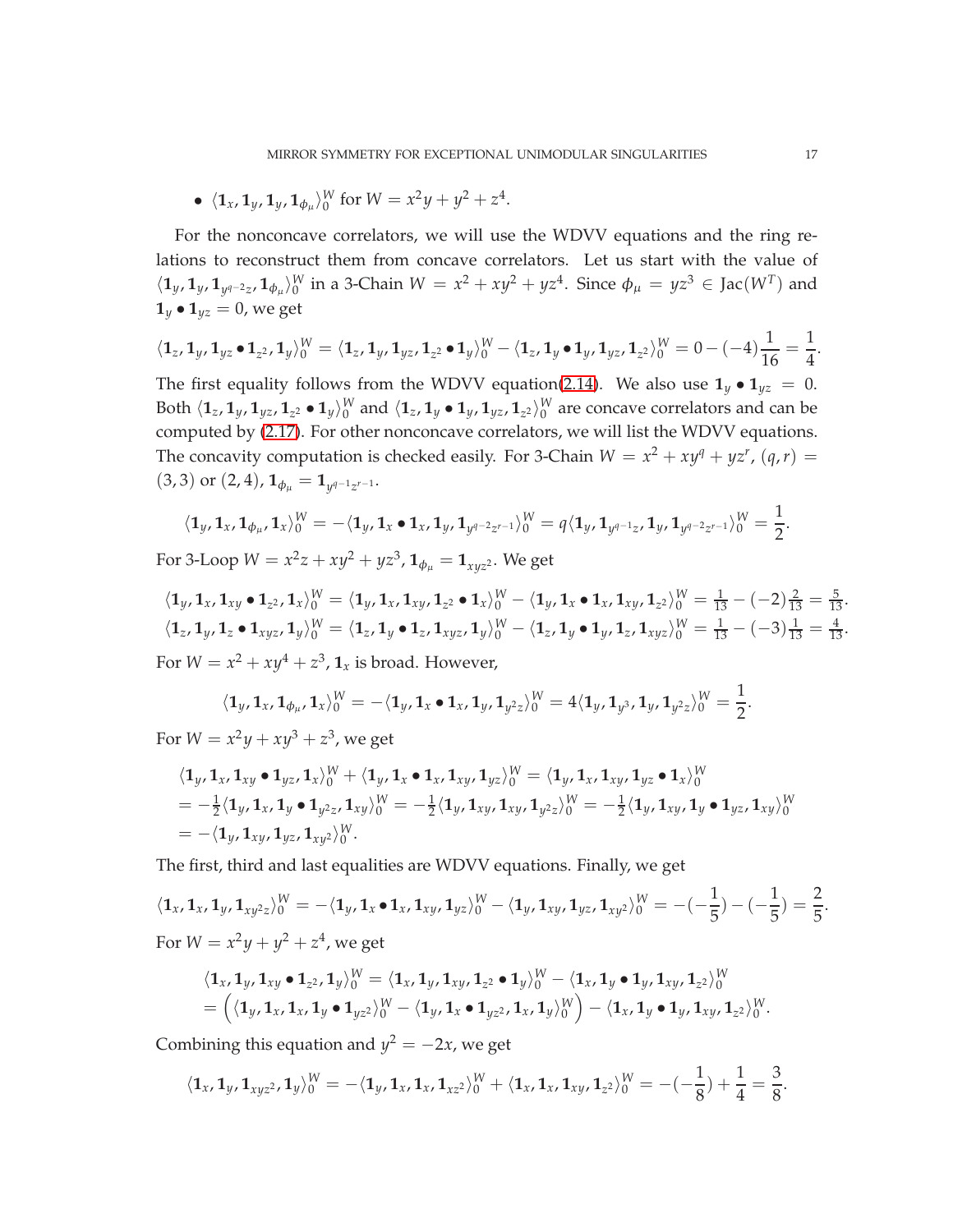<span id="page-17-0"></span>2.3. **Nonvanishing invariants.** In this subsection, we will prove Lemma [2.6.](#page-12-1) Our tool is the Getzler's relation [\[17\]](#page-42-17), which is a linear relation between codimension two cycles in  $H_*(\overline{\mathcal{M}}_{1,4},\mathbb{Q})$ . Let us briefly introduce this relation here. Consider the dual graph,



This graph represents a codimension-two stratum in  $\overline{\mathcal{M}}_{1,4}$ : A vertex represents a genus-0 component. An edge connecting two vertices (including a circle connecting the same vertex) represents a node, a tail (or half-edge) represents a marked point on the component of the corresponding vertex. Let ∆0,3 be the *S*4-invariant of the codimension-two stratum in  $\overline{\mathcal{M}}_{1.4}$ ,

$$
\Delta_{0,3} = \Delta_0 \cdot \Delta_{\{123\}} + \Delta_0 \cdot \Delta_{\{124\}} + \Delta_0 \cdot \Delta_{\{134\}} + \Delta_0 \cdot \Delta_{\{234\}}.
$$

We denote  $\delta_{0,3} = [\Delta_{0,3}]$  the corresponding cycle in  $H_4(\overline{\mathcal{M}}_{1,4}, \mathbb{Q})$ . We list the corresponding unordered dual graph for other strata below. A filled circle (as a vertex) represents a genus-1 component. See [\[17\]](#page-42-17) for more details.



<span id="page-17-1"></span>In [\[17\]](#page-42-17), Getzler found the following identity:

$$
(2.30) \t12\delta_{2,2} + 4\delta_{2,3} - 2\delta_{2,4} + 6\delta_{3,4} + \delta_{0,3} + \delta_{0,4} - 2\delta_{\beta} = 0 \in H_4(\overline{\mathcal{M}}_{1,4}, \mathbb{Q}).
$$

**Proof of Lemma [2.6:](#page-12-1)** We start with  $W = x^2 + xy^2 + yz^4$ . We normalize

$$
u:=y{\bf 1}_{J^{12}},\quad v=\sqrt{-2}y{\bf 1}_{J^8},\quad w=-2y{\bf 1}_{J^4}.
$$

The nonvanishing pairings between these broad elements are  $\langle u, w \rangle = 1, \langle v, v \rangle = 1$ .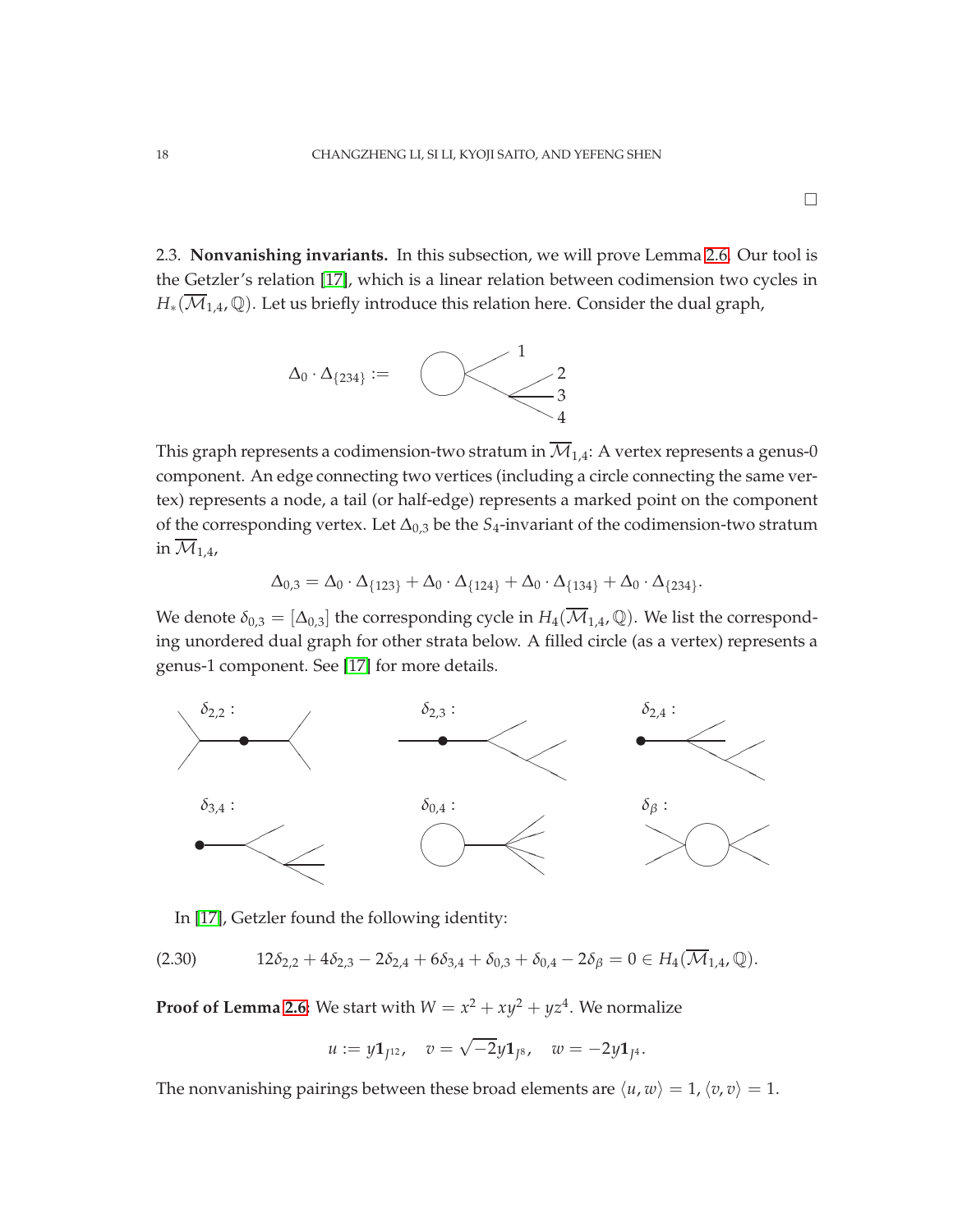We integrate  $\Lambda^W_{1,4}(1_{J^9},1_{J^9},1_{J^9})$  over the Getzler's relation [\(2.30\)](#page-17-1). The Composition law [\[14,](#page-42-5) Theorem 4.1.8 (6)] in FJRW theory implies

$$
\begin{split} &\int_{\delta_{0,3}}\Lambda_{1,4}^{W}(\mathbf{1}_{I^{9}},\mathbf{1}_{I^{9}},\mathbf{1}_{I^{9}},\mathbf{1}_{J^{9}})\\ &=4\langle\mathbf{1}_{J^{9}},\mathbf{1}_{J^{9}},\mathbf{1}_{J^{7}}\rangle_{0}^{W}\left(\sum_{\alpha,\beta}\eta^{\alpha,\beta}\langle\mathbf{1}_{J^{9}},\mathbf{1}_{J^{9}},\alpha,\beta\rangle_{0}^{W}\right)\\ &=4\langle\mathbf{1}_{J^{9}},\mathbf{1}_{J^{9}},\mathbf{1}_{J^{7}}\rangle_{0}^{W}\left(\begin{array}{c}2\langle\mathbf{1}_{J^{9}},\mathbf{1}_{J^{9}},\mathbf{1}_{J^{13}},\mathbf{1}_{J^{3}}\rangle_{0}^{W}+2\langle\mathbf{1}_{J^{9}},\mathbf{1}_{J^{11}},\mathbf{1}_{J^{5}}\rangle_{0}^{W}+\\2\langle\mathbf{1}_{J^{9}},\mathbf{1}_{J^{9}},\mathbf{1}_{J^{9}},\mathbf{1}_{J^{7}}\rangle_{0}^{W}+2\langle\mathbf{1}_{J^{9}},\mathbf{1}_{J^{9}},\boldsymbol{u},\boldsymbol{w}\rangle_{0}^{W}+\langle\mathbf{1}_{J^{9}},\mathbf{1}_{J^{9}},\boldsymbol{v},\boldsymbol{v}\rangle_{0}^{W}\end{array}\right).
$$

The factor 4 comes from that there are 4 strata in  $\Delta_{0,3}$  which contribute. We have the factor 2 for  $\langle 1_{J^9}, 1_{J^1}, 1_{J^3} \rangle_0^W$  since both  $\alpha = 1_{J^1}$  and  $\alpha = 1_{J^3}$  give the same correlator. Finally,  $\mathbf{1}_J$  is the identity, and the string equation implies  $\langle \mathbf{1}_{J^9}, \mathbf{1}_{J^9}, \mathbf{1}_{J^15}, \mathbf{1}_J \rangle_0^W = 0$ . There are two correlators contain broad sectors, we simply denote

$$
C_1:=\langle \mathbf{1}_{J^9},\mathbf{1}_{J^9},v,v\rangle_{0}^{W},\quad C_2:=\langle \mathbf{1}_{J^9},\mathbf{1}_{J^9},u,w\rangle_{0}^{W}.
$$

We can calculate the concave correlators using orbifold-GRR formula in [\(2.17\)](#page-10-1) and get

$$
\langle \mathbf{1}_{J^9}, \mathbf{1}_{J^9}, \mathbf{1}_{J^{13}}, \mathbf{1}_{J^3}\rangle^W_0 = \frac{1}{4}, \quad \langle \mathbf{1}_{J^9}, \mathbf{1}_{J^9}, \mathbf{1}_{J^{11}}, \mathbf{1}_{J^5}\rangle^W_0 = -\frac{1}{8}, \quad \langle \mathbf{1}_{J^9}, \mathbf{1}_{J^9}, \mathbf{1}_{J^9}, \mathbf{1}_{J^7}\rangle^W_0 = \frac{1}{8}.
$$

This implies

$$
\int_{\delta_{0,3}} \Lambda_{1,4}^W(\mathbf{1}_{J^9}, \mathbf{1}_{J^9}, \mathbf{1}_{J^9}, \mathbf{1}_{J^9}) = C_2 + \frac{C_1}{2} + \frac{1}{4}.
$$

Similarly, we get

$$
\int_{\delta_{\beta}} \Lambda_{1,4}^W(\mathbf{1}_{J^9}, \mathbf{1}_{J^9}, \mathbf{1}_{J^9}, \mathbf{1}_{J^9}) = 6C_2^2 + 3C_1^2 + \frac{9}{16}, \quad \int_{\delta_{0,4}} \Lambda_{1,4}^W(\mathbf{1}_{J^9}, \mathbf{1}_{J^9}, \mathbf{1}_{J^9}, \mathbf{1}_{J^9}) = \frac{165}{128}.
$$

The last equality requires the computation for a genus-0 correlator with 5 marked points. It is reconstructed from some known 4-point correlators by WDVV equations. On the other hand, using the homological degree [\(2.8\)](#page-8-1), we conclude the vanishing of the integration of  $\Lambda^W_{1,4}(\mathbf{1}_{J^9}, \mathbf{1}_{J^9}, \mathbf{1}_{J^9})$  over those strata which contain genus-1 component. Thus

<span id="page-18-0"></span>
$$
\int_{12\delta_{2,2}+4\delta_{2,3}-2\delta_{2,4}+6\delta_{3,4}}\Lambda_{1,4}^W(\mathbf{1}_{J^9},\mathbf{1}_{J^9},\mathbf{1}_{J^9},\mathbf{1}_{J^9})=0.
$$

Now apply Getzler's relation [\(2.30\)](#page-17-1), we get

(2.31) 
$$
-12C_2^2 + C_2 - 6C_1^2 + \frac{C_1}{2} + \frac{53}{128} = 0.
$$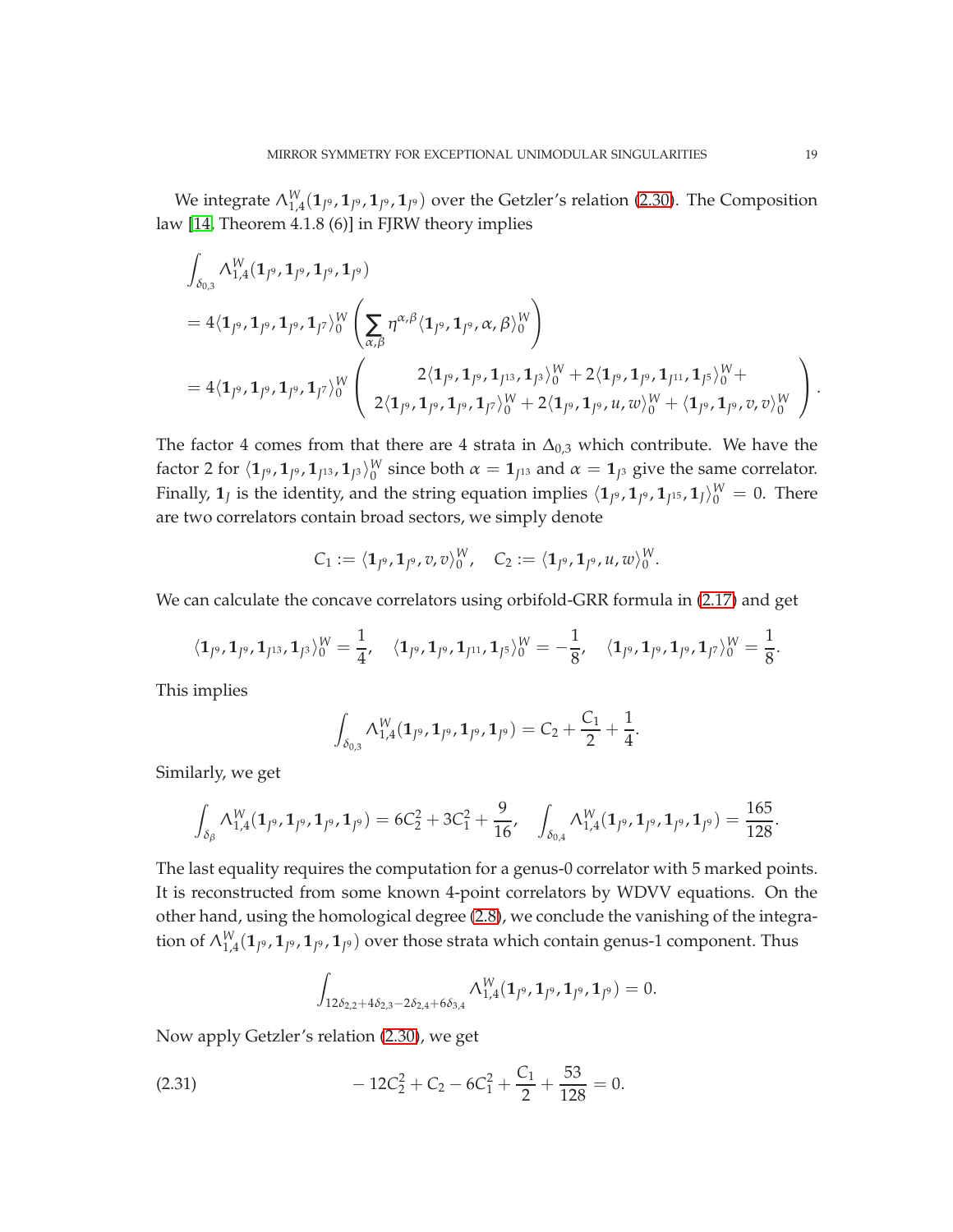On the other hand, since  $\mathbf{1}_{J^9} = \mathbf{1}_{J^{13}} \bullet \mathbf{1}_{J^{13}}$ , we apply WDVV equations and get

$$
\begin{cases} \langle u, u, 1_{J^9} \rangle_0^W = \left( \langle 1_{J^{13}}, u, v \rangle_0^W \right)^2, \\ \langle 1_{J^9}, 1_{J^9}, v, v \rangle_0^W + \langle 1_{J^{13}}, 1_{J^{13}}, 1_{J^9}, 1_{J^{15}} \rangle_0^W = 2 \langle 1_{J^9}, 1_{J^{13}}, v, w \rangle_0^W \langle 1_{J^{13}}, u, v \rangle_0^W, \\ \langle 1_{J^9}, 1_{J^9}, u, w \rangle_0^W + \langle 1_{J^{13}}, 1_{J^{13}}, 1_{J^9}, 1_{J^{15}} \rangle_0^W = \langle 1_{J^9}, 1_{J^{13}}, v, w \rangle_0^W \langle 1_{J^{13}}, u, v \rangle_0^W. \end{cases}
$$

If  $\langle u, u, \mathbf{1}_{J^9}\rangle_0^W=0$ , then  $\langle \mathbf{1}_{J^{13}}, u, v\rangle_0^W=0$  and the rest two equations above implies

$$
C_1 = C_2 = -\langle \mathbf{1}_{J^{13}}, \mathbf{1}_{J^{13}}, \mathbf{1}_{J^9}, \mathbf{1}_{J^{15}} \rangle_0^W = -\frac{3}{16},
$$

where the last equality follows from [\(2.17\)](#page-10-1). However, this contradicts with formula [\(2.31\)](#page-18-0).

Next we consider  $W = x^2 + xy^3 + yz^3$ . We denote

$$
\begin{cases}\n u := y^2 \mathbf{1}_{J^{12}}, & w := -3y^2 \mathbf{1}_{J^6}, \\
 C_1 := \langle \mathbf{1}_{J^{13}}, \mathbf{1}_{J^{13}}, w, w \rangle_0^W, & C_2 := \langle \mathbf{1}_{J^7}, \mathbf{1}_{J^{13}}, u, w \rangle_0^W, & C_3 := \langle \mathbf{1}_{J^7}, \mathbf{1}_{J^7}, u, u \rangle_0^W.\n\end{cases}
$$

We integrate  $\Lambda^W_{1,4}(\mathbf{1}_{J^{13}},\mathbf{1}_{J^{13}},\mathbf{1}_{J^7},\mathbf{1}_{J^7})$  over the Getzler's relation [\(2.30\)](#page-17-1) and get

(2.32) 
$$
-8C_2^2 - \frac{2C_2}{3} - 2C_1C_3 + \frac{8}{81} = 0
$$

On the other hand, since  $\mathbf{1}_{J^7} = \mathbf{1}_{J^{13}} \bullet \mathbf{1}_{J^{13}}$ , the WDVV equations imply

<span id="page-19-1"></span>
$$
\begin{cases} \langle \mathbf{1}_{J^7}, \mathbf{1}_{J^{13}}, u, w \rangle_0^W + \langle \mathbf{1}_{J^{13}}, \mathbf{1}_{J^{13}}, \mathbf{1}_{J^{17}} \rangle_0^W = \langle \mathbf{1}_{J^{13}}, \mathbf{1}_{J^{13}}, w, w \rangle_0^W \langle \mathbf{1}_{J^{13}}, u, u \rangle_0^W, \\ \langle \mathbf{1}_{J^7}, \mathbf{1}_{J^7}, u, u \rangle_0^W = \langle \mathbf{1}_{J^7}, \mathbf{1}_{J^{13}}, u, w \rangle_0^W \langle \mathbf{1}_{J^{13}}, u, u \rangle_0^W. \end{cases}
$$

<span id="page-19-0"></span>Now  $\langle \mathbf{1}_{I^{13}}, u, u \rangle_{0}^{W} = 0$  implies  $C_2 = -\frac{5}{18}$  and  $C_3 = 0$ . This contradicts with [\(2.32\)](#page-19-1). □

# 3. B-MODEL: SAITO'S THEORY OF PRIMITIVE FORM

Throughout this section, we consider the Landau-Ginzburg B-model defined by

$$
f:X=\mathbb{C}^n\to\mathbb{C},
$$

where *f* is a weighted homogeneous polynomial with isolated singularity at the origin:

$$
f(\lambda^{q_1}x_1,\cdots,\lambda^{q_n}x_n)=\lambda f(x_1,\cdots,x_n).
$$

Recall that *q<sup>i</sup>* are called the weights of *x<sup>i</sup>* , and the central charge of *f* is defined by

$$
\hat{c}_f = \sum_i (1 - 2q_i).
$$

Associated to  $f$ , the third author has introduced the concept of a primitive form [\[41\]](#page-43-8), which, in particular, induces a Frobenius manifold structure (sometimes called a flat structure) on the local universal deformation space of *f* . This gives rise to the genus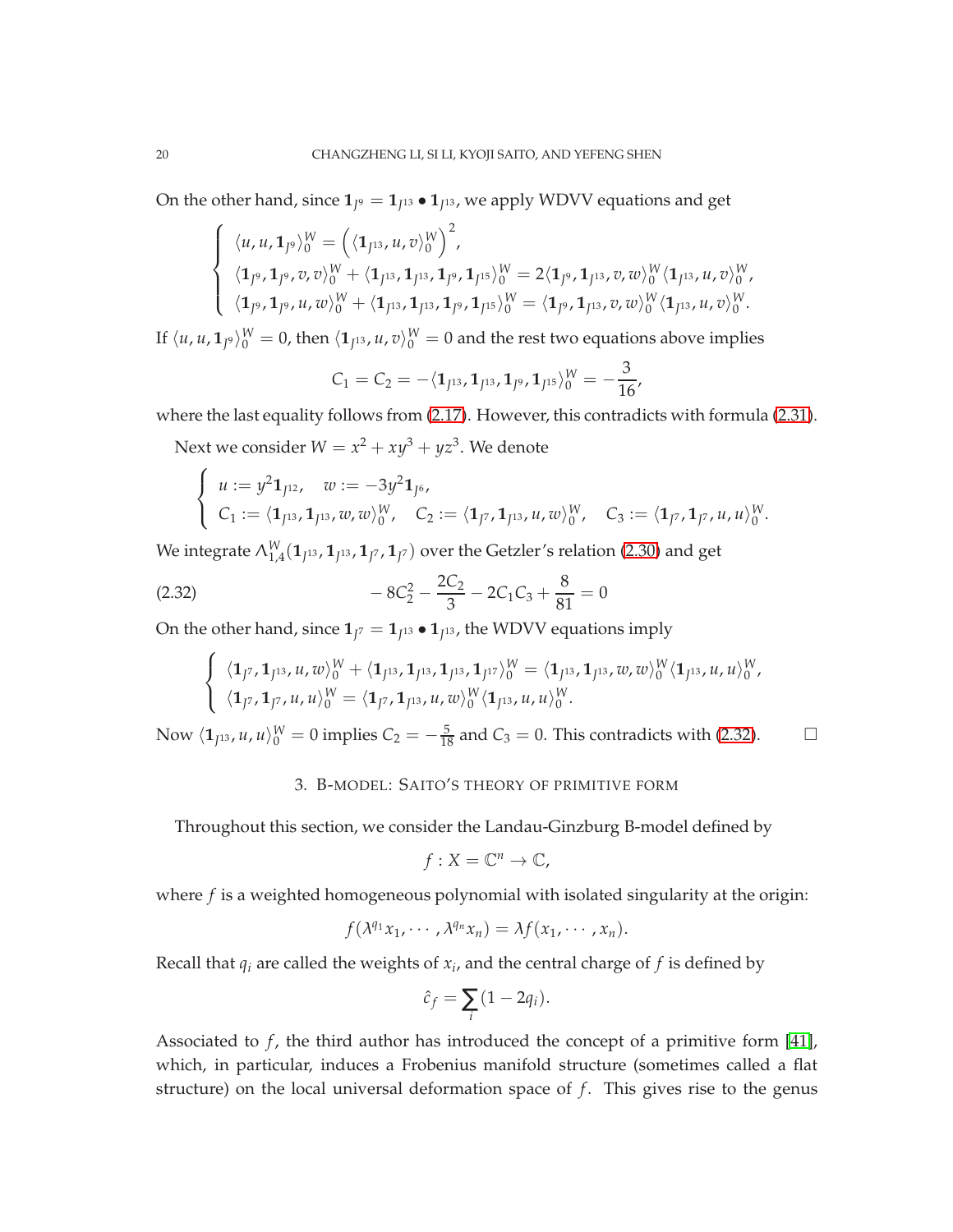zero correlation functions in the Landau-Ginzburg B-model, which are conjectured to be equivalent to the FJRW-invariants on the mirror singularities.

The general existence of primitive forms for local isolated singularities is proved by M.Saito [\[46\]](#page-44-3) via Deligne's mixed Hodge theory. In the case for *f* being a weighted homogeneous polynomial, the existence problem is greatly simplified due to the semisimplicity of the monodromy [\[41,](#page-43-8) [46\]](#page-44-3). However, explicit formulas of primitive forms were only known for *ADE* and simple elliptic singularities [\[41\]](#page-43-8) (i.e., for  $\hat{c}_f \leq 1$ ). This led to the difficulty of computing correlation functions in the Landau-Ginzburg B-model, and has become one of the main obstacles toward proving mirror symmetry between Landau-Ginzburg models.

Based on the recent idea of perturbative approach to primitive forms [\[32\]](#page-43-15), in this section we will develop a general perturbative method to compute the Frobenius manifolds in the Landau-Ginzburg B-model. This is applied to the 14 exceptional unimodular singularities. With the help of certain reconstruction type theorem from the WDVV equation (see e.g. Lemma [4.2\)](#page-30-0), it completely solves the computation problem in the Landau-Ginzburg B-model at genus zero.

3.1. **Higher residue and good basis.** Let  $0 \in X = \mathbb{C}^n$  be the origin. Let  $\Omega_{X,0}^k$  be the germ of holomorphic *k*-forms at **0**. In this paper we will work with the following space [\[42\]](#page-43-21)

$$
\mathcal{H}_f^{(0)} := \Omega_{X,\mathbf{0}}^n[[z]]/(df + zd)\Omega_{X,\mathbf{0}}^{n-1}
$$

which is a formally completed version of the *Brieskorn lattice* associated to *f*. Given a differential form  $\varphi \in \Omega_{X,{\bf 0}}^n$  we will use  $[\varphi]$  to represent its class in  $\mathcal{H}_f^{(0)}$ *f* .

There is a natural semi-infinite Hodge filtration on  $\mathcal{H}_f^{(0)}$  $f_f^{(0)}$  given by  $\mathcal{H}_f^{(-k)} := z^k \mathcal{H}_f^{(0)}$  $f^{(0)}_f$ , with graded pieces

$$
\mathcal{H}_f^{(-k)}/\mathcal{H}_f^{(-k-1)} \cong \Omega_f, \quad \text{where } \Omega_f := \Omega_{X,0}^n/df \wedge \Omega_{X,0}^{n-1}.
$$

In particular,  $\mathcal{H}_f^{(0)}$  $f_f^{(0)}$  is a free C[[z]]-module of rank  $\mu = \dim_\mathbb{C} \text{Jac}(f)_o$ , the Milnor number of *f* . We will also denote the extension to Laurent series by

$$
\mathcal{H}_f:=\mathcal{H}_f^{(0)}\otimes_{\mathbb{C}[[z]]}\mathbb{C}((z)).
$$

There is a natural Q-grading on  $\mathcal{H}_f^{(0)}$  $f_f^{(0)}$  defined by assigning the degrees

$$
\deg(x_i) = q_i, \quad \deg(dx_i) = q_i, \quad \deg(z) = 1.
$$

Then for a homogeneous element of the form  $\varphi = z^k g(x_i) dx_1 \wedge \cdots \wedge dx_n$ , we have

$$
\deg(\varphi) = \deg(g) + k + \sum_i q_i.
$$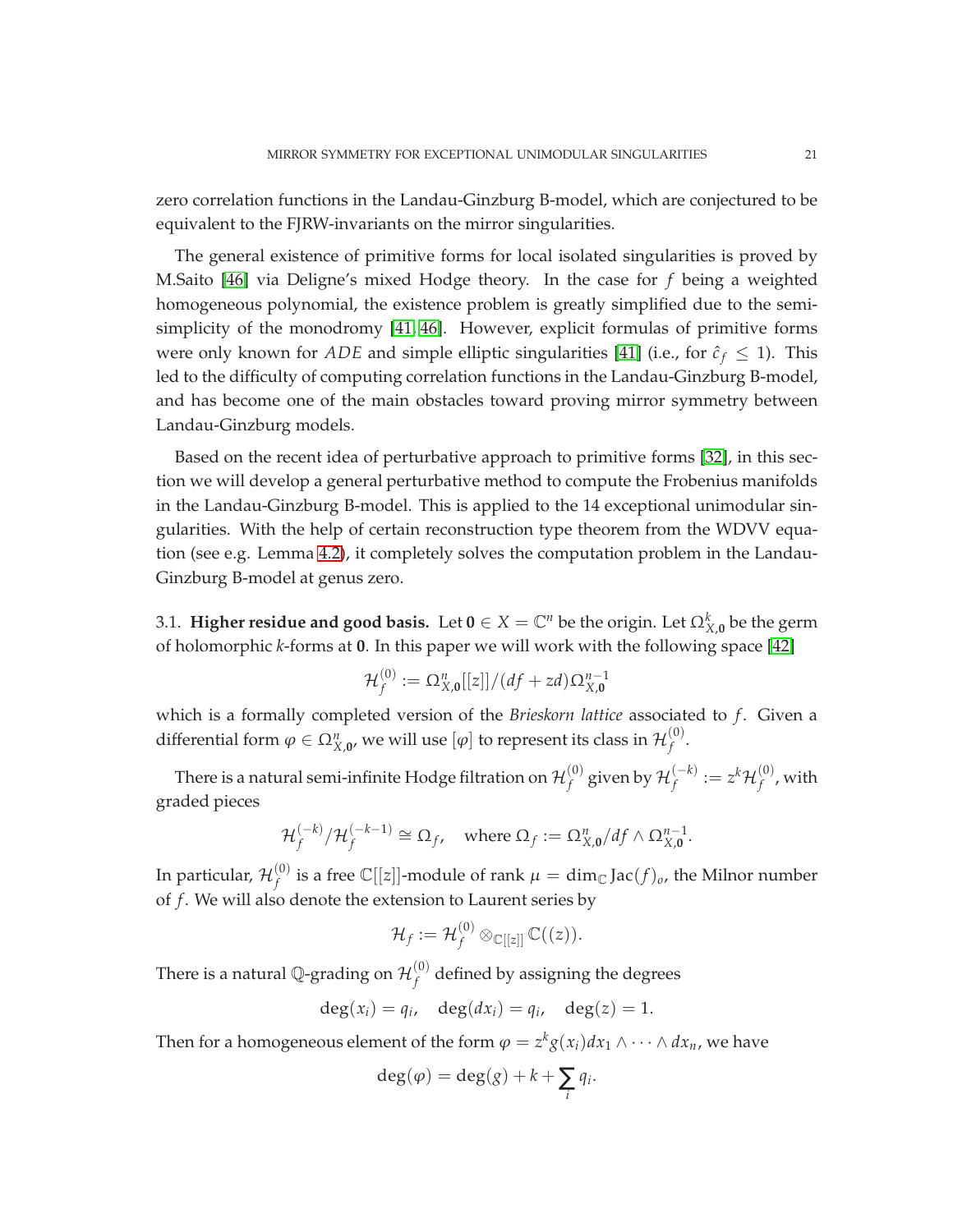In [\[42\]](#page-43-21), the third author constructed a *higher residue pairing*

$$
K_f: \mathcal{H}_f^{(0)} \otimes \mathcal{H}_f^{(0)} \to z^n \mathbb{C}[[z]]
$$

which satisfies the following properties

(1)  $K_f$  is equivariant with respect to the  $\mathbb Q$ -grading, i.e.,

$$
\deg(K_f(\alpha,\beta)) = \deg(\alpha) + \deg(\beta)
$$

for homogeneous elements  $\alpha, \beta \in \mathcal{H}_f^{(0)}.$ 

- (2)  $K_f(\alpha, \beta) = (-1)^n \overline{K_f(\beta, \alpha)}$ , where the operator takes  $z \to -z$ .
- (3)  $K_f(v(z)\alpha, \beta) = K_f(\alpha, v(-z)\beta) = v(z)K_f(\alpha, \beta)$  for  $v(z) \in \mathbb{C}[[z]].$
- (4) The leading *z*-order of  $K_f$  defines a pairing

$$
\mathcal{H}_f^{(0)}/z\mathcal{H}_f^{(0)}\otimes\mathcal{H}_f^{(0)}/z\mathcal{H}_f^{(0)}\to\mathbb{C},\quad\alpha\otimes\beta\mapsto\lim_{z\to 0}z^{-n}K_f(\alpha,\beta)
$$

which coincides with the usual residue pairing

$$
\eta_f:\Omega_f\otimes\Omega_f\to\mathbb{C}.
$$

We remark that the classical residue pairing  $\eta_f$  is intrinsically defined up to a nonzero constant. In the case of weighted homogeneous singularities (for instance for the exceptional unimodular singularities), we will always specify a top degree element  $\phi_{\mu}$  in a weighted homogeneous basis of  $Jac(f)$ , and will fix the constant such that

(3.1) 
$$
\eta_f(dx_1\cdots dx_n,\phi_\mu dx_1\cdots dx_n)=1.
$$

We will call it the *normalized* residue pairing.

The last property implies that  $K_f$  defines a semi-infinite extension of the residue pairing, which explains the name "higher residue". It is naturally extended to

<span id="page-21-0"></span>
$$
K_f: \mathcal{H}_f \otimes \mathcal{H}_f \to \mathbb{C}((z))
$$

which we denote by the same symbol. This defines a symplectic pairing  $\omega_f$  on  $\mathcal{H}_f$  by

$$
\omega_f(\alpha, \beta) := \operatorname{Res}_{z=0} z^{-n} K_f(\alpha, \beta) dz,
$$

with  $\mathcal{H}_f^{(0)}$ *f* being a maximal isotropic subspace. Following [\[41\]](#page-43-8),

 $\bf{Definition 3.1.}$   $A$  good section  $\sigma$  is defined by a splitting of the quotient  $\mathcal{H}_{f}^{(0)}\rightarrow \Omega_{f}$ ,

$$
\sigma:\Omega_f\to\mathcal{H}_f^{(0)},
$$

*such that:* (1)  $\sigma$  *preserves the*  $\mathbb{Q}$ -grading; (2)  $K_f(\text{Im}(\sigma), \text{Im}(\sigma)) \subset z^n \mathbb{C}$ .

A basis of the image  $\text{Im}(\sigma)$  of a good section  $\sigma$  will be referred to as a good basis of  $\mathcal{H}_f^{(0)}$ *f .*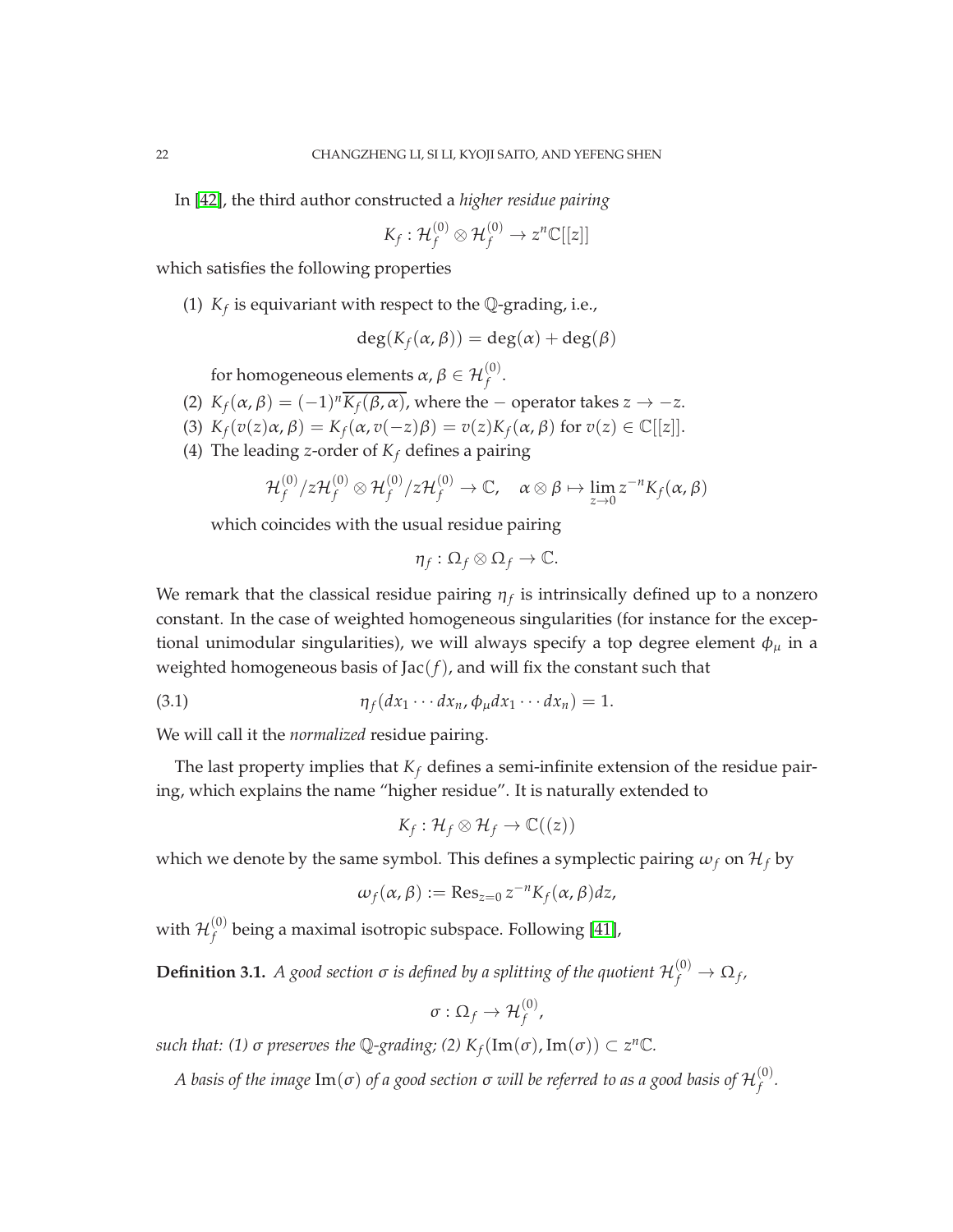**Definition 3.2.** *A good opposite filtration* L *is defined by a splitting*

$$
\mathcal{H}_f=\mathcal{H}_f^{(0)}\oplus\mathcal{L}
$$

 $such$  that: (1)  ${\cal L}$  preserves the  $\mathbb Q$ -grading; (2)  ${\cal L}$  is an isotropic subspace; (3)  $z^{-1}:{\cal L}\to{\cal L}.$ 

**Remark 3.3.** *Here for f being weighted homogeneous, (1) is a convenient and equivalent statement to the conventional condition that*  $\nabla_{z\partial_z}^{\mathrm{GM}}$  preserves  $\mathcal L$  (see e.g. [\[32\]](#page-43-15) for an exposition).

The above two definitions are equivalent. In fact, a good opposite filtration  $\mathcal L$  defines the splitting  $\sigma:\Omega_f\stackrel{\cong}{\to}\mathcal{H}_f^{(0)}\cap z\mathcal{L}.$  Conversely, a good section  $\sigma$  gives rise to the good opposite filtration  $\mathcal{L} = z^{-1} \text{Im}(\sigma) [z^{-1}]$ . As shown in [\[41,](#page-43-8)46], the primitive forms associated to the weighted homogeneous singularities are in one-to-one correspondence with good sections (up to a nonzero scalar). Therefore, we only introduce the notion of good sections, and refer our readers to loc. cite for precise notion of the primitive forms. We remark that for general isolated singularities, we need the notion of *very good sections* [\[46,](#page-44-3) [47\]](#page-44-4) in order to incorporate with the monodromy.

3.2. **The perturbative equation.** We start with a good basis  $\{[\phi_\alpha d^n \mathbf{x}]\}_{\alpha=1}^\mu$  of  $\mathcal{H}_f^{(0)}$  $f^{(0)}$ , where  $d^n\mathbf{x} := dx_1 \cdots dx_n$ . In this subsection, we will formulate the perturbative method of [\[32\]](#page-43-15) for computing its associated primitive form, flat coordinates and the potential function. The construction works for general *f* after the replacement of a good basis by a very good one (see also [\[47\]](#page-44-4)). We will focus on *f* being weighted homogeneous since in such case it leads to a very effective computation algorithm in practice. In the following discussion we will then assume  $\{\phi_\alpha\}_{\alpha=1}^\mu$  to be weighted homogeneous polynomials in  $\mathbb{C}[\mathbf{x}]$  that represent a basis of the Jacobi algebra Jac(*f*) and  $\phi_1 = 1$ .

3.2.1. *The exponential map.* Let *F* be a local universal unfolding of  $f(\mathbf{x})$  around  $\mathbf{0} \in \mathbb{C}^{\mu}$ :

$$
F: \mathbb{C}^n \times \mathbb{C}^{\mu} \to \mathbb{C}, \quad F(\mathbf{x}, \mathbf{s}) := f(\mathbf{x}) + \sum_{\alpha=1}^{\mu} s_{\alpha} \phi_{\alpha}(\mathbf{x}), \quad \mathbf{s} = (s_1, \cdots, s_{\mu}).
$$

The polynomial *F* becomes weighted homogeneous of total degree 1 after the assignment

$$
\deg(s_\alpha) := 1 - \deg(\phi_\alpha).
$$

The higher residue pairing is also defined for *F* as the family version, but we will not use it explicitly in our discussion (although implicitly used essentially).

Let  $B:=\mathrm{Span}_{\mathbb{C}}\{[\phi_\alpha d^n\mathbf{x}]\}\subset \mathcal{H}_f^{(0)}$  be spanned by the chosen good basis. Then

$$
\mathcal{H}_f^{(0)}=B[[z]],\quad \mathcal{H}_f=B((z)).
$$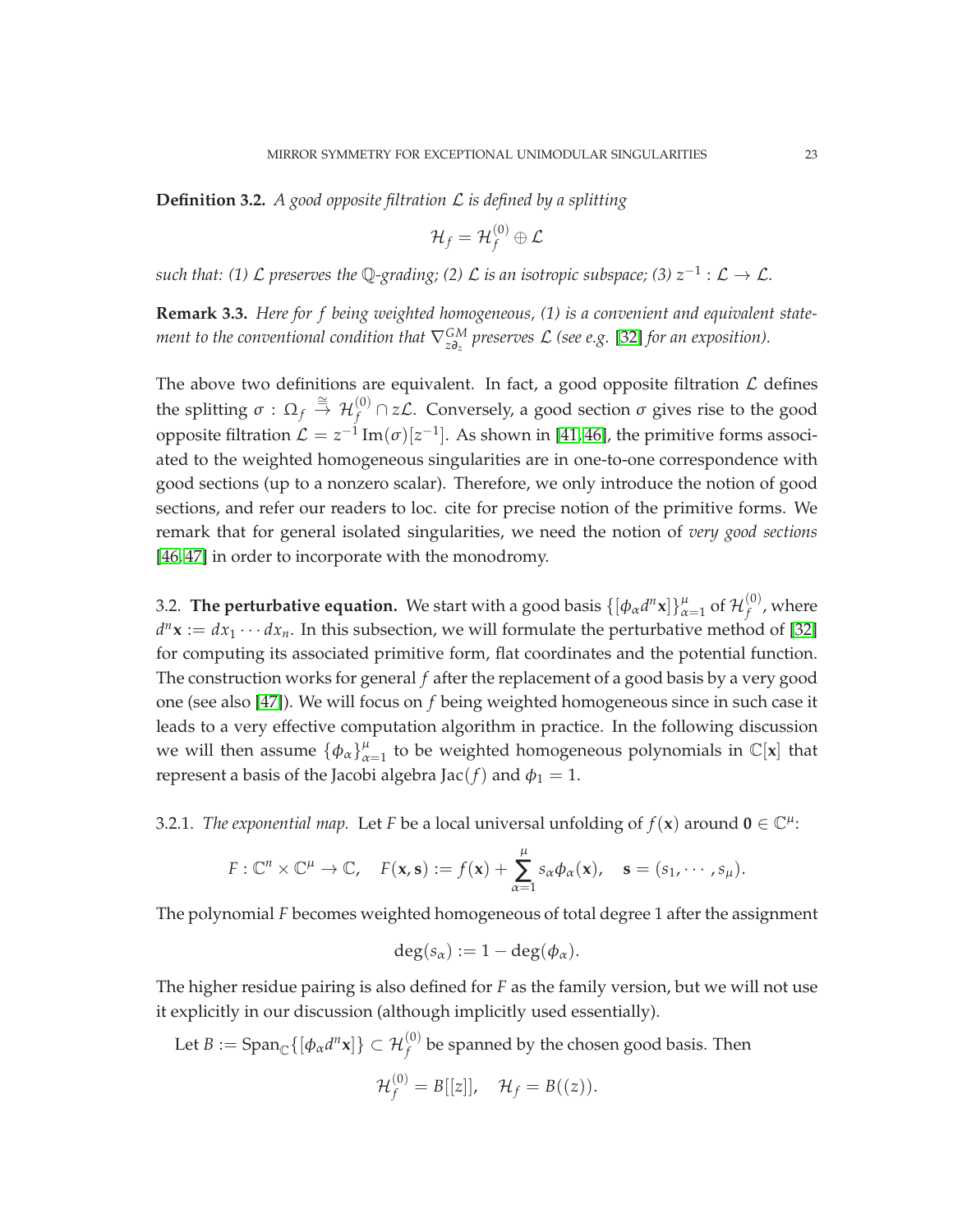Let  $B_F := \text{Span}_{\mathbb{C}}\{\phi_\alpha d^n \mathbf{x}\}\$  be another copy of the vector space spanned by the forms φα*d <sup>n</sup>***x**. We use a different notation to distinguish it with *B*, since *B<sup>F</sup>* should be viewed as a subspace of the Brieskorn lattice for the unfolding *F*. See [\[32\]](#page-43-15) for more details.

Consider the following exponential operator [\[32\]](#page-43-15)

$$
e^{(F-f)/z}:B_F\to B((z))[[\mathbf{s}]]
$$

defined as a  $\mathbb{C}$ -linear map on the basis of  $B_F$  as follows. Let  $\mathbb{C}[\mathbf{s}]_k := \text{Sym}^k(\text{Span}_{\mathbb{C}}\{s_1,\cdots,s_\mu\})$ denote the space of *k*-homogeneous polynomial in **s** (not to be confused with the weighted homogeneous polynomials). As elements in  $\mathcal{H}_f\otimes\mathbb{C}[\mathbf{s}]_k$ , we can decompose

$$
[z^{-k}(F-f)^{k}\phi_{\alpha}d^{n}\mathbf{x}] = \sum_{m\geq -k}\sum_{\beta}h_{\alpha\beta,m}^{(k)}z^{m}[\phi_{\beta}d^{n}\mathbf{x}],
$$

where  $h_{\alpha\beta,m}^{(k)} \in \mathbb{C}[\mathbf{s}]_k$ . Then we define

$$
e^{(F-f)/z}(\phi_{\alpha}d^{n}\mathbf{x}) := \sum_{k=0}^{\infty} \sum_{\beta} \sum_{m \geq -k} h_{\alpha\beta,m}^{(k)} \frac{z^{m}}{k!} [\phi_{\beta}d^{n}\mathbf{x}] \in B((z))[[\mathbf{s}]]
$$

**Proposition 3.4.** *The exponential map extends to a*  $\mathbb{C}((z))$ [[s]]*-linear isomorphism* 

$$
e^{(F-f)/z}: B_F((z))[[\mathbf{s}]] \to B((z))[[\mathbf{s}]].
$$

*Proof.* Clearly,  $e^{(F-f)/z}$  extends to a  $\mathbb{C}((z))[[{\bf s}]]$ -linear map on  $B_F((z))[[{\bf s}]]$ . The statement follows by noticing  $e^{(F-f)/z} \equiv 1 \mod(s)$  under the manifest identification between *B* and  $B_F$ .

We will use the same symbol

$$
K_f: B((z))[[\mathbf{s}]] \times B((z))[[\mathbf{s}]] \to \mathbb{C}((z))[[\mathbf{s}]]
$$

to denote the  $\mathbb{C}[[\mathbf{s}]]$ -linear extension of the higher residue pairing to  $\mathcal{H}_f[[\mathbf{s}]] = B((z))[[\mathbf{s}]]$ .

<span id="page-23-0"></span>**Lemma 3.5.** *For any*  $\varphi_1, \varphi_2 \in B_F$ *, we have* 

$$
K_f(e^{(F-f)/z}\varphi_1, e^{(F-f)/z}\varphi_2) \in z^n \mathbb{C}[[z, \mathbf{s}]]
$$

*In particular, e*<sup>(*F−f)*/*z* maps  $B_F[[z]]$  *to an isotropic subspace of*  $\mathcal{H}_f[[{\bf s}]]$ *.*</sup>

*Proof.* Let *K<sup>F</sup>* denote the higher residue pairing for the unfolding *F* [\[42\]](#page-43-21). The exponential operator  $e^{(F-f)/z}$  gives an isometry (with respect to the higher residue pairing) between the Brieskorn lattice for the unfolding *F* and the trivial unfolding *f* [\[32,](#page-43-15) [47\]](#page-44-4). That is,  $K_f(e^{(F-f)/z}\varphi_1, e^{(F-f)/z}\varphi_2) = K_F(\varphi_1, \varphi_2) \in z^n\mathbb{C}[[z, \mathbf{s}]],$  where  $\varphi_1, \varphi_2$  are treated as elements of Brieskorn lattice for the unfolding *F*.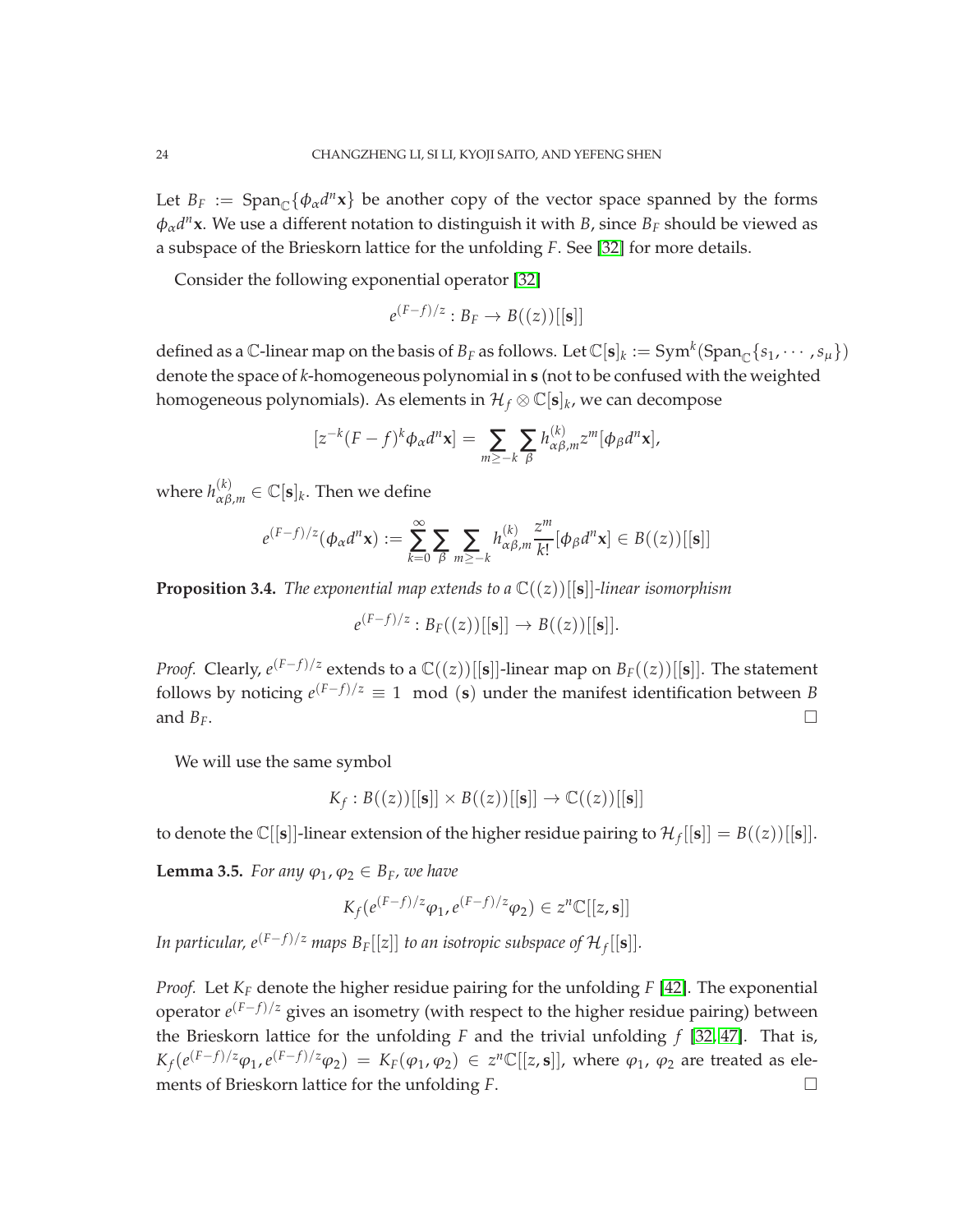**Remark 3.6.** *The above lemma can also be proved directly via an explicit formula of K<sup>f</sup> described in* [\[32\]](#page-43-15)*. By such a formula, there exists a compactly supported differential operator P*( ∂  $\frac{\partial}{\partial \bar{x}_i}$ *,*  $z \frac{\partial}{\partial x}$  $\frac{\partial}{\partial x_i}$ , <sub>→</sub> $\partial_{x_i}$ , ∧*d* $\bar{x}_i$ ) *on smooth differential forms composed of*  $\frac{\partial}{\partial \bar{x}_i}$ ,  $z\frac{\partial}{\partial x}$  $\frac{\partial}{\partial x_i}$ , <sub>→</sub> $\partial_{x_i}$ , ∧d $\bar{x}_i$  and some *cut-off function such that*

$$
K_f(e^{(F-f)/z}\varphi_1, e^{(F-f)/z}\varphi_2) = z^n \int_X e^{(F-f)/z}\varphi_1 \wedge P(\frac{\partial}{\partial \bar{x}_i}, z\frac{\partial}{\partial x_i}, \exists \partial_{x_i}, \forall d\bar{x}_i)(e^{-(F-f)/z}\varphi_2).
$$

*Since P will not introduce negative powers of z when passing through e*(*f*−*F*)/*<sup>z</sup> , the lemma follows.*

**Theorem 3.7.** *Given a good basis*  $\{[\phi_\alpha d^n \mathbf{x}]\}_{\alpha=1}^\mu \subset \mathcal{H}_f^{(0)}$ , there exists a unique pair  $(\zeta, \mathcal{J})$ *satisfying the following*:  $(1) \zeta \in B_F[[z]][[s]], \quad (2) \mathcal{J} \in [d^n \mathbf{x}] + z^{-1}B[z^{-1}][[\mathbf{s}]] \subset \mathcal{H}_f[[s]],$  and (⋆) *e*  $(F-f)/z\zeta = \mathcal{J}.$ 

<span id="page-24-0"></span>*Moreover, both* <sup>ζ</sup> *and* J *are weighted homogeneous.*

*Proof.* We will solve  $\zeta(s)$  recursively with respect to the order in **s**. Let

$$
\zeta = \sum_{k=0}^{\infty} \zeta_{(k)} = \sum_{k=0}^{\infty} \sum_{\alpha} \zeta_{(k)}^{\alpha} \phi_{\alpha} d^{n} \mathbf{x}, \quad \zeta_{(k)}^{\alpha} \in \mathbb{C}[[z]] \otimes_{\mathbb{C}} \mathbb{C}[\mathbf{s}]_{k}.
$$

Since  $e^{(F-f)/z} \equiv 1 \mod(s)$ , the leading order of  $(\star)$  is

$$
\zeta_{(0)} \in [d^n \mathbf{x}] + z^{-1} B[z^{-1}]
$$

which is uniquely solved by  $\zeta_{(0)} = \phi_1 d^n$ **x**. Suppose we have solved ( $\star$ ) up to order *N*, i.,e,  $\zeta_{(\leq N)}:=\sum_{k=0}^{N}\zeta_{(k)}$  such that

$$
e^{(F-f)/z}\zeta_{(\leq N)} \in [d^n \mathbf{x}] + z^{-1}B[z^{-1}][[\mathbf{s}]] \mod (\mathbf{s}^{N+1}).
$$

Let  $R_{N+1}\in B((z))\otimes_{\mathbb{C}}\mathbb{C}[\mathbf{s}]_{(N+1)}$  be the  $(N+1)$ -th order component of  $e^{(F-f)/z}\zeta_{(\leq N)}$ . Let

$$
R_{N+1} = R_{N+1}^+ + R_{N+1}^-
$$

where  $R_{N+1}^+\in B[[z]]\otimes_\mathbb{C}\mathbb{C}[\mathbf{s}]_{(N+1)}, R_{N+1}^-\in z^{-1}B[z^{-1}]\otimes_\mathbb{C}\mathbb{C}[\mathbf{s}]_{(N+1)}.$  Let  $\tilde{R}_{N+1}^+\in B_F[[z]]\otimes_\mathbb{C}$  $\mathbb{C}[\mathbf{s}]_{(N+1)}$  correspond to  $R_N^+$  $_{N+1}^+$  under the manifest identification between *B* and *B*<sub>*F*</sub>. Then

$$
\zeta_{(\leq N+1)}:=\zeta_{(\leq N)}-\tilde{R}_{N+1}^+
$$

gives the unique solution of ( $\star$ ) up to order *N* + 1. This algorithm allows us to solve  $\zeta$ ,  $\mathcal{J}$ perturbatively to arbitrary order. The weighted homogeneity follows from the fact that  $(\star)$  respects the weighted degree.

<span id="page-24-1"></span>**Remark 3.8.** *In* [\[32\]](#page-43-15)*, it is shown that the volume form*

$$
\sum_{k=0}^{\infty} \sum_{\alpha} \zeta_{(k)}^{\alpha} \phi_{\alpha} d^{n} \mathbf{x}
$$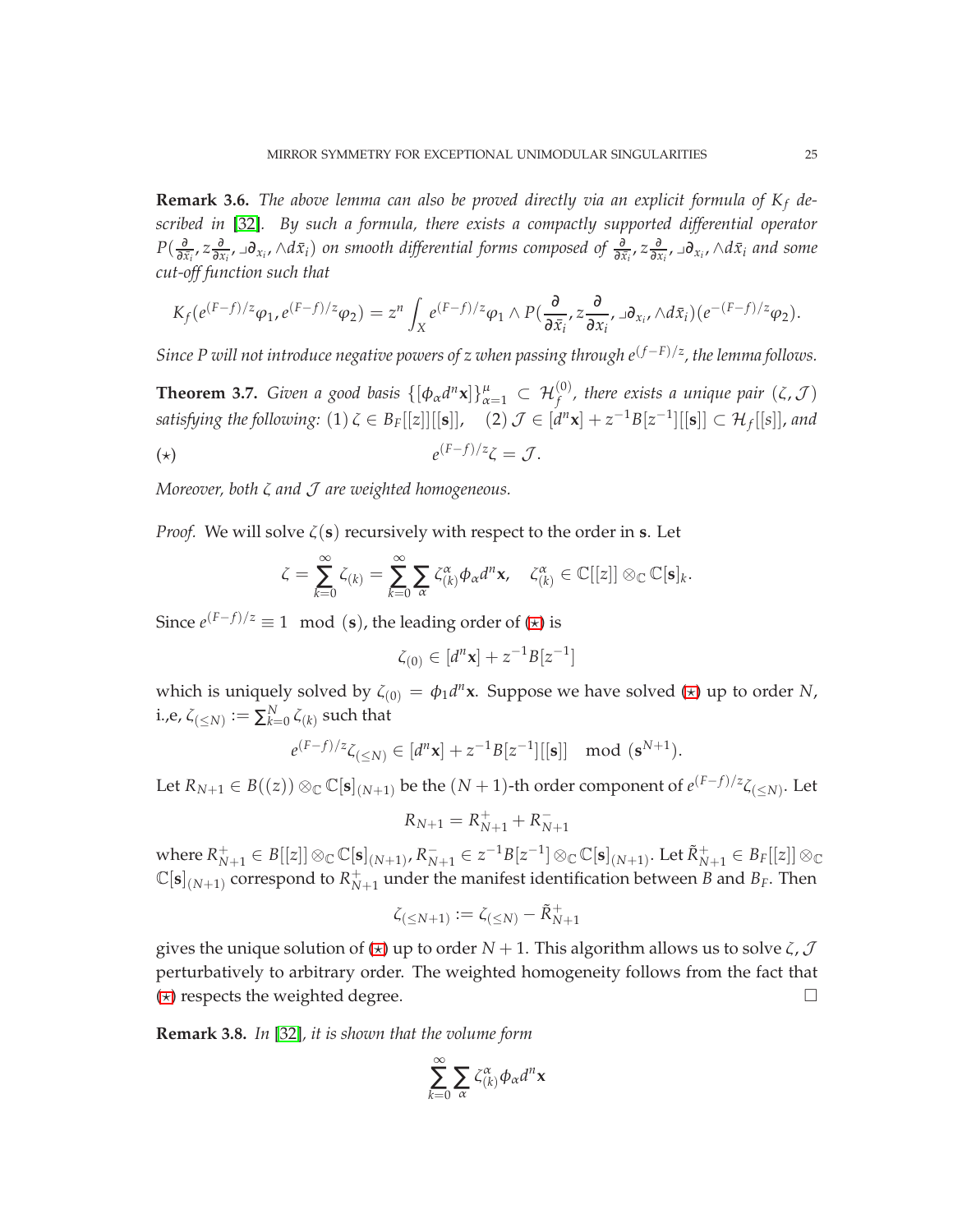*gives the power series expansion of a representative of the primitive form associated to the good* basis  $\{[\phi_\alpha d^n {\bf x}]\}_{\alpha=1}^\mu$ . In particular, this is a perturbative way to compute the primitive form via a *formal solution of the Riemann-Hilbert-Birkhoff problem.*

3.2.2. *Flat coordinates and potential function*. Let  $(\zeta, \mathcal{J})$  be the unique solution of  $(\star)$ . As shown in [\[32\]](#page-43-15), ζ represents the power series expansion of a primitive form. However for the purpose of mirror symmetry, it is more convenient to work with  $J$ , which plays the role of Givental's J-function (see [\[21\]](#page-43-22) for an introduction). This allows us to read off the flat coordinates and the potential function of the associated Frobenius manifold structure.

With the natural embedding  $z^{-1}\mathbb{C}[z^{-1}][[s]] \hookrightarrow z^{-1}\mathbb{C}[[z^{-1}]][[s]]$ , we decompose

$$
\mathcal{J} = [d^n x] + \sum_{m=-1}^{-\infty} z^m \mathcal{J}_m, \quad \text{where } \mathcal{J}_m = \sum_{\alpha} \mathcal{J}_m^{\alpha} [\phi_{\alpha} d^n x], \mathcal{J}_m^{\alpha} \in \mathbb{C}[[\mathbf{s}]].
$$

We denote the  $z^{-1}$ -term by

$$
t_{\alpha}(\mathbf{s}) := \mathcal{J}_{-1}^{\alpha}(\mathbf{s}).
$$

It is easy to see that  $t_\alpha$  is weighted homogeneous of the same degree as  $s_\alpha$  such that  $t_\alpha = s_\alpha + O(\mathbf{s}^2)$ . Therefore  $t_\alpha$  defines a set of new homogeneous local coordinates on the (formal) deformation space of *f* .

<span id="page-25-0"></span>**Proposition 3.9.** *The function*  $\mathcal{J} = \mathcal{J}(\mathbf{s}(\mathbf{t}))$  *in coordinates*  $t_\alpha$  *satisfies* 

$$
\partial_{t_{\alpha}}\partial_{t_{\beta}}\mathcal{J}=z^{-1}\sum_{\gamma}A_{\alpha\beta}^{\gamma}(\mathbf{t})\partial_{t_{\gamma}}\mathcal{J}
$$

*for some homogeneous*  $A_{\alpha\beta}^{\gamma}(\mathbf{t}) \in \mathbb{C}[[\mathbf{t}]]$  *of weighted degree*  $\deg \phi_{\alpha} + \deg \phi_{\beta} - \deg \phi_{\gamma}$ *. Moreover, for any* <sup>α</sup>,β, <sup>γ</sup>, <sup>δ</sup>*,*

$$
\partial_{t_{\alpha}}A^{\delta}_{\beta\gamma} = \partial_{t_{\beta}}A^{\delta}_{\alpha\gamma}, \quad \sum_{\sigma}A^{\delta}_{\alpha\sigma}A^{\sigma}_{\beta\gamma} = \sum_{\sigma}A^{\delta}_{\beta\sigma}A^{\sigma}_{\alpha\gamma}
$$

*Proof.* Consider the splitting

$$
\mathcal{H}_f[[\mathbf{s}]] = B((z))[[\mathbf{s}]] = \mathcal{H}_+ \oplus \mathcal{H}_-,
$$

where

$$
\mathcal{H}_+ := e^{(F-f)/z}(B_F[[z]][[s]]) \subset B((z))[[s]], \quad \mathcal{H}_- := z^{-1}B[z^{-1}][[s]].
$$

Let  $\mathfrak{B}_F := \mathcal{H}_+ \cap z\mathcal{H}_-$ . Equation  $(\star)$  implies that  $z \partial_{t_\alpha} \mathcal{J} \in \mathfrak{B}_F$ , with *z*-leading term of constant coefficient

$$
z\partial_{t_\alpha}\mathcal{J}\in [\phi_\alpha d^n\mathbf{x}]+\mathcal{H}_-.
$$

In particular,  $\{z\partial_{t_\alpha}\mathcal{J}\}\$  form a  $\mathbb{C}[[\mathbf{s}]]$ -basis of  $\mathfrak{B}_F$ .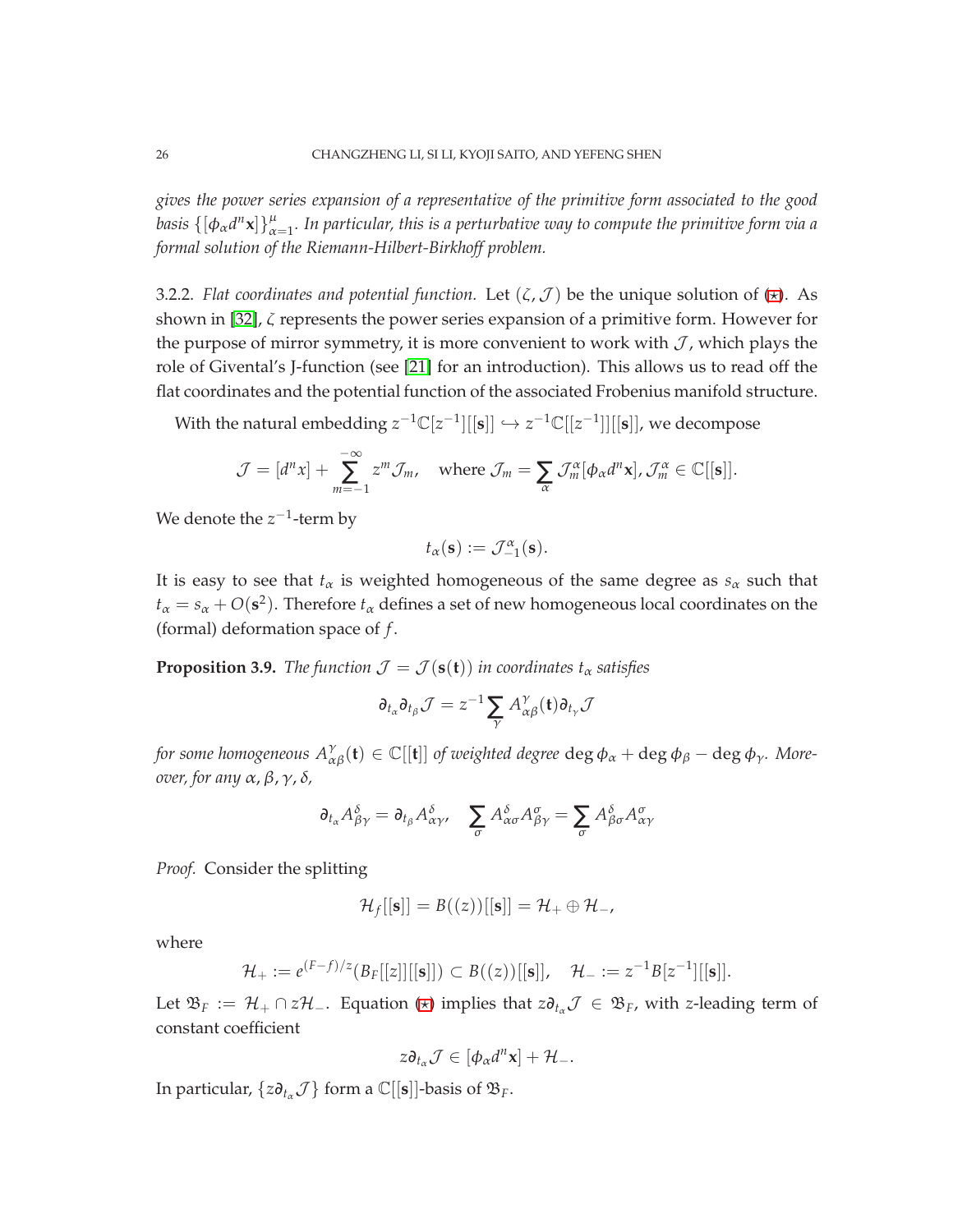Similarly,  $z^2\partial_{t_\alpha}\partial_{t_\beta}\mathcal{J} = z^2\partial_{t_\alpha}\partial_{t_\beta}(e^{(F-f)/z}\zeta) \in \mathcal{H}_+$ , and  $z^2\partial_{t_\alpha}\partial_{t_\beta}\mathcal{J} \in z\mathcal{H}_-$  by the above property of leading constant coefficient. Therefore  $z^2\partial_{t_\alpha}\partial_{t_\beta}\mathcal{J} \in \mathfrak{B}_F$ . This implies the existence of functions  $A_{\alpha\beta}^{\gamma}=A_{\alpha\beta}^{\gamma}(\mathbf{s}(\mathbf{t}))$  such that

$$
z^2 \partial_{t_\alpha} \partial_{t_\beta} \mathcal{J} = \sum_{\gamma} z A_{\alpha\beta}^{\gamma}(\mathbf{t}) \partial_{t_\gamma} \mathcal{J}
$$

The homogeneous degree follows from the fact that  $\mathcal J$  is weighted homogeneous.

Let  $A_{\alpha}$  denote the linear transformation on  $\mathfrak{B}_F$  by

$$
\mathcal{A}_{\alpha}: z \partial_{\beta} \mathcal{J} \rightarrow \sum_{\gamma} A^{\gamma}_{\alpha \beta} z \partial_{t_{\gamma}} \mathcal{J}.
$$

We can rewrite the above equation as  $(\partial_{t_\alpha} - z^{-1}A_\alpha)\partial_{t_\beta}\mathcal{J} = 0$ . We notice that

$$
\left[\partial_{t_{\alpha}}-z^{-1}\mathcal{A}_{\alpha},\partial_{t_{\beta}}-z^{-1}\mathcal{A}_{\beta}\right]=0 \text{ on } \mathfrak{B}_{F} \quad , \forall \alpha, \beta.
$$

Therefore the last equations in the proposition hold.  $\Box$ 

**Lemma 3.10.** *In terms of the coordinates*  $t_\alpha$ *, we have* 

$$
K_f(z\partial_{t_\alpha}\mathcal{J},z\partial_{t_\beta}\mathcal{J})=z^n g_{\alpha\beta}.
$$

*Here*  $g_{\alpha\beta}$  *is the constant equal to the residue pairing*  $\eta_f(\phi_\alpha d^n \mathbf{x}, \phi_\beta d^n \mathbf{x})$ *.* 

*Proof.* We adopt the same notations as in the above proof. Since  $z \partial_{t_\alpha} \mathcal{J} \in \mathcal{H}_+$ ,

$$
K_f(z\partial_{t_\alpha}\mathcal{J},z\partial_{t_\beta}\mathcal{J})\in z^n\mathbb{C}[[z]][[\mathbf{s}]]
$$

by Lemma [3.5.](#page-23-0) Since also  $z\partial_{t_\alpha}\mathcal{J} = [\phi_\alpha d^n\mathbf{x}] + \mathcal{H}_-\in z\mathcal{H}_-$ , we have

$$
K_f(z\partial_{t_\alpha}\mathcal{J}, z\partial_{t_\beta}\mathcal{J}) \in z^n g_{\alpha\beta} + z^{n-1} \mathbb{C}[z^{-1}][[\mathbf{s}]].
$$

The lemma follows from the above two properties.  $\Box$ 

**Corollary 3.11.** Let  $A_{\alpha\beta\gamma}(\mathbf{t}) := \sum_{\delta} A_{\alpha\beta}^{\delta} g_{\delta\gamma}$ . Then  $A_{\alpha\beta\gamma}$  is symmetric in  $\alpha$ ,  $\beta$ ,  $\gamma$ .

*Proof.* By the previous lemma,  $\partial_{t_{\gamma}} K_f(z \partial_{t_{\alpha}} \mathcal{J}, z \partial_{t_{\beta}} \mathcal{J}) = 0$ . The corollary now follows from Proposition 3.9. Proposition [3.9.](#page-25-0)

The properties in the propositions of this subsection can be summarized as follows. The triple  $(\partial_{t_\alpha}, A_{\alpha\beta}^{\gamma}, g_{\alpha\beta})$  defines a (formal) Frobenius manifold structure on a neighborhood *S* of the origin with  $\{t_\alpha\}$  being the flat coordinates, together with the potential function  $\mathcal{F}_0(\mathbf{t})$  satisfying

$$
A_{\alpha\beta\gamma}(\mathbf{t})=\partial_{t_{\alpha}}\partial_{t_{\beta}}\partial_{t_{\gamma}}\mathcal{F}_0(\mathbf{t}).
$$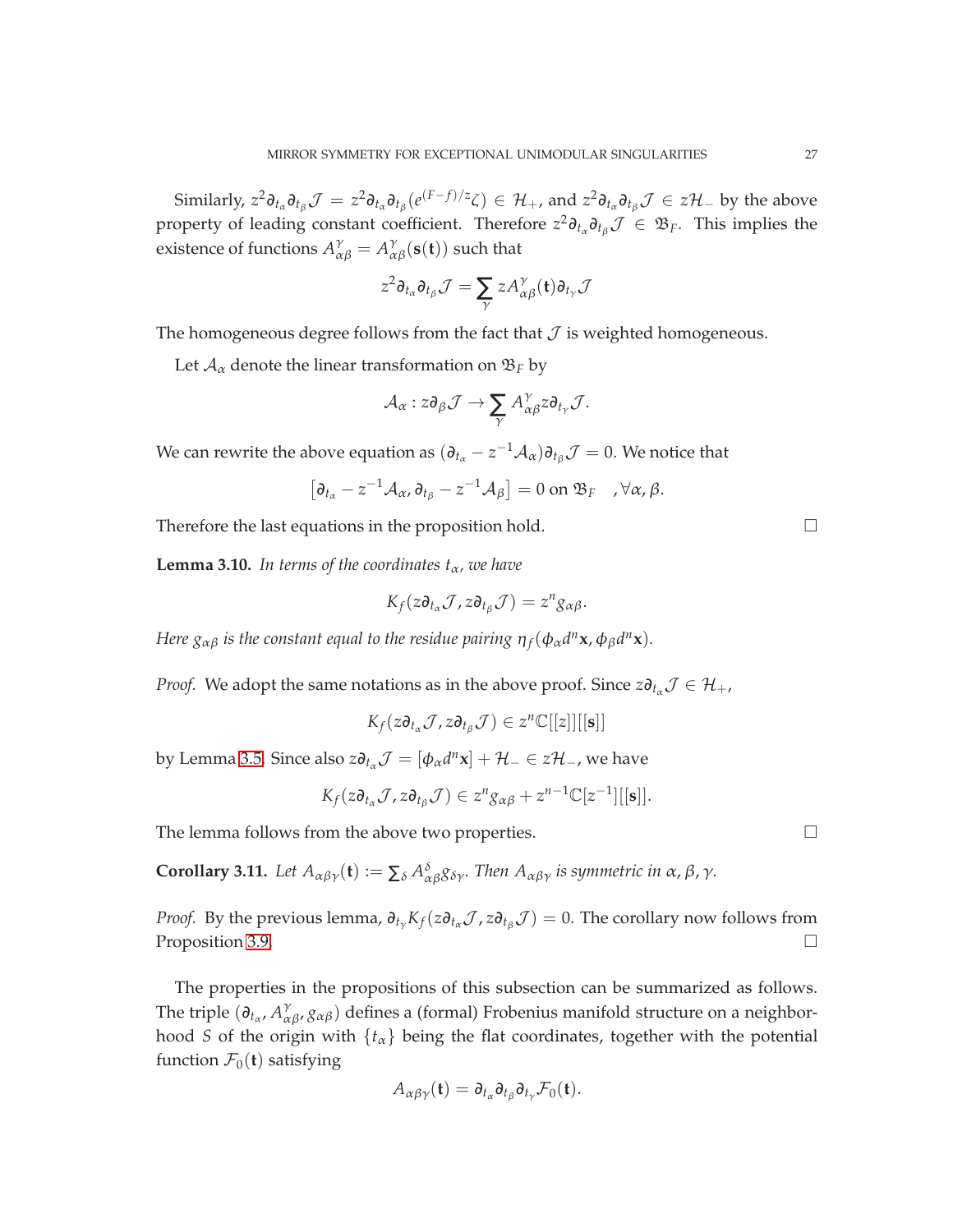It is not hard to see that  $\mathcal{F}_0(\mathbf{t})$  is homogeneous of degree 3  $-\hat{c}_f$ . As in the next proposition, the potential function  $\mathcal{F}_0(t)$  can also be computed perturbatively. Let

$$
\mathcal{F}_0(\mathbf{t}) = \mathcal{F}_{0,(\leq N)}(\mathbf{t}) + O(\mathbf{t}^{N+1}).
$$

<span id="page-27-1"></span>**Proposition 3.12.** *The potential function*  $\mathcal{F}_0$  *associated to the unique pair*  $(\zeta, \mathcal{J})$  *satisfies* 

$$
\partial_{t_{\alpha}}\mathcal{F}_0(\mathbf{t})=\sum_{\beta}g_{\alpha\beta}\mathcal{J}_{-2}^{\beta}(\mathbf{s}(\mathbf{t})).
$$

*Moreover,*  $\mathcal{F}_0^{(\leq N)}(\mathbf{t})$  *is determined by*  $\zeta_{(\leq N-3)}(\mathbf{s})$ *.* 

*Proof.* The first statement follows directly from Proposition [3.9.](#page-25-0)

Recall  $\zeta(\mathbf{s}) = \zeta_{(\leq N)}(\mathbf{s}) + O(\mathbf{s}^{N+1})$ . Let  $\mathcal{J}^{\alpha}_{m}(\mathbf{s}) = \mathcal{J}^{\alpha}_{m,(\leq N)}(\mathbf{s}) + O(\mathbf{s}^{N+1})$ . It is easy to see that  $\mathcal{F}_0^{(\leq N)}(\mathbf{t})$  only depends on  $\mathcal{J}^{\alpha}_{-1,(\leq N-2)}(\mathbf{s})$ ,  $\mathcal{J}^{\alpha}_{-2,(\leq N-1)}(\mathbf{s})$ , and  $\mathcal{J}^{\alpha}_{m,(\leq N)}(\mathbf{s})$  only depends on  $\zeta_{(\leq N+m)}(\mathbf{s})$ . Hence, the second statement follows.

<span id="page-27-2"></span>**Remark 3.13.** *By Remark [3.8,](#page-24-1) ζ is in fact an analytic primitive form. Therefore, both*  $t_{\alpha}$  *and*  $\mathcal{F}_0(\mathbf{t})$  *are in fact analytic functions of* **s** *at the germ*  $\mathbf{s} = 0$ *.* 

3.3. **Computation for exceptional unimodular singularities.** We start with the next proposition, which follows from a related statement for Brieskorn lattices [\[23\]](#page-43-16). An explicit calculation of the moduli space of good sections for general weighted homogenous polynomials is also given in [\[32,](#page-43-15) [47\]](#page-44-4). For exposition, we include a proof here.

<span id="page-27-0"></span>**Proposition 3.14.** *If f is one of the 14 exceptional unimodular singularities, then there exists a*  $u$ nique good section  $\{[\phi_\alpha d^n \mathbf{x}]\}_{\alpha=1}^\mu$ , where  $\{\phi_\alpha\}\subset \mathbb{C}[\mathbf{x}]$  are (arbitrary) weighted homogeneous *representatives of a basis of the Jacobi algebra* Jac(*f*)*.*

*Proof.* We give the details for  $E_{12}$ -singularity. The other 13 types are established similarly.

The *E*<sub>12</sub>-singularity is given by  $f = x^3 + y^7$  with deg  $x = \frac{1}{3}$ , deg  $y = \frac{1}{7}$ , and central charge  $\hat{c}_f = \frac{22}{21}$ . We consider the weighted homogeneous monomials

$$
\{\phi_1, \cdots, \phi_{12}\} = \{1, y, y^2, x, y^3, xy, y^4, xy^2, y^5, xy^3, xy^4, xy^5\} \subset \mathbb{C}[x, y]
$$

which represent a basis of Jac(*f*). The normalized residue pairing  $g_{\alpha\beta}$  between  $\phi_{\alpha}$ ,  $\phi_{\beta}$  is equal to 1 if  $\alpha + \beta = 13$ , and 0 otherwise. Since  $K_f$  preserves the Q-grading,

 $\deg K_f([\phi_\alpha dx dy], [\phi_\beta dx dy]) = \deg \phi_\alpha + \deg \phi_\beta + 2 - \hat{c}_f$ ,

which has to be an integer for a non-zero pairing. A simple degree counting implies that

$$
K_f([\phi_\alpha dx dy], [\phi_\beta dx dy]) = z^2 g_{\alpha\beta}
$$

and therefore  $\{[\phi_\alpha dx dy]\}$  constitutes a good basis.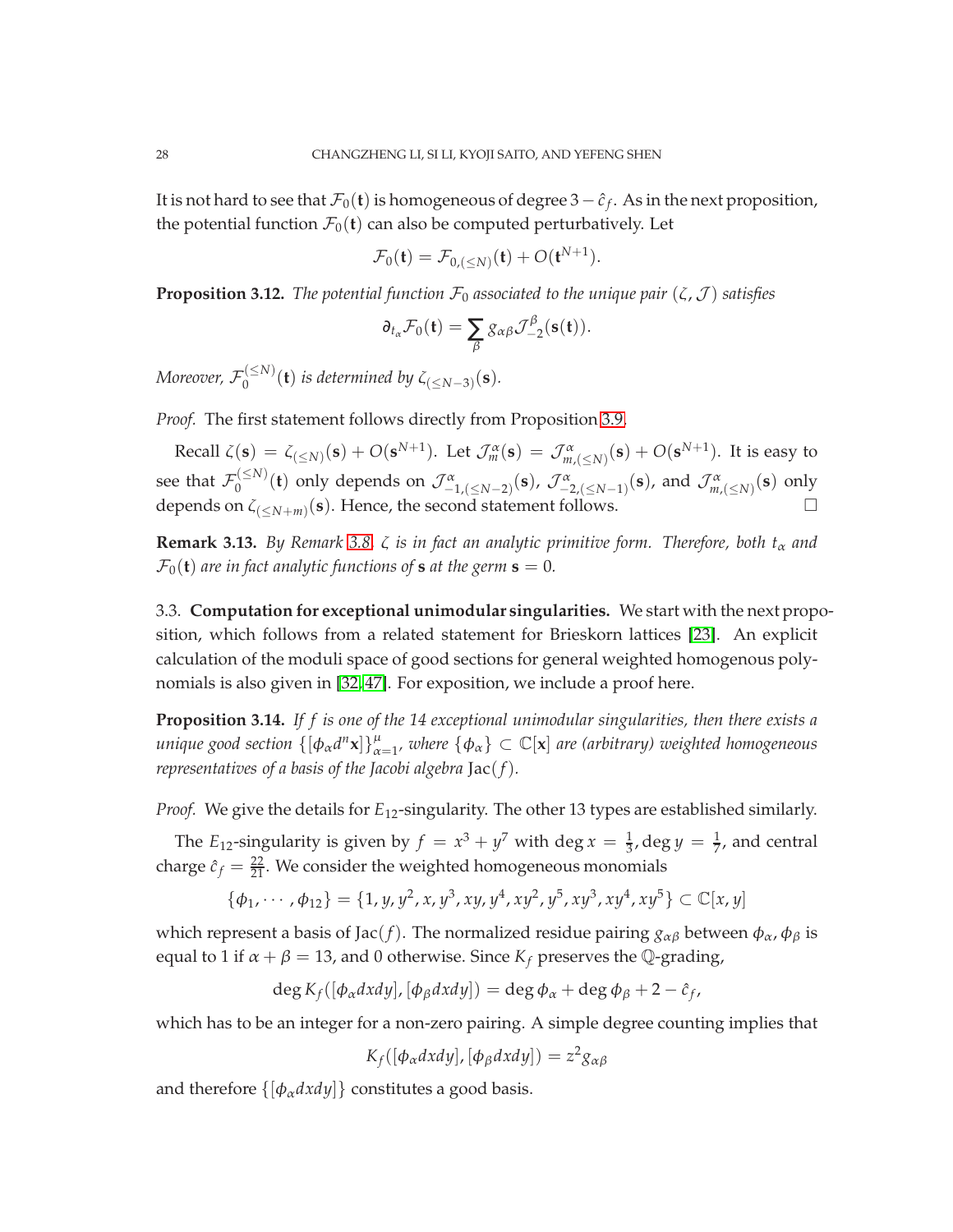Let  $\{\phi'_\alpha\}$  be another set of weighted homogeneous polynomials such that  $\{[\phi'_\alpha dx dy]\}$ gives a good basis. We can assume  $\phi'_\alpha \equiv \phi_\alpha$  as elements in Jac $(f)$  and deg  $\phi'_\alpha = \deg \phi_\alpha$ . Since  $[\phi_{\alpha}$ *dxdy*] forms a  $\mathbb{C}[[z]]$ -basis of  $\mathcal{H}_f^{(0)}$  $f_f^{(0)}$ , we can decompose

$$
[\phi'_{\alpha}dxdy] = \sum_{\beta} R_{\alpha}^{\beta}[\phi_{\beta}dxdy], \quad R_{\alpha}^{\beta} \in \mathbb{C}[[z]].
$$

By the weighted homogeneity,  $R_\alpha^\beta$  is homogeneous of degree deg  $\phi_\alpha$  – deg  $\phi_\beta$ , which is not an integer unless  $\alpha = \beta$ . Thus  $[\phi'_{\alpha} dx dy] = [\phi_{\alpha} dx dy]$ , and hence the uniqueness.  $\square$ 

Let  $\mathcal{F}_0$  be the potential function of the associated Frobenius manifold structure. Then  $\mathcal{F}_0$  is an analytic function, as an immediate consequence of the above uniqueness together with the existence of the (analytic) primitive form. As will be shown in Lemma [4.2,](#page-30-0) we only need to compute  $\mathcal{F}_{0,(\leq4)}$  to prove mirror symmetry.

We illustrate the perturbative calculation for the  $E_{12}$ -singularity  $f = x^3 + y^7$ . The full result is summarized in the appendix by similar calculations. We adopt the same notations as in the proof of Proposition [3.14.](#page-27-0) By Proposition [3.12,](#page-27-1) we only need  $\zeta_{(\leq 1)}$  to compute  $\mathcal{F}_{0,(\leq4)}$ , which is

$$
\zeta_{(\leq 1)} = dxdy.
$$

Using the equivalence relation in  $\mathcal{H}_f$ , we can expand

$$
e^{(F-f)/z}(\zeta_{(\leq 1)}) = \sum_{k=0}^{3} \frac{(F-f)^k}{k!} z^{-k} \zeta_{(\leq 1)} + O(\mathbf{s}^4)
$$

in terms of the good basis  $\{\phi_{\alpha}\}\)$ . We find the flat coordinates up to order 2

$$
t_1 \doteq s_1 - \frac{s_5s_7}{7} - \frac{s_3s_9}{7}, \t t_2 \doteq s_2 - \frac{s_7^2}{7} - \frac{2s_5s_9}{7}, \t t_3 \doteq s_3 - \frac{3s_7s_9}{7}, \n t_4 \doteq s_4 - \frac{s_8s_9}{7} - \frac{s_7s_{10}}{7} - \frac{s_5s_{11}}{7} - \frac{s_3s_{12}}{7}, \t t_5 \doteq s_5 - \frac{2s_9^2}{7}, \t t_6 \doteq s_6 - \frac{2s_9s_{10}}{7} - \frac{2s_7s_{11}}{7} - \frac{2s_5s_{12}}{7}, \n t_7 \doteq s_7, \t t_8 \doteq s_8 - \frac{3s_9s_{11}}{7} - \frac{3s_7s_{12}}{7}, \t t_9 \doteq s_9, \n t_{10} \doteq s_{10} - \frac{4s_9s_{12}}{7}, \t t_{11} \doteq s_{11}, \t t_{12} \doteq s_{12}.
$$

This allows us to solve the inverse function  $s_\alpha = s_\alpha(\mathbf{t})$  up to order 2. An straightforward but tedious computation of the *z*<sup>−2</sup>-term shows that in terms of flat coordinates

$$
\mathcal{F}_{0,(\leq 4)} = \mathcal{F}_0^{(3)} + \mathcal{F}_0^{(4)},
$$

where  $\mathcal{F}_0^{(3)}$  $\binom{10}{0}$  is the third order term representing the algebraic structure of Jac(*f*)

$$
\partial_{t_{\alpha}}\partial_{t_{\beta}}\partial_{t_{\gamma}}\mathcal{F}_0^{(3)}=\eta_f([\phi_{\alpha}\phi_{\beta}\phi_{\gamma}dxdy],[dxdy]).
$$

The fourth order term  $\mathcal{F}^{(4)}_0$ 0 , which we call the *4-point function*, is computed by

$$
-\mathcal{F}_0^{(4)} = \frac{1}{14}t_5t_6t_7^2 + \frac{1}{18}t_6^3t_8 + \frac{1}{7}t_5^2t_7t_8 + \frac{1}{7}t_3t_7^2t_8 + \frac{1}{6}t_4t_6t_8^2 + \frac{1}{14}t_5^2t_6t_9 + \frac{1}{7}t_3t_6t_7t_9
$$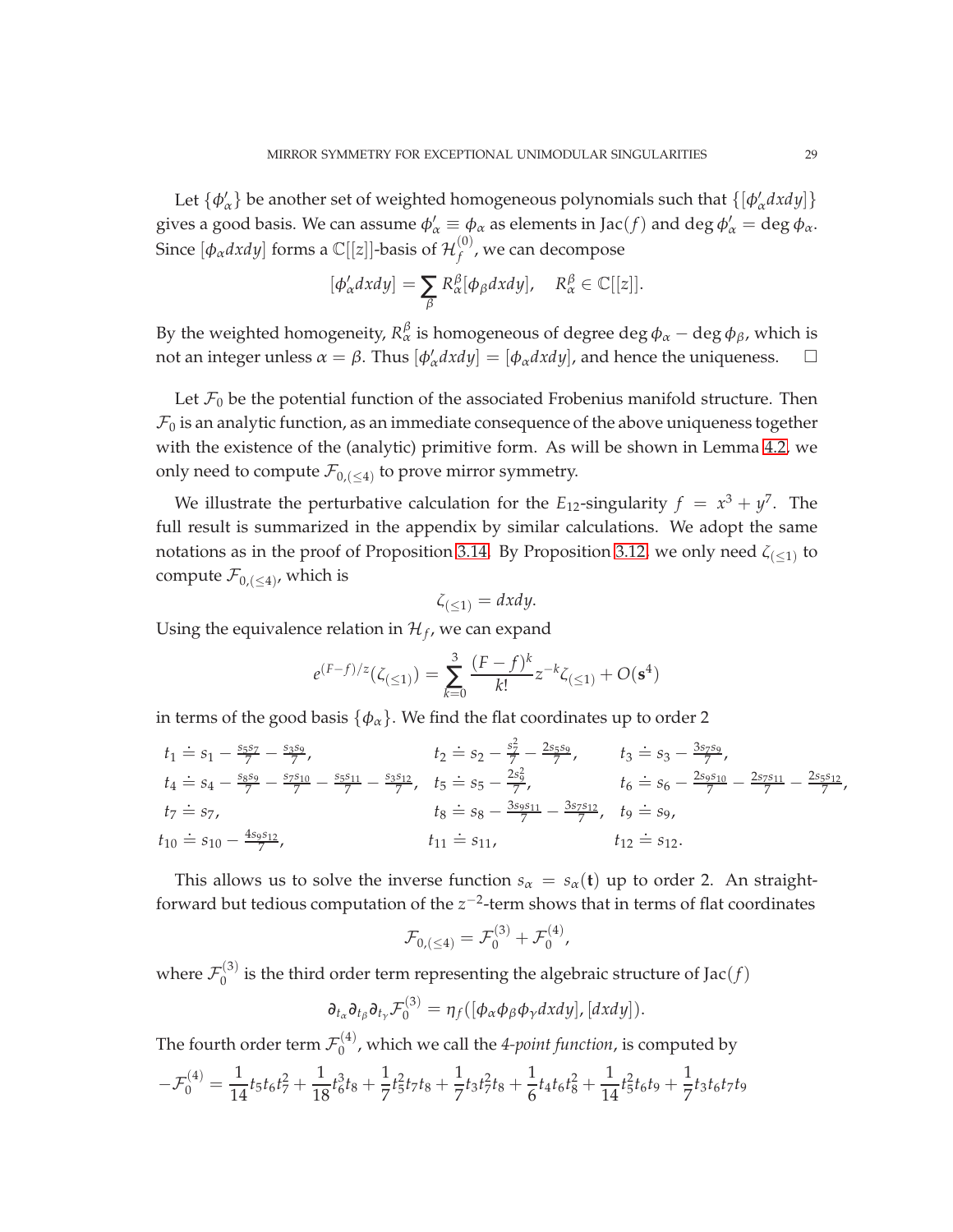$$
+\frac{1}{7}t_3t_5t_8t_9+\frac{1}{7}t_2t_7t_8t_9+\frac{1}{14}t_2t_6t_9^2+\frac{1}{14}t_5^3t_{10}+\frac{1}{6}t_4t_6^2t_{10}+\frac{2}{7}t_3t_5t_7t_{10}+\frac{1}{14}t_2t_7^2t_{10} +\frac{1}{6}t_4^2t_8t_{10}+\frac{1}{14}t_3^2t_9t_{10}+\frac{1}{7}t_2t_5t_9t_{10}+\frac{1}{7}t_3t_5^2t_{11}+\frac{1}{6}t_4^2t_6t_{11}+\frac{1}{7}t_3^2t_7t_{11}+\frac{1}{7}t_2t_5t_7t_{11} +\frac{1}{7}t_2t_3t_9t_{11}+\frac{1}{18}t_4^3t_{12}+\frac{1}{14}t_3^2t_5t_{12}+\frac{1}{14}t_2t_5^2t_{12}+\frac{1}{7}t_2t_3t_7t_{12}+\frac{1}{14}t_2^2t_9t_{12}.
$$

In particular, for our later use, we can read off

$$
\partial_{t_4}\partial_{t_4}\partial_{t_4}\partial_{t_12} \mathcal{F}_0|_{\mathbf{t}=\mathbf{0}}=-\frac{1}{3},\qquad \partial_{t_2}\partial_{t_2}\partial_{t_9}\partial_{t_12} \mathcal{F}_0|_{\mathbf{t}=\mathbf{0}}=-\frac{1}{7}.
$$

### <span id="page-29-0"></span>4. MIRROR SYMMETRY FOR EXCEPTIONAL UNIMODULAR SINGULARITIES

In this section, we use two reconstruction results to prove the mirror symmetry conjecture between the 14 exceptional unimodular singularities and their FJRW mirrors both at genus 0 and higher genera.

4.1. **Mirror symmetry at genus zero.** Throughout this subsection, we assume  $W^T$  to be one of the 14 exceptional unimodular singularities in Table [1.](#page-3-0) We will consider the ring isomorphism  $\Psi : \text{Jac}(W^T) \to (H_W, \bullet)$  defined in Proposition [2.7.](#page-12-3) We will also denote the specified basis of Jac $(W^T)$  therein by  $\{\phi_1, \cdots, \phi_\mu\}$  such that  $\deg \phi_1 \leq \deg \phi_2 \leq \cdots \leq$ deg  $\phi_{\mu}$ . As have mentioned, there is a formal Frobenius manifold structure on the FJRW ring  $(H_W, \bullet)$  with a prepotential  $\mathcal{F}_{0,W}^{\rm{FJKW}}$ . We have also shown in the previous section that there is a Frobenius manifold structure with flat coordinates  $(t_1, \dots, t_\mu)$  associated to (the primitive form)  $\zeta$  therein, whose prepotential will be denoted as  $\mathcal{F}^{\rm SG}_{0,W^T}$  from now on. We introduce the primary correlators  $\langle \cdots \rangle_{0,k}^{W^T,SG}$  $\int_{0,k}^{W^*}$ , associated to the Frobenius manifold structure on B-side. The primary correlators, up to linear combinations, are given by

(4.1) 
$$
\langle \phi_{i_1}, \cdots, \phi_{i_k} \rangle_{0,k}^{W^T,SG} = \frac{\partial^k \mathcal{F}_{0,W^T}^{SG}}{\partial t^{i_1} \cdots \partial t^{i_k}}(0).
$$

As from the specified ring isomorphism  $\Psi$  and [\(2.10\)](#page-9-5), we have

$$
\langle \mathbf{1}_{\phi_i}, \mathbf{1}_{\phi_j}, \mathbf{1}_{\phi_k} \rangle_{0,3}^W = \langle \phi_i, \phi_j, \phi_k \rangle_{0,3}^{W^T,SG}.
$$

As from Proposition [2.8](#page-14-1) and the computation in section [3.3](#page-27-2) and in the appendix, we have

$$
\langle \mathbf{1}_{x_i}, \mathbf{1}_{x_i}, \mathbf{1}_{M_i^T/x_i^2}, \mathbf{1}_{\phi_\mu} \rangle_{0,4}^W = -\langle x_i, x_i, M_i^T/x_i^2, \phi_\mu \rangle_{0,4}^{W^T,\text{SG}}.
$$

To deal with the sign, we will do the following modifications, as in [\[14,](#page-42-5) section 6.5]. We simply denote  $(-1)^r := e^{\pi\sqrt{-1}r}$ . Let  $\tilde{\mathcal{F}}_0^{SG}$  denote the potential function of the Frobenius manifold structure  $\tilde{\zeta} := (-1)^{-\hat{c}_{WT}}\zeta$ . Set  $\tilde{\phi}_j := (-1)^{-\deg \phi_j}\phi_j$  and define a map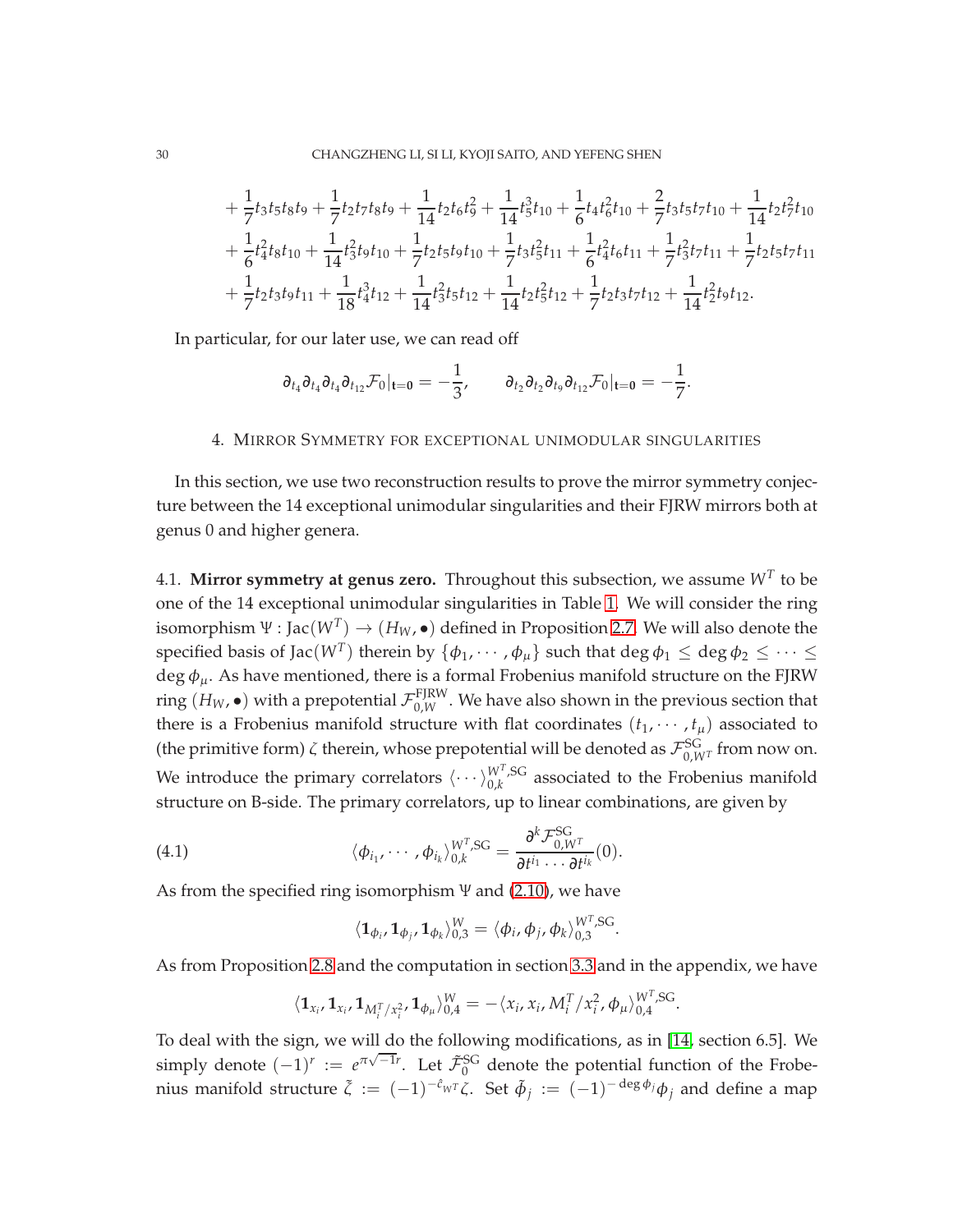$\Psi: \text{Jac}(W^T) \to H_W$  by  $\Psi(\tilde{\phi}_j) := \Psi(\phi_j)$ . Let  $\tilde{\mathbf{t}}$  denote the flat coordinate of  $\tilde{\mathcal{F}}_0^{\text{SG}}$ , namely (4.2)  $\tilde{t}_j = (-1)^{1-\deg t_j} t_j.$ 

As a consequence, we have  $\tilde{\cal F}_{0,W^T}^{(3),\rm SG} = {\cal F}_{0,W^T}^{(3),\rm SG}$  and  $\tilde{\cal F}_{0,W^T}^{(4),\rm SG} = - {\cal F}_{0,W^T}^{(4),\rm SG}.$  Denote  $\tilde{\bf 1}_{\tilde{\phi}_j}:=$  $\tilde{\Psi}(\tilde{\phi}_j)$ . Then  $\tilde{\Psi}$  defines a pairing-preserving ring isomorphism, which is read off from the identities  $\langle \mathbf{\tilde{1}}_{\tilde{\phi}_i}, \mathbf{\tilde{1}}_{\tilde{\phi}_j}, \mathbf{\tilde{1}}_{\tilde{\phi}_k} \rangle_{0,3}^{\text{W}} = \langle \tilde{\phi}_i, \tilde{\phi}_j, \tilde{\phi}_k \rangle_{0,3}^{\text{W}^{\text{T}}, \tilde{\zeta}, \text{SG}}}$ , Moreover,

<span id="page-30-1"></span>(4.3) 
$$
\langle \tilde{\mathbf{1}}_{\tilde{x}_i}, \tilde{\mathbf{1}}_{\tilde{x}_i}, \tilde{\mathbf{1}}_{\widetilde{M_i^T/X_i^2}}, \tilde{\mathbf{1}}_{\tilde{\phi}_{\mu}} \rangle_{0,4}^W = \langle \tilde{x}_i, \tilde{x}_i, \widetilde{M_i^T/X_i^2}, \tilde{\phi}_{\mu} \rangle_{0,4}^{W^T, \tilde{\zeta}, SG}.
$$

From now on, we will simplify the notations by ignoring the symbol˜and the superscript  $\tilde{\zeta}$ . In addition, we will simply denote both  $H_W$  and Jac $(W^T)$  as  $H$ , and simply denote the correlators on both sides as  $\langle \phi_{i_1}, \cdots, \phi_{i_k} \rangle_{0,k}$  (or  $\langle \phi_{i_1}, \cdots, \phi_{i_k} \rangle$ ), whenever there is no risk of confusion. We have the following "Selection rule" for primary correlators.

**Lemma 4.1.** A primary correlator  $\langle \phi_{i_1}, \cdots, \phi_{i_k} \rangle_{0,k}$  on either A-side or B-side is nonzero only if

<span id="page-30-3"></span>(4.4) 
$$
\sum_{j=1}^{k} \deg \phi_{i_j} = \hat{c}_{W^T} - 3 + k.
$$

*Proof.* The A-side case follows from formula [\(2.11\)](#page-9-1) and  $\hat{c}_W = \hat{c}_{W^T}$ . The primary correlator on B-side is given by  $\partial_{t_{i_1}}\cdots\partial_{t_{i_k}}\mathcal F_{0,W^T}^{SG}(0)$ , where  $\deg\phi_{i_j}=1-\deg t_{i_j}.$  Then the statement follows, by noticing that  $\mathcal{F}_{0,W^T}^{SG}(0)$  is weighted homogenous of degree 3 −  $\hat{c}_{W^T}$ .  $\Box$ 

A homogeneous  $\alpha \in H$  is called a *primitive class* with respect to the specified basis  $\{\phi_i\}$ , if it cannot be written as  $\alpha = \alpha_1 \bullet \alpha_2$  for  $0 < \deg \alpha_i < \deg \alpha$ . A primary correlator  $\langle \phi_{i_1}, \cdots, \phi_{i_k} \rangle_{0,k}$  is called *basic* if at least *k* − 2 insertions  $\phi_{i_j}$  are primitive classes. Now Theorem [1.3](#page-4-2) is a direct consequence of the equalities [\(4.3\)](#page-30-1) and the following statement:

<span id="page-30-2"></span><span id="page-30-0"></span>**Lemma 4.2** (Reconstruction Lemma)**.** *If W<sup>T</sup> is one of the 14 exceptional singularities, then all the following hold.*

- <span id="page-30-4"></span>(1) *The prepotential*  $\mathcal{F}_0$  *is uniquely determined from basic correlators*  $\langle \ldots \rangle_{0,k}$  *with*  $k \leq 5$ *.*
- <span id="page-30-5"></span>(2) *All basic correlators*  $\langle \phi_{i_1}, \cdots, \phi_{i_5} \rangle_{0,5}$  *vanish.*
- (3) *All the 4-point basic correlators are uniquely determined from the formula* [\(1.1\)](#page-4-1)*.*

*Proof of* [\(1\)](#page-30-2): The potential function  $\mathcal{F}_0$  satisfies the WDVV equation [\(2.13\)](#page-9-3) (hence the formula [\(2.14\)](#page-9-4)). We can assume that  $\langle \cdots \rangle_{0,k}$  is not of type  $\langle 1, \cdots \rangle_{0,k}$ ,  $k \geq 4$ , (otherwise it vanishes according to string equation, or the invariance of the primitive form along the  $\phi_1$ -direction where we notice  $\phi_1 = 1$ ). Consider a correlator  $\langle \cdots, \alpha_a, \alpha_b \bullet \alpha_c, \alpha_d \rangle_{0,k}$ with last three insertions non-primitive. By formula [\(2.14\)](#page-9-4), such correlator is the sum of  $S_k$  together with three terms whose insertion replaces  $\alpha_b \bullet \alpha_c$  with lower degree ones  $\alpha_b$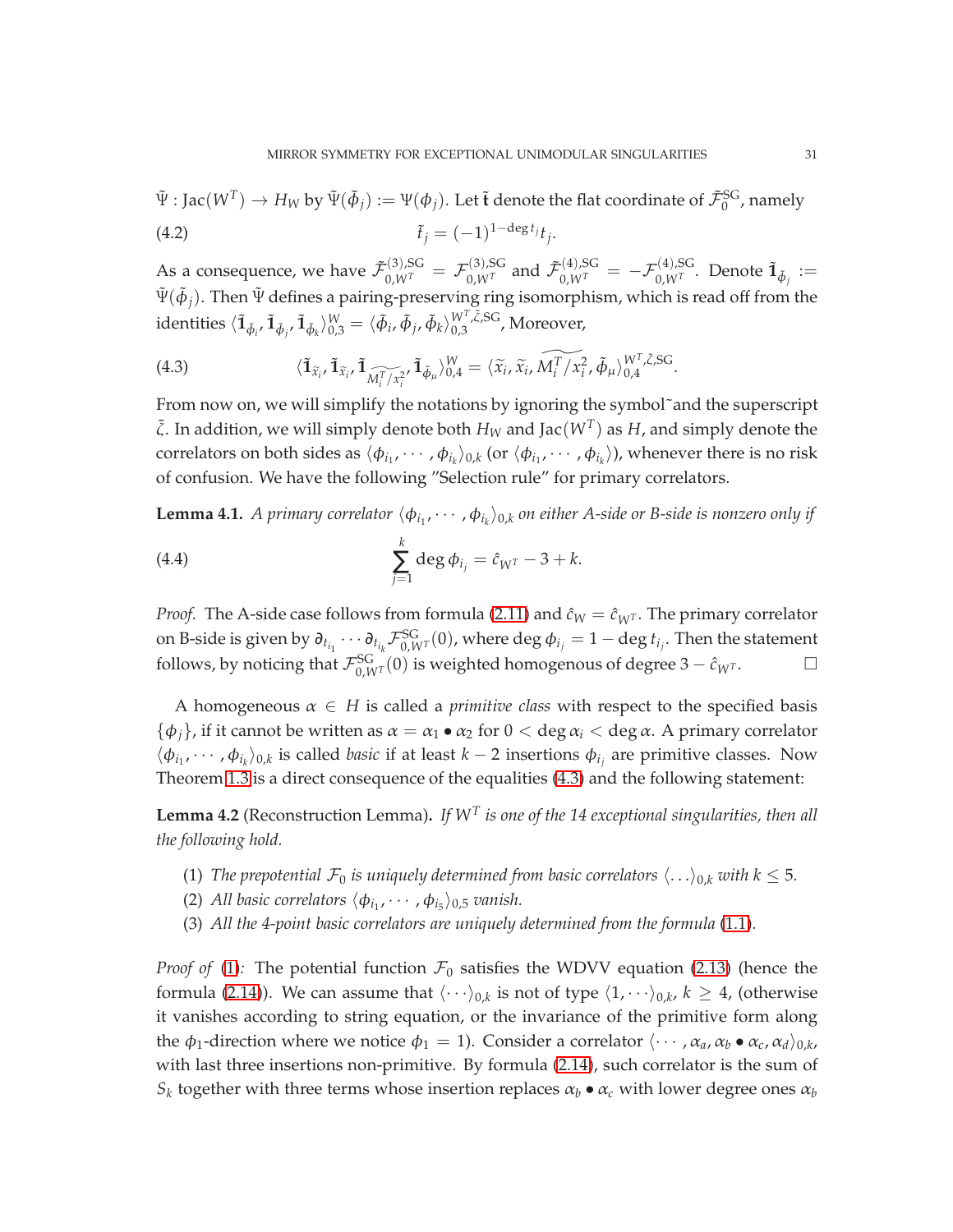or  $\alpha_c$  at the same position. Repeating this will turn  $\alpha_b \bullet \alpha_c$  into a primitive class, up to product of correlators with less number of insertions. By induction both on the degree of non-primitive classes and *k*, we can reduce any correlator to a linear combination of basic correlators.

Now we assume that  $\langle \phi_{i_1}, \cdots, \phi_{i_k} \rangle_{0,k}$  is a nonzero basic correlator. Then we can write  $\phi_{i_1} \bullet \cdots \bullet \phi_{i_k} = x^a y^b z^c$ . It follows from the degree constriant [\(4.4\)](#page-30-3) that

(4.5) 
$$
\hat{c}_{W^T} - 3 + k = \sum_{j=1}^k \deg \phi_{i_j} = a q_x + b q_y + c q_z,
$$

Let us denote by *P* the maximal numbers among the degree of a generator *x*, *y* and *z* (or *x* and *y* if  $W^T = W^T(x, y)$  is in two variables *x*, *y* only). By direct calculations, we conclude

<span id="page-31-2"></span><span id="page-31-0"></span>
$$
k\leq \frac{\hat{c}_{W^T}+1}{1-P}+2<6.
$$

*Proof of* [\(2\)](#page-30-4): For  $W^T = x^p + y^q$ , x, y are generators for the ring structure *H*. The multiplications for all the insertions will be in a form of  $x^a \bullet y^b$ . By the degree constraint, a nonzero basic correlator  $\langle \phi_{i_1}, \cdots, \phi_{i_k} \rangle_{0,k}$  satisfies

(4.6) 
$$
aq + bp = (k-1)pq - 2p - 2q,
$$

On the other hand, we assume the first  $k - 2$  insertions to be primitive classes, so that they are either *x* or *y*. The top degree class  $\phi_{\mu} = x^{p-2} \bullet y^{q-2}$  is of degree  $2 - \frac{2}{p} - \frac{2}{q}$ . Therefore we have the following inequalities required for non-vanishing correlator:

<span id="page-31-1"></span>
$$
(4.7) \quad a \le k - 2 + 2(p - 2), \quad b \le k - 2 + 2(q - 2), \quad a + b \le k - 2 + 2(p - 2 + q - 2).
$$

It is easy to see that there is no  $(a, b)$  satisfying both [\(4.6\)](#page-31-0) and [\(4.7\)](#page-31-1) if  $k = 5$ . Hence  $\langle \phi_{i_1}, \cdots, \phi_{i_5} \rangle_{0,5} = 0$ . The arguments for the remaining  $W^T$  on B-side and all the *W* on A-side are all similar and elementary, details of which are left to the readers.

*Proof of* [\(3\)](#page-30-5): Let us start with  $W^T = x^p + y^q$ , where we notice that  $p, q$  are coprime. The degree constraint [\(4.6\)](#page-31-0) with *k* = 4 implies that  $(a, b) = (2p − 2, q − 2)$  or  $(p − 2, 2q − 2)$ . Thus the possibly nonzero basic correlators are  $\langle x, x, x^{p-2}y^i, x^{p-2}y^{q-2-i}\rangle_{0,4}$ ,  $i=0,\ldots,q-1$ 2. On the other hands, if formula [\(1.1\)](#page-4-1) holds, then by WDVV equation [\(2.14\)](#page-9-4), we have

$$
\langle x, x, x^{p-2} \bullet y^{i}, x^{p-2}y^{q-2-i} \rangle
$$
  
= -\langle x, x^{p-2}, y^{i}, x \bullet x^{p-2}y^{q-2-i} \rangle + \langle x, x \bullet x^{p-2}, y^{i}, x^{p-2}y^{q-2-i} \rangle + \langle x, x, x^{p-2}, y^{i} \bullet x^{p-2}y^{q-2-i} \rangle  
= \langle x, x, x^{p-2}, y^{i} \bullet x^{p-2}y^{q-2-i} \rangle = \frac{1}{p}.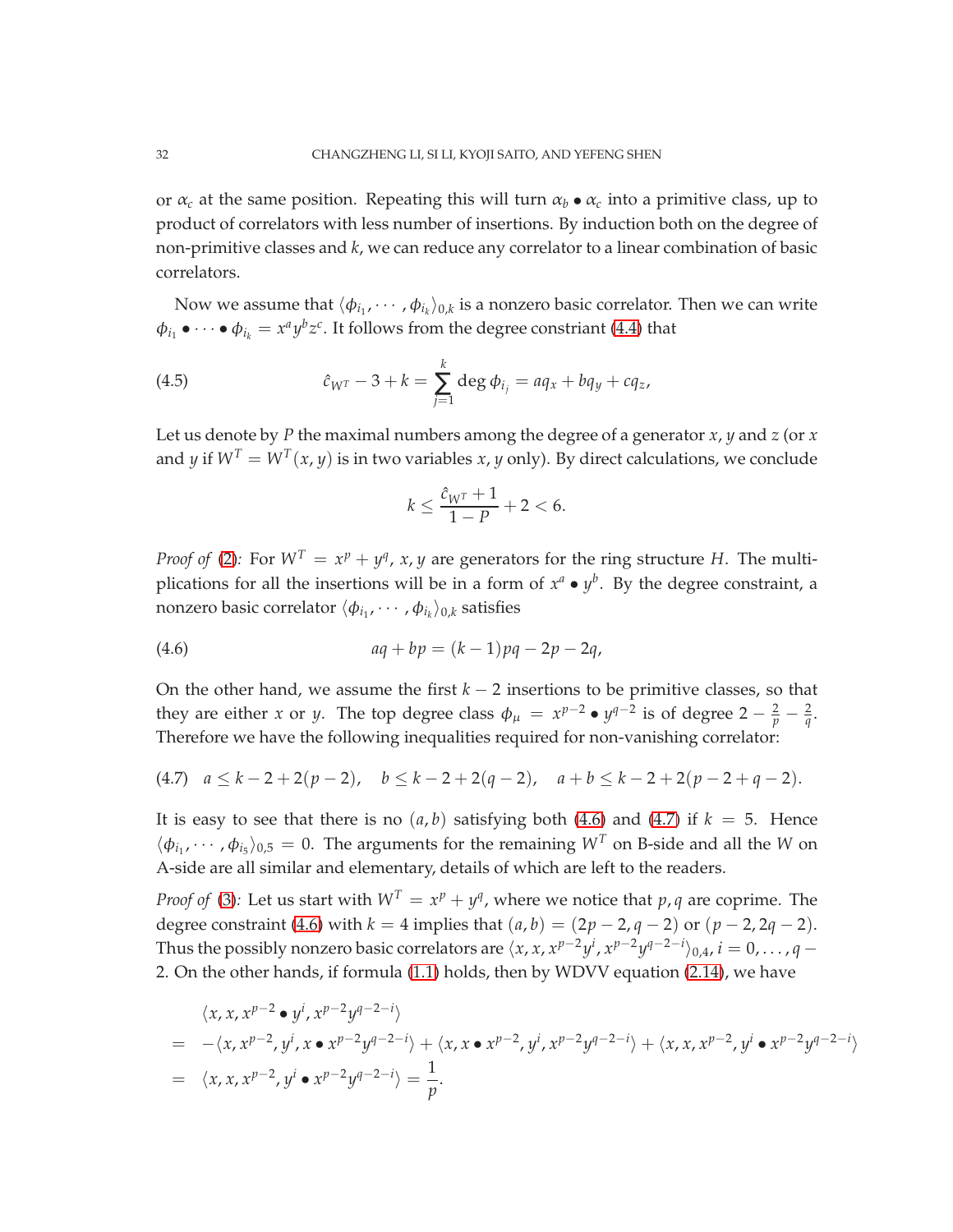For 2-Chain  $W^T = x^p y + y^q$ , the degree constraint [\(4.5\)](#page-31-2) tells us

$$
a\frac{q-1}{pq} + b\frac{1}{q} = \hat{c}_W - 3 + k.
$$

For  $k = 4$ , this implies that  $(a, b) = (2p - 2, q)$  or  $(p - 2, 2q - 1)$ . The basic correlators are  $\langle x, x, x^{p-2}y^{1+i}, x^{p-2}y^{q-1-i}\rangle$  with  $0 \le i \le q-1$ ,  $\langle y, y, x^i y^{q-2}, x^{p-2-i}y^{q-1}\rangle$  with  $0 \le i \le q-1$  $p-2$  and  $\langle x, y, x^i y^{q-1}, x^{p-3-i} y^{q-1} \rangle$  with  $0 \le i \le p-3$ . The first two types are uniquely determined from the correlators which are listed in Proposition [1.2.](#page-4-0) For example, if  $0 <$  $i < q - 1$ , since  $p x^{p-1} y = \partial_x W^T = 0$  in Jac $(W^T)$ , we have

$$
\langle x, x, x^{p-2}y \bullet y^i, x^{p-2}y^{q-1-i} \rangle = \langle x, x, x^{p-2}y, x^{p-2}y^{q-1-i} \bullet y^i \rangle.
$$

The last type is determined by

$$
\langle x, y, x^{i}y^{q-1}, x^{p-3-i}y^{q-1} \rangle
$$
  
=  $-\frac{1}{q} \langle x, y, x^{i}y^{q-1}, x^{p-2-i} \bullet x^{p-1} \rangle$   
=  $-\frac{1}{q} \left( \langle x, y, x^{p-1}, x^{p-2}y^{q-1} \rangle + \langle x, y \bullet x^{p-1}, x^{p-2-i}, x^{i}y^{q-1} \rangle \right)$   
=  $-\frac{1}{q} \langle x, y, x \bullet x^{p-2}, x^{p-2}y^{q-1} \rangle = -\frac{1}{q} \langle x, x, x^{p-2} \bullet y, x^{p-2}y^{q-1} \rangle = -\frac{1}{pq}$ 

Here we use the relation  $x^p + qy^{q-1} = \partial_y W^T = 0$  in Jac $(W^T)$  in the first equality.

For 2-Loop  $W^T = x^3y + xy^4$ , the degree constraint [\(4.6\)](#page-31-0) with  $k = 4$  implies that  $(a, b) =$  $(5, 4)$  or  $(3, 7)$ . If the formula  $(1.1)$  holds, namely if

$$
\langle x, x, xy, x^2y^3 \rangle = \frac{3}{11}, \qquad \langle y, y, xy^2, x^2y^3 \rangle = \frac{2}{11},
$$

then we conclude  $\langle x, y, x^2, x^2y^3 \rangle = \frac{3}{11}$ ,  $\langle x, y, y^2, x^2y^3 \rangle = \frac{2}{11}$  and  $\langle x, x, x^2y^2, xy^2 \rangle = \frac{2}{11}$ from a single WDVV equation for each correlator. For the rest, we conclude  $\langle x, x, xy^3, x^2y \rangle =$  $\frac{1}{11}$  and  $\langle x, y, xy^3, xy^3 \rangle = -\frac{1}{11}$  by solving the following linear equations which come from the WDVV equation,

$$
\begin{cases}\n-3\langle x,x,x^2y,xy^3\rangle + \langle x,x\bullet xy^3,y^3,y\rangle = \langle x,x\bullet y^3,y,xy^3\rangle, \\
-4\langle x,y,xy^3,xy^3\rangle = \langle x,y,x^2,x\bullet xy^3\rangle + \langle x,y\bullet x^2,x,xy^3\rangle.\n\end{cases}
$$

Here the coefficient −3 (resp. −4) comes from  $3x^2y + y^4 = 0$  (resp.  $x^3 + 4xy^3 = 0$ ) in Jac( $W^T$ ). Similarly, we conclude  $\langle x, y, x^2y^2, x^2y \rangle = -\frac{1}{11}$  and  $\langle y, y, x^2y^2, xy^3 \rangle = \frac{1}{11}$ .

For  $W^T = x^2y + y^4 + z^3 \in Q_{10}$ , the number of 4-point basic correlators is 10. Three of them are the initial correlators in [\(1.1\)](#page-4-1),  $\langle x, x, y, y^3z \rangle$ ,  $\langle y, y, y^2, y^3z \rangle$ ,  $\langle z, z, z, y^3z \rangle$ , the rest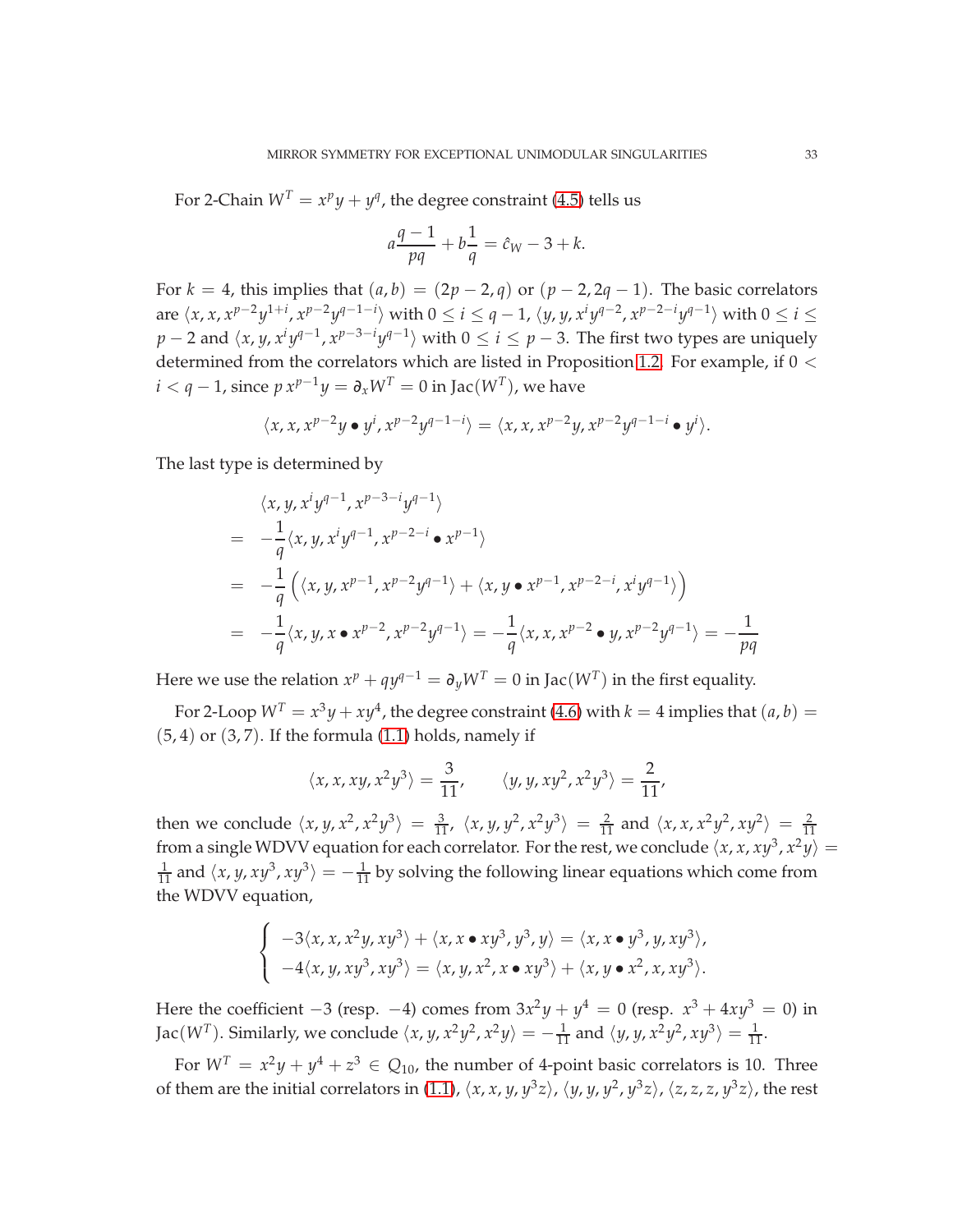are  $\langle y, y, y^2z, y^3 \rangle$ ,  $\langle y, z, y^3, y^3 \rangle$ ,  $\langle z, z, yz, y^2z \rangle$ ,  $\langle x, x, yz, y^3 \rangle$ ,  $\langle x, x, y^2, y^2z \rangle$ ,  $\langle x, y, xz, y^3 \rangle$ , and  $\langle z, z, xz, xz \rangle$ . We have 7 WDVV equations to reconstruct them from the initial correlators,

$$
\begin{cases} 4\langle y, y, y^2z, y^3 \rangle = \langle x, x, y, y^3z \rangle, \langle y, z, y^3, y^3 \rangle = \langle y, y, y^2z, y^3 \rangle - \langle y, y, y^2, y^3z \rangle, \\ \langle z, z, yz, y^2z \rangle = \langle z, z, z, y^3z \rangle, \langle x, x, yz, y^3 \rangle = \langle x, x, y, y^3z \rangle, \langle x, x, y^2, y^2z \rangle = \langle x, x, y, y^3z \rangle, \\ \langle x, y, xz, y^3 \rangle = \langle x, x, y, y^3z \rangle, \langle z, z, xz, xz \rangle = -4 \langle z, z, z, y^3z \rangle. \end{cases}
$$

For other singularities of 3-variables, all the basic 4-point correlators are uniquely determined from the initial correlators in formula [\(1.1\)](#page-4-1), by the same technique. However, the discussion is more tedius. For example, there are 21 of 4-point basic correlators for type  $S_{12}$  singularity  $W^T = x^2y + y^2z + z^3x$ . We can write down 18 WDVV equations carefully to determine all the 21 basic correlators from 3 correlators in the formula [\(1.1\)](#page-4-1). The details are skipped here.

4.2. **Mirror symmetry at higher genus.** In Section [2,](#page-6-0) we already constructed the total ancestor FJRW potential  $\mathscr{A}_{W}^{\text{FJRW}}$  for a pair  $(W,G_W)$ . Now we give the B-model total ancestor Saito-Givental potential  $\mathscr{A}_{W^T}^{SG}$ . Let *S* be the universal unfolding of the isolated singularity *W*<sup>*T*</sup>. For a semisimple point **s**  $\in$  *S*, Givental [\[19\]](#page-43-9) constructed the following formula containing higher genus information of the Landau-Ginzburg B-model of *f* , (see [\[12,](#page-42-9) [18,](#page-42-18) [19\]](#page-43-9) for more details)

$$
\mathscr{A}_f^{\text{SG}}(\mathbf{s}) := \exp \left(-\frac{1}{48} \sum_{i=1}^\mu \log \Delta^i(\mathbf{s})\right) \widehat{\Psi_\mathbf{s} R_\mathbf{s}}(\mathcal{T}).
$$

Here  $\mathcal{T}$  is the product of  $\mu$ -copies of Witten-Kontsevich  $\tau$ -function.  $\Delta^i(\mathbf{s})$ ,  $\Psi_{\mathbf{s}}$  and  $R_{\mathbf{s}}$  are data coming from the Frobenius manifold. The operators  $\hat{\cdot}$  are the so-called quantization operators. We call  $\mathscr{A}_f^{SG}(\mathbf{s})$  the Saito-Givental potential for  $f$  at point **s**. Teleman [\[49\]](#page-44-2) proved that  $\mathscr{A}_f^{\rm SG}(s)$  is uniquely determined by the genus 0 data on the Frobenius manifold. By definition, the coefficients in each genus-*g* generating function of  $\mathscr{A}_f^{\rm SG}(\bf s)$  is just meromorphic near the non-semisimple point  $s = 0$ . Recently, using Eynard-Orantin recursion, Milanov [\[34\]](#page-43-10) proved  $\mathscr{A}_{W^T}^{SG}(\mathbf{t})$  extends holomorphically at  $\mathbf{t} = \mathbf{0}$ . We denote such an extension by  $\mathscr{A}_{W^T}^{SG}$  and the Corollary [1.4](#page-5-1) follows from Theorem [1.3](#page-4-2) and Teleman's theorem.

4.3. **Alternative representatives and the other direction.** Although the theory of primitive forms depends only on the stable equivalence class of the singularity, the FJRW theory definitely depends on the choice of the polynomial together with the group. For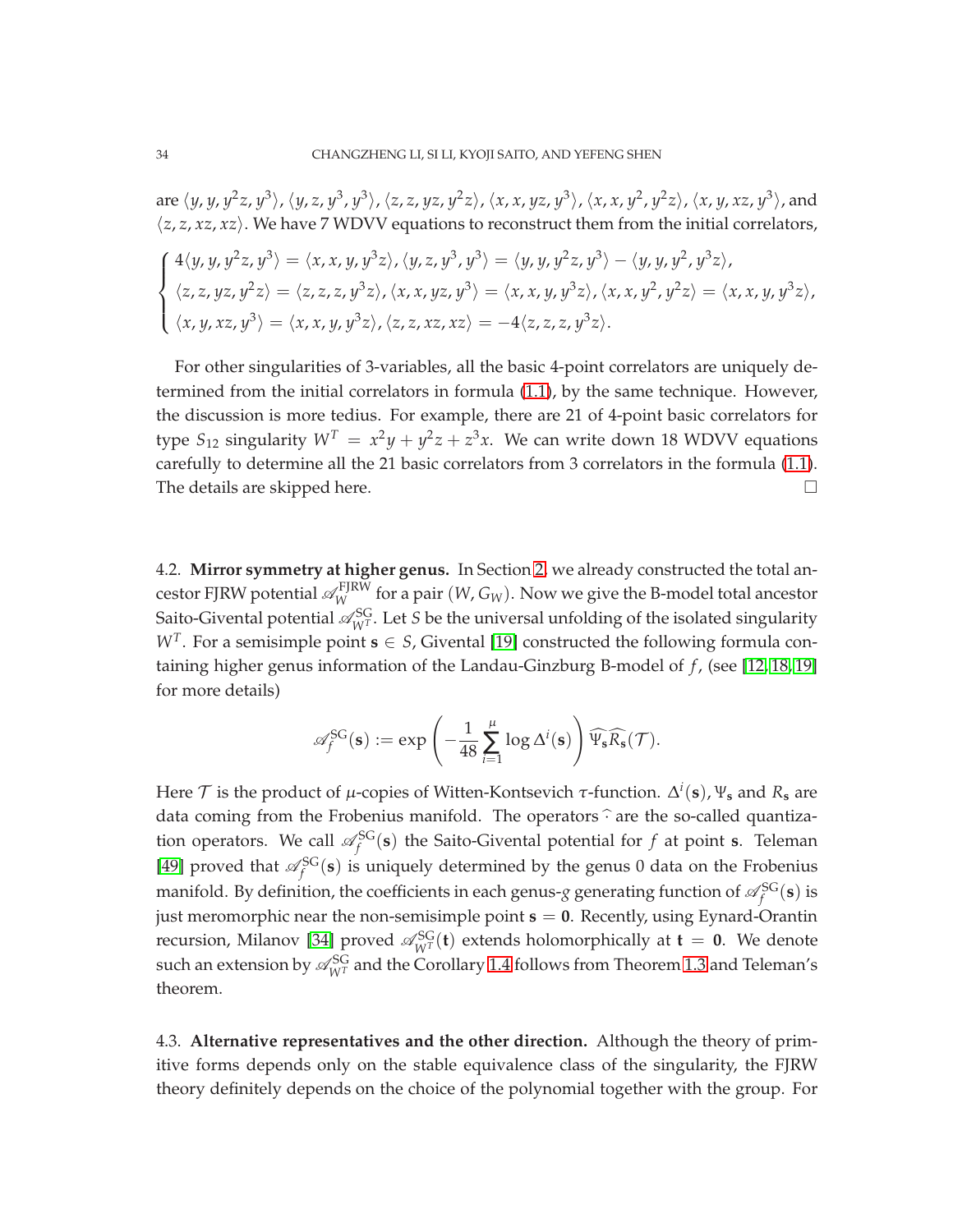the exceptional unimodular singularities, in the following we list all the additional invertible weighted homogeneous polynomial representatives without quadratic terms  $x_k^2$ in additional variables  $x_k$  as follows (up to permutation symmetry among variables):

<span id="page-34-1"></span>(4.8) 
$$
\begin{cases} E_{14}: x^3 + y^8, & W_{12}: x^2y + y^2 + z^5, & W_{13}: x^4y + y^4; \\ Q_{12}: x^2y + y^5 + z^3, & Z_{13}: x^3y + y^6, & U_{12}: x^2y + y^3 + z^4; \\ U_{12}: x^2y + xy^2 + z^4. & \end{cases}
$$

It is quite natural to investigate Conjecture [1.1](#page-2-0) for all the weighted homogeneous polynomial representatives on the B-side.

<span id="page-34-0"></span>**Theorem 4.3.** *Conjecture [1.1](#page-2-0) is true if W<sup>T</sup> is given by any weighted homogenous polynomial representative of the exceptional unimodular singularities that*  $W<sup>T</sup>$  *is not*  $x<sup>2</sup>y + xy<sup>2</sup> + z<sup>4</sup>$ *. That is, there exists a mirror map, such that*

$$
\mathcal{A}_W^{\text{FJRW}} = \mathcal{A}_{W^T}^{\text{SG}}.
$$

*Sketch of the proof.* Thanks to Corollary [1.4,](#page-5-1) it remains to show the case when  $W<sup>T</sup>$  is given by [\(4.8\)](#page-34-1). By Proposition [3.14,](#page-27-0) there is a unique good section. Let us specify a weighted homogeneous basis  $\{\phi_1, \cdots, \phi_\mu\}$  of Jac $(W^T)$  as in Table [2](#page-10-0) for each atomic type and take product of such bases for mixed types. Then we could obtain the four-point function by direct calculations (see the link in the appendix for precise output). An isomorphism  $\Psi : \text{Jac}(W^T) \to H_W$  is chosen similarly as in Section [2.](#page-6-0) We compute the corresponding four-point FJRW correlators as in Proposition [2.8](#page-14-1) by the same proof therein. If  $W^T$  is not  $x^2y+xy^2+z^4$ , then the four-point FJRW correlators turn out to be the same as the B-side four-point correlator up to a sign. These invariants completely determine the full data of the generating function at all genera on both sides, by exactly the same reconstruction technique as in the previous two subsections. Therefore, we conclude the statement.  $\Box$ 

**Remark 4.4.** If  $W^T = x^2y + xy^2 + z^4$ ,  $H_W$  has broad ring generators  $x\mathbf{1}_{\tilde{J}^8}$  and  $y\mathbf{1}_{\tilde{J}^8}$ . Our *method does not apply to compute*

$$
\langle x\mathbf{1}_{J^8}, x\mathbf{1}_{J^8}, y\mathbf{1}_{J^8}, \mathbf{1}_{J^{15}}\rangle^W_0, \quad \langle y\mathbf{1}_{J^8}, y\mathbf{1}_{J^8}, x\mathbf{1}_{J^8}, \mathbf{1}_{J^{15}}\rangle^W_0, \quad \mathbf{1}_{\phi_\mu} = \mathbf{1}_{J^{15}}.
$$

*If*  $W^T = x^2y + y^2 + z^5$  *, we may need a further rescaling on*  $\Psi(x)$  *since we only know* 

$$
(\langle \Psi(x), \Psi(x), \Psi(y), \Psi(yz^3) \rangle_0^W)^2 = 2 \langle \Psi(y), \Psi(y), \Psi(y), \Psi(yz^3) \rangle_0^W = \frac{1}{4}
$$

*The first equality is a consequence of the WDVV equation and the second equality is a consequence of the orbifold GRR calculation with codimension*  $D = 2$  *(i.e., formula [\(2.16\)](#page-9-2)).* 

.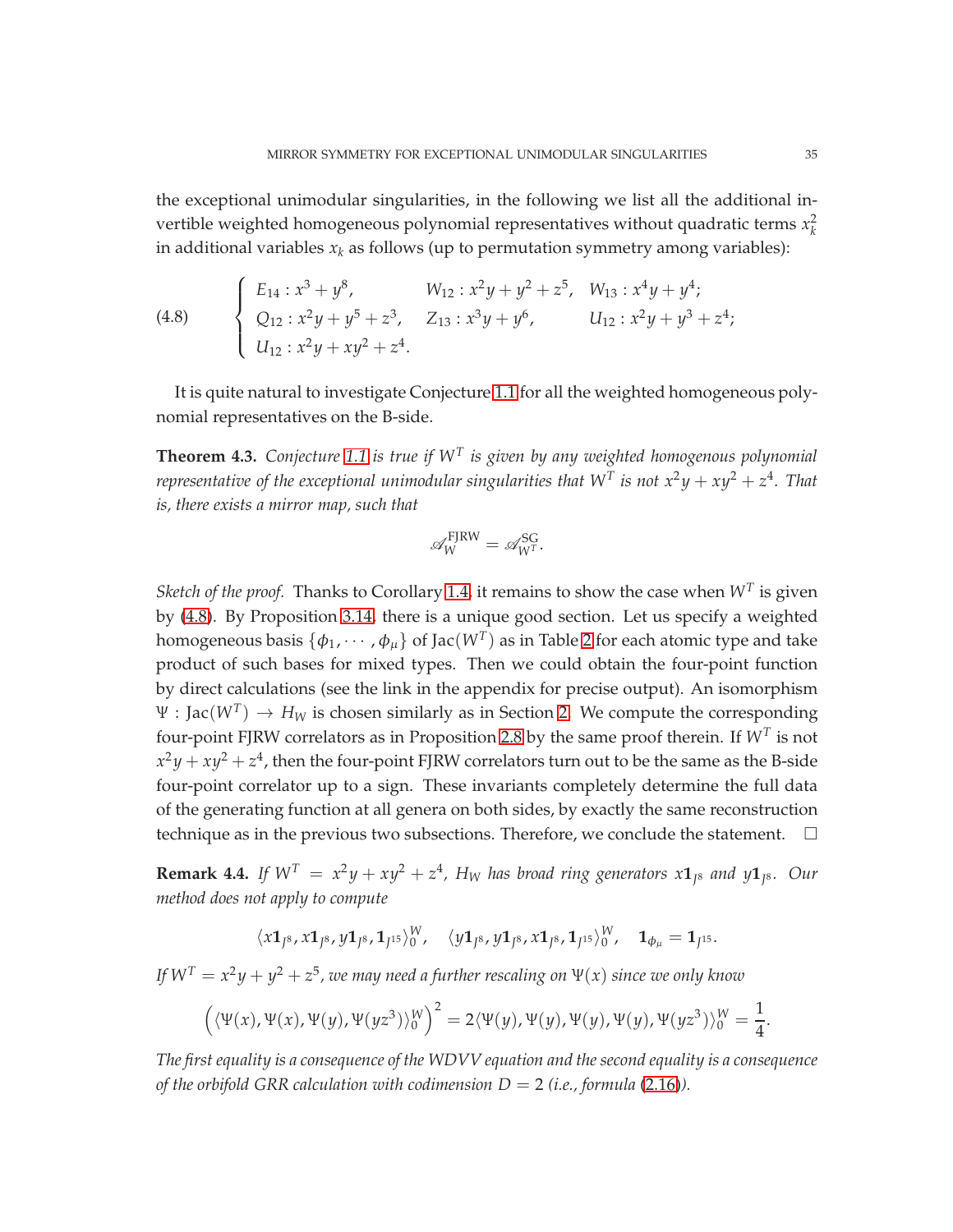*The other direction.* Among all the representatives *W* on the A-side, there are in total three cases for which  $W^T$  is no longer exceptional unimodular. The corresponding  $W^T$  is given by  $x^3 + xy^6$ ,  $x^2 + xy^5 + z^3$ , or  $x^2 + xy^3 + z^4$ . Let us end this section by the following remark, which gives a positive answer to Conjecture [1.1](#page-2-0) for those representatives.

- **Remark 4.5.** (1) *For the remaining three cases, W<sup>T</sup> is no longer given by any one of the exceptional unimodular singularities.*
	- (2) *A similar calculation as Proposition [3.14](#page-27-0) shows that there exists a unique primitive form* (up to a constant) for  $x^2 + xy^5 + z^3$ . However, for the other two cases  $x^3 + xy^6$  and  $x^2 + xy^3 + z^4$ , there is a whole one-dimensional family of choices of primitive forms.
	- (3) Let us specify a basis  $\{\phi_1, \dots, \phi_\mu\}$  of  $Jac(W^T)$  following Table [2.](#page-10-0) It is easy to check *that*  $\{[\phi_1 d^n \mathbf{x}], \cdots, [\phi_\mu d^n \mathbf{x}]\}$  *form a good basis and specifies a choice of primitive form. A similar calculation shows that the B-side four-point function coincides with the A-side one (up to a sign as before), and they completely determine the full data of the generating functions at all genera by the same reconstruction technique again.*

## 5. APPENDIX A

<span id="page-35-0"></span>5.1. **The vector space isomorphisms.** Here we list the vector space isomorphism Ψ :  $\text{Jac}(W^T) \to (H_W)$  for the remaining cases of W in Table [1.](#page-3-0)

(1) 3-**Fermat type.**  $W = W^T = x^3 + y^3 + z^4 \in U_{12}$ . We denote  $\mathbf{1}_{i,j,k} := 1 \in H_{\gamma}$  for  $\gamma = \left(\exp(\frac{2\pi\sqrt{-1}i}{3}), \exp(\frac{2\pi\sqrt{-1}j}{3}, \exp(\frac{2\pi\sqrt{-1}k}{4})\right) \in G_W$ . The isomorphism Ψ is given by  $\Psi(x^{i-1}y^{j-1}z^{k-1}) = \mathbf{1}_{i,j,k}, \quad 1 \leq i \leq 3, 1 \leq j \leq 3, 1 \leq k \leq 4.$ 

(2) **Chain type.** Let  $W = x^3 + xy^5$ . The mirror  $W^T$  is of type  $Z_{11}$ . Note  $G_W \cong \mu_{15}$ .

| $H_W$                                                                                                                                                                                                                                              |  |  | $\ 1_{J}\ 1_{J^{13}}\ 1_{J^{11}}\ 1_{J^{10}}\ 1_{J^{8}}\ 1_{J^{8}}\ 1_{J^{0}}\ 1_{J^{7}}\ 1_{J^{5}}\ 1_{J^{4}}\ 1_{J^{2}}\ 1_{J^{14}}$ |  |  |  |
|----------------------------------------------------------------------------------------------------------------------------------------------------------------------------------------------------------------------------------------------------|--|--|----------------------------------------------------------------------------------------------------------------------------------------|--|--|--|
| $\left  \int \text{Jac}(W^T) \right  \left  1 \right  \left  y \right  \left  x \right  \left  y^2 \right  \left  xy \right  \left  x^2 \right  \left  y^3 \right  \left  xy^2 \right  \left  y^4 \right  \left  xy^3 \right  \left  xy^4 \right $ |  |  |                                                                                                                                        |  |  |  |

Let  $W = x^3y + y^5$ . The mirror  $W^T$  is of type  $E_{13}$ . Note  $G_W \cong \mu_{15}$ .

|                                                                                                                                                         |  |  |  | $H_W$ $\left[\begin{array}{c c c c c} 1 & 1 & 1 \end{array}\right]$ $\left[\begin{array}{c c c} 1 & 1 & 1 \end{array}\right]$ $\left[\begin{array}{c c c} 1 & 1 & 1 \end{array}\right]$ $\left[\begin{array}{c c c} 1 & 1 & 1 \end{array}\right]$ $\left[\begin{array}{c c c} 1 & 1 & 1 \end{array}\right]$ $\left[\begin{array}{c c c} 1 & 1 & 1 \end{array}\right]$ $\left[\begin{array}{c c c} 1 & 1 & 1 \end{array$ |  |  |                                                                                                 |
|---------------------------------------------------------------------------------------------------------------------------------------------------------|--|--|--|-------------------------------------------------------------------------------------------------------------------------------------------------------------------------------------------------------------------------------------------------------------------------------------------------------------------------------------------------------------------------------------------------------------------------|--|--|-------------------------------------------------------------------------------------------------|
| $\left  \text{Jac}(W^T) \right  \left  1 \right  \left  y \right  \left  y^2 \right  \left  x \right  \left  y^3 \right  xy \right  \left  y^4 \right $ |  |  |  |                                                                                                                                                                                                                                                                                                                                                                                                                         |  |  | $\left  xy^{2} \right  x^{2} \left  xy^{3} \right  x^{2}y \left  x^{2}y^{2} \right  x^{2}y^{3}$ |

Let  $W = x^2y + y^3z + z^3$ . The mirror  $W^T$  is of type  $Z_{13}$ . Note  $G_W \cong \mu_{18}$ . Let  $W = x^2y + y^2z + z^4$ . The mirror  $W^T$  is of type  $W_{13}$ . Note  $G_W \cong \mu_{16}$ .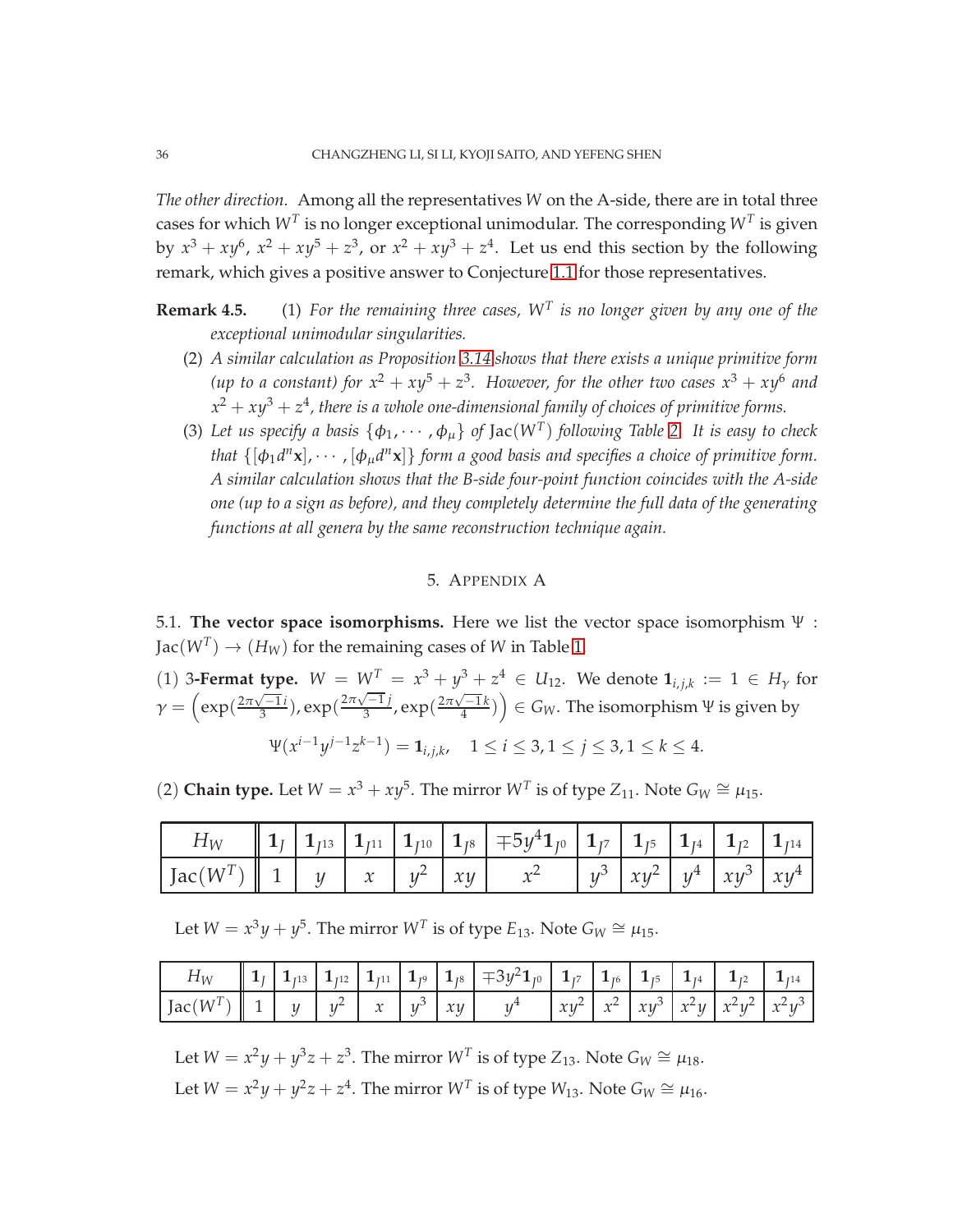| $H_W$                                                                                                                                                                                                                                              |  |  |  | $\ 1_{J} 1_{J^{16}} 1_{J^{14}} 1_{J^{13}} 1_{J^{11}} 1_{J^{10}} $ $\mp 3y^21_{J^9} 1_{J^8} 1_{J^7} 1_{J^5} 1_{J^4} 1_{J^2} 1_{J^{17}}$ |  |  |  |
|----------------------------------------------------------------------------------------------------------------------------------------------------------------------------------------------------------------------------------------------------|--|--|--|----------------------------------------------------------------------------------------------------------------------------------------|--|--|--|
| $\left  \int \mathrm{Jac}(W^T) \right  \left  1 \right  \left  y \right  \left  z \right  \left  y^2 \right  \left  yz \right  \left  x \right  \left  z^2 \right  \left  y^2z \right  xy \left  xz \right  xy^2 \left  xyz \right  xy^2z \right $ |  |  |  |                                                                                                                                        |  |  |  |

|                                                                                                                                                                                                                                                                |  |  |  | $H_W$ $\left[\begin{array}{c c c c c} 1_J & 1_{J^{14}} & 1_{J^{13}} & 1_{J^{11}} & 1_{J^{10}} & 1_{J^9} & \end{array}\right]$ $\left.\begin{array}{c c c c} 1_{J^7} & 1_{J^6} & 1_{J^5} & 1_{J^3} & 1_{J^2} & 1_{J^{15}} \end{array}\right]$ |  |  |  |
|----------------------------------------------------------------------------------------------------------------------------------------------------------------------------------------------------------------------------------------------------------------|--|--|--|----------------------------------------------------------------------------------------------------------------------------------------------------------------------------------------------------------------------------------------------|--|--|--|
| $\left  \text{ Jac}(W^T) \right  \left  1 \right  \left  z \right  \left  y \right  \left  z^2 \right  \left  yz \right  \left  x \right  \left  z^3 \right  \left  yz^2 \right  \left  xz \right  \left  xy \right  \left  xz^2 \right  \left  xyz^2 \right $ |  |  |  |                                                                                                                                                                                                                                              |  |  |  |

(3) Loop type. There is one 2-Loop of type  $Z_{12}$ :  $W = W^T = x^3y + xy^4$  with  $G_W \cong \mu_{11}$ .

| $H_W$                                                                                                                                                                                                                                                                                                                                                                                                                                                                                                                                                                                                    |  |  |  |  |  |  |
|----------------------------------------------------------------------------------------------------------------------------------------------------------------------------------------------------------------------------------------------------------------------------------------------------------------------------------------------------------------------------------------------------------------------------------------------------------------------------------------------------------------------------------------------------------------------------------------------------------|--|--|--|--|--|--|
| $\left \right. \left.\left.\right. \right. \left.\left.\left. \right. \right  \left.\left. \right. \right  \left.\left. \right. \right  \left.\left. \right. \right  \left.\left. \right. \right  \left.\left. \right. \right  \left.\left. \right. \right  \left.\left. \right. \right  \left.\left. \right. \right  \left.\left. \right. \right  \left.\left. \right. \right  \left.\left. \right. \right  \left.\left. \right. \right  \left.\left. \right. \right  \left.\left. \right  \left.\left. \right  \left.\left. \right. \right  \left.\left. \right  \left.\left. \right  \right. \right $ |  |  |  |  |  |  |

There is one 3-Loop with  $W^T$  of type  $S_{12}$ :  $W = x^2z + xy^2 + yz^3$  with  $G_W \cong \mu_{13}$ .

| $H_W = \begin{bmatrix} 1 \ 1 \end{bmatrix} \begin{bmatrix} 1 \ 1 \end{bmatrix} \begin{bmatrix} 1 \ 1 \end{bmatrix} \begin{bmatrix} 1 \ 1 \end{bmatrix} \begin{bmatrix} 1 \ 1 \end{bmatrix} \begin{bmatrix} 1 \ 1 \end{bmatrix} \begin{bmatrix} 1 \ 1 \end{bmatrix} \begin{bmatrix} 1 \ 1 \end{bmatrix} \begin{bmatrix} 1 \ 1 \end{bmatrix} \begin{bmatrix} 1 \ 1 \end{bmatrix} \begin{bmatrix} 1 \ 1 \end{bmatrix} \begin{bmatrix} 1 \ 1 \end{bmatrix} \begin{bmatrix} 1 \ 1 \end$ |  |  |  |  |  |  |
|------------------------------------------------------------------------------------------------------------------------------------------------------------------------------------------------------------------------------------------------------------------------------------------------------------------------------------------------------------------------------------------------------------------------------------------------------------------------------------|--|--|--|--|--|--|
| $\left  \int \text{Jac}(W^T) \right  \left  1 \right  \left  z \right  \left  x \right  \left  y \right  \left  z^2 \right  \left  xz \right  \left  yz \right  \left  xy \right  \left  xz^2 \right  \left  xyz \right  \left  xyz^2 \right $                                                                                                                                                                                                                                     |  |  |  |  |  |  |

(4) **Mixed type.** Let  $W = x^2 + xy^4 + z^3$ . The mirror  $W^T$  is of type  $Q_{10}$ . Note  $G_W \cong \mu_{24}$ .

| $H_W$                                                                               |  | $\ 1_{J}\ 1_{J^{19}}\ 1_{J^{17}}\ $ $\mp 4y^31_{J^{16}}\ 1_{J^{13}}\ 1_{J^{11}}\ $ $\mp 4y^31_{J^8}\ 1_{J^7}\ 1_{J^5}\ 1_{J^{23}}$ |  |                                                           |  |  |
|-------------------------------------------------------------------------------------|--|------------------------------------------------------------------------------------------------------------------------------------|--|-----------------------------------------------------------|--|--|
| $\left  \text{Jac}(W^T) \right  \left  1 \right  \left  y \right  \left  z \right $ |  |                                                                                                                                    |  | $x \mid y^2 \mid yz \mid xz \mid y^3 \mid y^2z \mid y^3z$ |  |  |

Let  $W = x^2y + y^4 + z^3$ . The mirror  $W^T$  is of type  $E_{14}$ . Note  $G_W \cong \mu_{24}$ .

|                                                                                                                                                                                                                                                                                        |  |  | $\ 1_{1}\ 1_{1^{22}}\ 1_{1^{19}}\ 1_{1^{17}}\  \mp 2y1_{1^{16}}\ 1_{1^{14}}\ 1_{1^{13}}\ 1_{1^{11}}\ 1_{1^{10}}\  \mp 2y1_{1^8}\ 1_{1^7}\ 1_{1^5}\ 1_{1^2}\ 1_{1^{23}}$ |  |  |  |  |  |
|----------------------------------------------------------------------------------------------------------------------------------------------------------------------------------------------------------------------------------------------------------------------------------------|--|--|-------------------------------------------------------------------------------------------------------------------------------------------------------------------------|--|--|--|--|--|
| $\left  \text{ Jac}(W^T) \; \right  \; 1 \; \left  \; z \; \right  \; z^2 \; \left  \; x \; \right  \; y^2 \; \left  \; x z \; \right  \; x \; \left  \; y z^2 \; \right  \; yz \; \left  \; y^2 z \; \right  \; yz^2 \; \left  \; xy \; \right  \; xyz \; \left  \; xyz^2 \; \right $ |  |  |                                                                                                                                                                         |  |  |  |  |  |

5.2. **Four-point functions for exceptional unimodular singularities.** In the following, we provide the four-point functions  $\mathcal{F}_0^{(4)}$  $\int_0^{(4)}$  (**t**) of the Frobenius manifold structure associated to the primitive form  $\zeta$  for all the remaining 13 cases in Table [1.](#page-3-0) We mark the terms that give the B-side four-point invariants corresponding to [\(1.1\)](#page-4-1) by using boxes. We also provide the expression of  $\zeta$  up to order 3. We remind our readers of  $\tilde{\mathcal{F}}^{(4)}_0$  $\mathcal{F}_0^{(4)}(\tilde{\mathbf{t}}) = -\mathcal{F}_0^{(4)}(\mathbf{t})$ as discussed in section 4.1. We obtain the list with the help of a computer. The codes are written in mathematica 8, available at<http://member.ipmu.jp/changzheng.li/index.htm>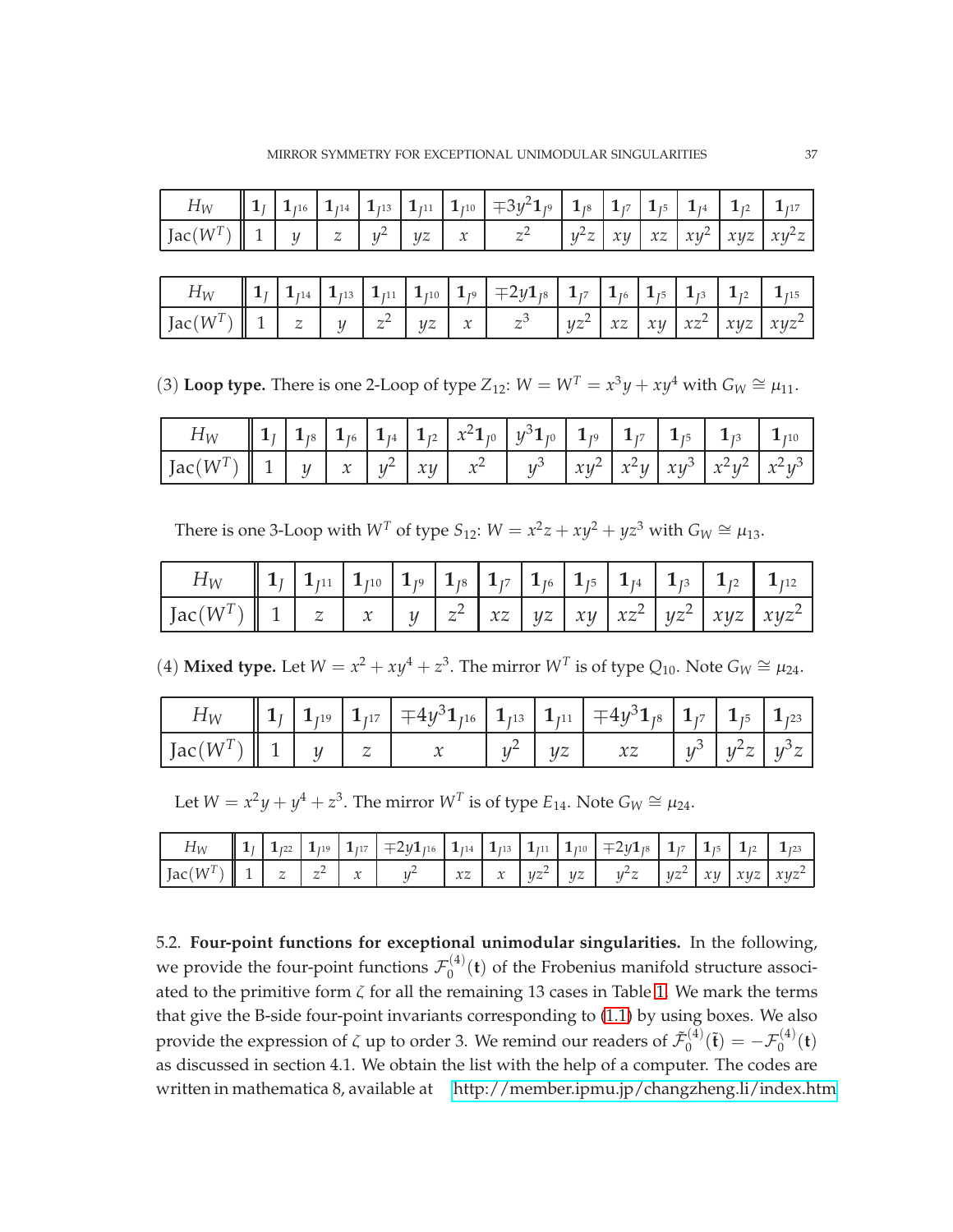• Type 
$$
E_{13}
$$
:  $f = x^3 + xy^5$ . { $\phi_i$ }<sub>i</sub> = {1, y, y<sup>2</sup>, x, y<sup>3</sup>, xy, y<sup>4</sup>, y<sup>2</sup>x, x<sup>2</sup>, y<sup>3</sup>x, yx<sup>2</sup>, x<sup>2</sup>y<sup>2</sup>, y<sup>3</sup>x<sup>2</sup>}  
\n $\zeta = 1 - \frac{4}{75}s_{12}s_{13} - \frac{1}{25}xs_{13}^2 + O(s^4)$ .

$$
-\mathcal{F}_{0}^{(4)} = -\frac{3}{10}t_{6}t_{7}^{3} - \frac{3}{5}t_{5}t_{7}^{2}t_{8} + \frac{1}{10}t_{5}t_{6}t_{8}^{2} + \frac{1}{15}t_{3}t_{8}^{3} + \frac{1}{90}t_{6}^{3}t_{9} + \frac{3}{5}t_{5}t_{6}t_{7}t_{9} + \frac{2}{5}t_{4}t_{7}^{2}t_{9} + \frac{1}{5}t_{5}^{2}t_{8}t_{9}
$$
\n
$$
+\frac{1}{15}t_{4}t_{6}t_{8}t_{9} + \frac{2}{5}t_{3}t_{7}t_{8}t_{9} - \frac{1}{10}t_{4}t_{5}t_{9}^{2} - \frac{1}{15}t_{3}t_{6}t_{9}^{2} - \frac{1}{30}t_{2}t_{8}t_{9}^{2} + \frac{1}{10}t_{5}t_{6}^{2}t_{10}
$$
\n
$$
-\frac{3}{10}t_{5}^{2}t_{7}t_{10} - \frac{3}{10}t_{3}t_{7}^{2}t_{10} + \frac{1}{5}t_{3}t_{6}t_{8}t_{10} + \frac{1}{10}t_{2}t_{8}^{2}t_{10} + \frac{1}{30}t_{4}^{2}t_{9}t_{10} + \frac{1}{5}t_{3}t_{5}t_{9}t_{10}
$$
\n
$$
+\frac{1}{5}t_{2}t_{7}t_{9}t_{10} + \frac{1}{10}t_{2}t_{6}t_{10}^{2} + \frac{3}{10}t_{5}^{2}t_{6}t_{11} + \frac{1}{15}t_{4}t_{6}^{2}t_{11} + \frac{3}{5}t_{4}t_{5}t_{7}t_{11} + \frac{2}{5}t_{3}t_{6}t_{7}t_{11}
$$
\n
$$
+\frac{1}{15}t_{4}^{2}t_{8}t_{11} + \frac{2}{5}t_{3}t_{5}t_{8}t_{11} + \frac{1}{5}t_{2}t_{7}t_{8}t_{11} - \frac{2}{15}t_{3}t_{4
$$

• Type 
$$
E_{14}
$$
:  $f = x^2 + xy^4 + z^3$ . { $\phi_i\}_i = \{1, y, x, y^2, xy, y^3, xy^2, z, yz, xz, y^2z, xyz, y^3z, xy^2z\}$ .  
\n $\zeta = 1 + \frac{1}{64}s_{12}^2s_{14} + \frac{1}{64}s_{10}s_{14}^2 + \frac{1}{48}ys_{12}s_{14}^2 + \frac{1}{192}y^2s_{14}^3 + O(s^4)$ .  
\n $-\mathcal{F}_0^{(4)} = -\frac{1}{16}t_3^2t_5t_9 + \frac{1}{8}t_5^2t_6t_9 + \frac{1}{4}t_4t_5t_7t_9 + \frac{1}{4}t_3t_6t_7t_9 + \frac{1}{8}t_2t_7^2t_9 - \frac{1}{8}t_3^2t_4t_{10} - \frac{1}{8}t_2t_3t_5t_{10}$   
\n $+ \frac{1}{2}t_4t_5t_6t_{10} + \frac{3}{8}t_3t_6^2t_{10} + \frac{1}{8}t_4^2t_7t_{10} + \frac{1}{4}t_2t_6t_7t_{10} + \frac{1}{6}t_8t_9^2t_{10} - \frac{1}{24}t_3^3t_{11} + \frac{1}{4}t_4t_5^2t_{11}$   
\n $+ \frac{1}{2}t_3t_5t_6t_{11} + \frac{1}{4}t_3t_4t_7t_{11} + \frac{1}{4}t_2t_5t_7t_{11} - \frac{1}{4}t_6^2t_7t_{11} + \frac{1}{6}t_8^2t_{10}t_{11} - \frac{1}{6}t_9^2t_{11}^2 - \frac{1}{9}t_9^2t_{11}^3 - \frac{1}{16}t_2t_3^2t_{12} + \frac{1}{4}t_4^2t_5t_{12} + \frac{1}{2}t_3t_4t_6t_{12} + \frac{1}{4}t_2t_5t_6t_{12} - \frac{1}{6}t_9^3t_{12} +$ 

• Type Z<sub>11</sub>: 
$$
f = x^3y + y^5
$$
. { $\phi_i$ }<sub>i</sub> = {1, y, x, y<sup>2</sup>, xy, x<sup>2</sup>, y<sup>3</sup>, xy<sup>2</sup>, y<sup>4</sup>, xy<sup>3</sup>, xy<sup>4</sup>}.  
\n
$$
\zeta = 1 + \frac{17}{675}s_{10}s_{11}^2 + \frac{2}{81}ys_{11}^3 + O(s^4).
$$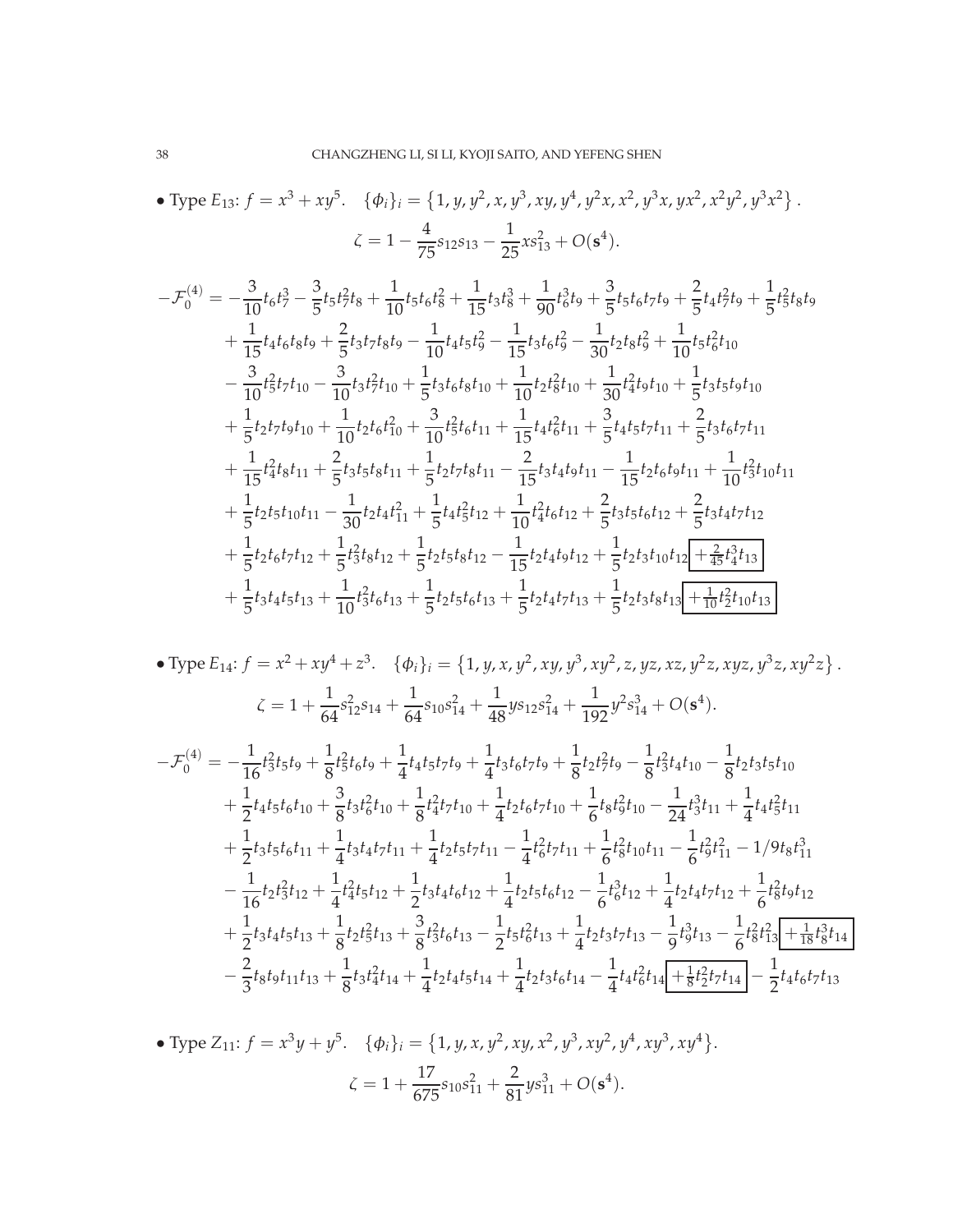MIRROR SYMMETRY FOR EXCEPTIONAL UNIMODULAR SINGULARITIES 39

$$
-\mathcal{F}_0^{(4)} = -\frac{5}{18}t_5t_6^3 + \frac{1}{3}t_4t_6^2t_7 + \frac{1}{15}t_4t_5t_7^2 - \frac{1}{90}t_3t_7^3 + \frac{1}{18}t_5^3t_8 + \frac{2}{15}t_4^2t_7t_8 + \frac{1}{3}t_3t_6t_7t_8
$$
  
+  $\frac{1}{10}t_2t_7^2t_8 + \frac{1}{6}t_3t_5t_8^2 + \frac{1}{30}t_4^2t_5t_9 + \frac{1}{3}t_3t_5t_6t_9 + \frac{1}{3}t_2t_6^2t_9 - \frac{1}{15}t_3t_4t_7t_9 + \frac{1}{15}t_2t_5t_7t_9$   
+  $\frac{1}{15}t_2t_4t_8t_9 - \frac{1}{30}t_2t_3t_9^2 + \frac{1}{18}t_4^3t_{10} + \frac{1}{6}t_3t_5^2t_{10} + \frac{1}{3}t_3t_4t_6t_{10} + \frac{1}{5}t_2t_4t_7t_{10}$   
+  $\frac{1}{6}t_3^2t_8t_{10} + \frac{1}{30}t_2^2t_9t_{10} + \frac{1}{15}t_2t_4^2t_{11} + \frac{1}{6}t_3^2t_5t_{11} + \frac{1}{3}t_2t_3t_6t_{11} + \frac{1}{15}t_2^2t_7t_{11}$ 

• Type 
$$
Z_{12}
$$
:  $f = x^3y + xy^4$ . { $\phi_i\}_i = \{1, y, x, y^2, xy, x^2, y^3, xy^2, x^2y, xy^3, x^2y^2, x^2y^3\}$ .

$$
\zeta = 1 - \frac{6}{121}s_{11}s_{12} - \frac{5}{121}ys_{12}^2 + \frac{29}{1331}s_{10}s_{12}^2 + \frac{9}{1331}xs_{12}^3 + O(s^4).
$$
  
\n
$$
-\mathcal{F}_0^{(4)} = -\frac{10}{33}t_5t_6^3 + \frac{5}{22}t_5t_6^2t_7 + \frac{7}{22}t_5t_6t_7^2 - \frac{7}{22}t_5t_7^3 + \frac{3}{11}t_4t_6^2t_8 + \frac{4}{11}t_4t_6t_7t_8
$$
  
\n
$$
-\frac{6}{11}t_4t_7^2t_8 + \frac{1}{11}t_4t_5t_8^2 + \frac{2}{11}t_3t_6t_8^2 - \frac{1}{22}t_3t_7t_8^2 + \frac{1}{22}t_2t_8^3 + \frac{1}{66}t_5^3t_9
$$
  
\n
$$
-\frac{2}{11}t_4t_5t_6t_9 - \frac{2}{11}t_3t_6^2t_9 + \frac{6}{11}t_4t_5t_7t_9 + \frac{1}{11}t_3t_6t_7t_9 + \frac{4}{11}t_3t_7^2t_9 + \frac{2}{11}t_4^2t_8t_9
$$
  
\n
$$
+\frac{1}{11}t_3t_5t_8t_9 - \frac{1}{11}t_2t_6t_8t_9 + \frac{3}{11}t_2t_7t_8t_9 - \frac{1}{11}t_3t_4t_9^2 - \frac{1}{22}t_2t_5t_9^2 + \frac{1}{22}t_4t_5^2t_{10}
$$
  
\n
$$
+\frac{1}{22}t_4^2t_6t_{10} + \frac{4}{11}t_3t_5t_6t_{10} + \frac{7}{22}t_2t_6^2t_{10} - \frac{3}{22}t_4^2t_7t_{10} - \frac{1}{11}t_3t_5t_7t_{10} + \frac{1}{11}t_2t_6t_
$$

• Type Z<sub>13</sub>: 
$$
f = x^2 + xy^3 + yz^3
$$
. { $\phi_i\}_i = \{1, y, z, y^2, yz, x, z^2, y^2z, xy, xz, xy^2, xyz, xy^2z\}$ .  
\n
$$
\zeta = 1 + \frac{7}{486}s_{12}^2s_{13} + \frac{7}{486}s_{10}s_{13}^2 + \frac{5}{243}ys_{12}s_{13}^2 + \frac{2}{729}y^2s_{13}^3 + O(s^4).
$$
\n
$$
-\mathcal{F}_0^{(4)} = -\frac{1}{12}t_6^2t_7^2 - \frac{1}{6}t_5t_7^3 - \frac{5}{108}t_6^3t_8 - \frac{1}{6}t_5^2t_8^2 - \frac{1}{9}t_3t_8^3 - \frac{1}{18}t_5t_6^2t_9 + \frac{1}{3}t_4t_7^2t_9 + \frac{4}{9}t_4t_6t_8t_9
$$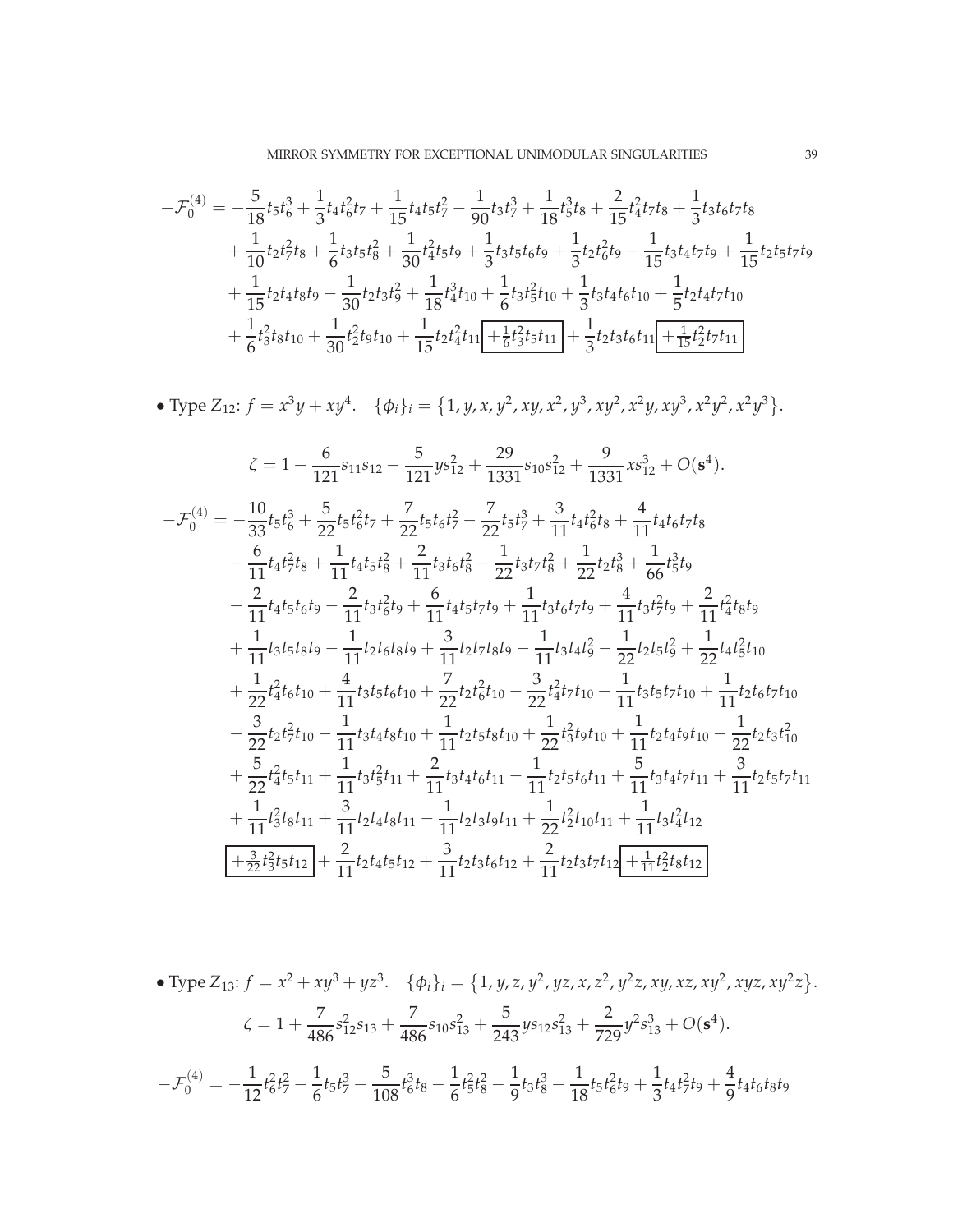$$
+\frac{1}{3}t_3t_7t_8t_9+\frac{1}{9}t_4t_5t_9^2+\frac{1}{36}t_3t_6t_9^2+\frac{1}{6}t_2t_8t_9^2+\frac{1}{18}t_5^3t_{10}-\frac{1}{6}t_4t_6^2t_{10}-\frac{1}{6}t_3t_6t_7t_{10}
$$
  
 
$$
+\frac{1}{3}t_3t_5t_8t_{10}-\frac{1}{6}t_2t_6t_9t_{10}+\frac{1}{9}t_4t_5t_6t_{11}+\frac{1}{36}t_3t_6^2t_{11}+\frac{1}{3}t_3t_5t_7t_{11}+\frac{2}{9}t_2t_4t_6t_{13}
$$
  
 
$$
+\frac{1}{3}t_2t_4t_9t_{12}-\frac{1}{9}t_4^2t_8t_{11}+\frac{1}{9}t_2t_6t_8t_{11}-\frac{1}{9}t_3t_4t_9t_{11}+\frac{1}{9}t_2t_5t_9t_{11}+\frac{1}{9}t_2t_4t_{10}t_{11}
$$
  
 
$$
+\frac{1}{3}t_2t_7^2t_{11}-\frac{1}{24}t_3^2t_{10}^2+\frac{1}{6}t_3t_5^2t_{12}+\frac{5}{18}t_4^2t_6t_{12}-\frac{1}{12}t_2t_6^2t_{12}+\frac{1}{3}t_3t_4t_7t_{12}+\frac{1}{6}t_3^2t_8t_{12}
$$
  
 
$$
+\frac{1}{18}t_2^2t_{11}t_{12}-\frac{2}{27}t_4^3t_{13}+\frac{1}{6}t_3^2t_5t_{13}+\frac{1}{3}t_2t_3t_7t_{13}+\frac{1}{9}t_2^2t_9t_{13}-\frac{1}{18}t_2t_3t_1^2+\frac{2}{9}t_4^2t_9t_{10}
$$

• Type 
$$
W_{12}
$$
:  $f = x^4 + y^5$ . { $\phi_i\}_i = \{1, y, x, y^2, xy, x^2, y^3, xy^2, x^2y, xy^3, x^2y^2, x^2y^3\}$ .  
\n
$$
\zeta = 1 - \frac{1}{20}s_{11}s_{12} - \frac{1}{20}ys_{12}^2 + O(s^4).
$$
\n
$$
-\mathcal{F}_0^{(4)} = \frac{1}{20}t_5^2t_7^2 + \frac{1}{8}t_5t_6^2t_8 + \frac{1}{5}t_4t_5t_7t_8 + \frac{1}{10}t_4^2t_8^2 + \frac{1}{10}t_2t_7t_8^2 + \frac{1}{8}t_5^2t_6t_9 + \frac{1}{10}t_4^2t_7t_9 + \frac{1}{10}t_2t_7^2t_9 + \frac{1}{4}t_3t_6t_8t_9 + \frac{1}{8}t_3t_5t_9^2 + \frac{1}{10}t_4^2t_5t_{10} + \frac{1}{8}t_3t_6^2t_{10} + \frac{1}{5}t_2t_5t_7t_{10} + \frac{1}{5}t_2t_4t_8t_{10} + \frac{1}{20}t_2^2t_{10}^2 + \frac{1}{15}t_4^3t_{11} + \frac{1}{4}t_3t_5t_6t_{11} + \frac{1}{5}t_2t_4t_7t_{11} + \frac{1}{8}t_5^2t_9t_{11} + \frac{1}{10}t_2t_4^2t_{12} + \frac{1}{8}t_3^2t_6t_{12} + \frac{1}{10}t_2^2t_7t_{12}
$$

• Type W<sub>13</sub>: 
$$
f = x^2 + xy^2 + yz^4
$$
. { $\phi_i\}_i = \{1, z, y, z^2, yz, x, z^3, yz^2, xz, xy, xz^2, xyz, xyz^2\}$ .  
\n
$$
\zeta = 1 - \frac{5}{64}s_{11}s_{13} + \frac{15s_{12}^2s_{13}}{1024} - \frac{ys_{13}^2}{128} + \frac{3s_{10}s_{13}^2}{256} + \frac{11zs_{12}s_{13}^2}{512} + \frac{3z^2s_{13}^3}{512} + O(s^4).
$$
\n
$$
-\mathcal{F}_0^{(4)} = -\frac{3}{32}t_6^2t_7^2 - \frac{1}{6}t_5t_7^3 - \frac{1}{48}t_6^3t_8 - \frac{1}{4}t_4t_7^2t_8 - \frac{1}{8}t_5^2t_8^2 - \frac{3}{32}t_5t_6^2t_9 - \frac{1}{4}t_4t_6t_7t_9 + \frac{1}{4}t_4t_5t_8t_9 + \frac{1}{8}t_2t_8^2t_9 - \frac{1}{16}t_4^2t_9^2 - \frac{1}{8}t_3t_6t_9^2 - \frac{1}{16}t_2t_7t_9^2 + \frac{1}{16}t_5^2t_6t_{10} + \frac{1}{16}t_4t_6^2t_{10} + \frac{1}{2}t_4t_5t_7t_{10}
$$
\n
$$
+ \frac{3}{8}t_3t_7^2t_{10} + \frac{1}{8}t_4^2t_8t_{10} + \frac{1}{8}t_3t_6t_8t_{10} + \frac{1}{4}t_2t_7t_8t_{10} + \frac{1}{8}t_3t_5t_9t_{10} + \frac{1}{16}t_2t_6t_9t_{10}
$$
\n
$$
- \frac{1}{8}t_3t_4t_{10}^2 - \frac{1}{16}t_2t_5t_{10}^2 + \frac{1}{8}t_4t_5^2t_{11} - \frac{1}{16}t_4^
$$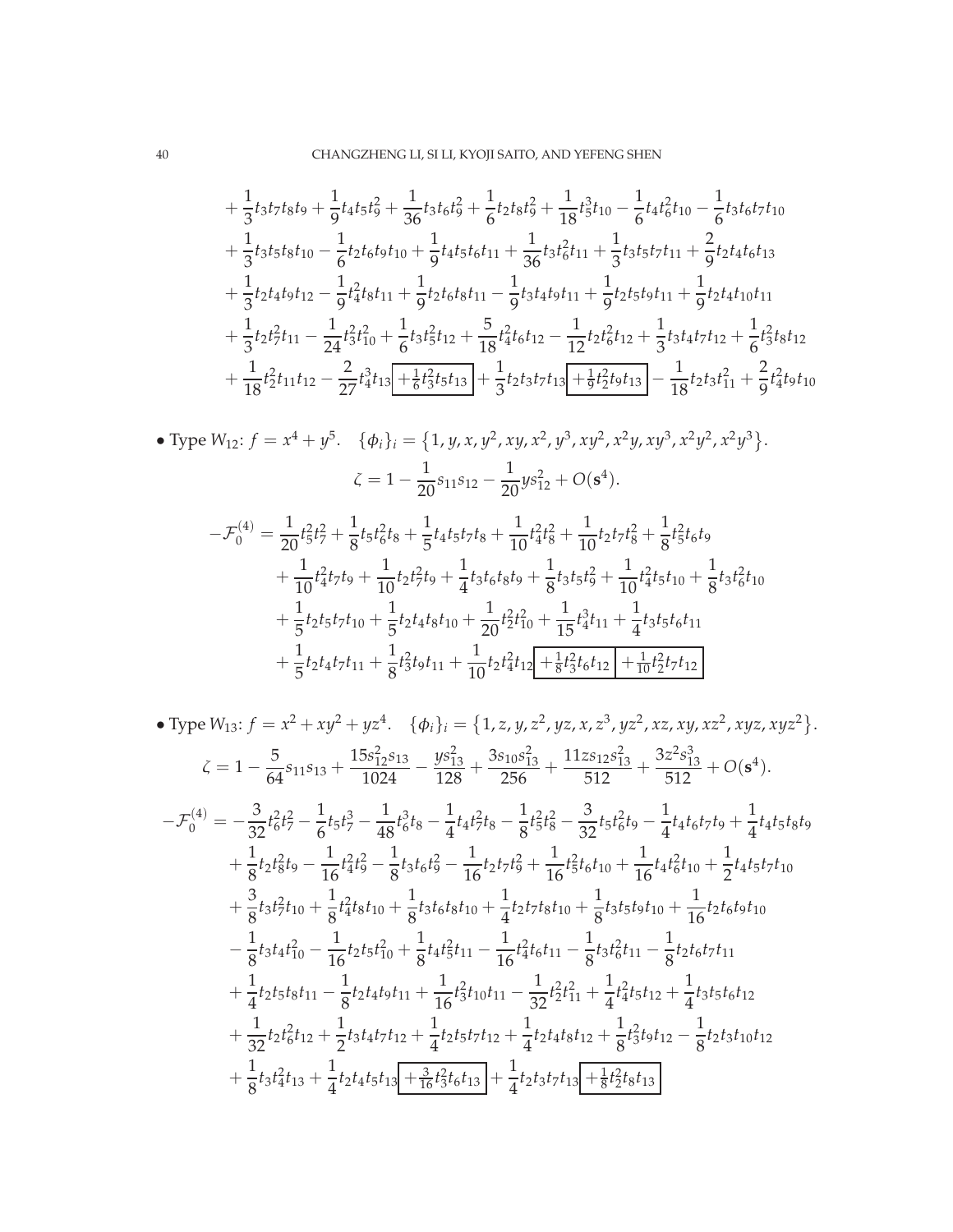• Type Q<sub>10</sub>: 
$$
f = x^2y + y^4 + z^3
$$
. { $\phi_i\}_i = \{1, y, z, x, y^2, yz, xz, y^3, y^2z, y^3z\}$ .  
\n
$$
\zeta = 1 + \frac{3}{128}s_9s_{10}^2 + \frac{11}{384}ys_{10}^3 + O(s^4).
$$
\n
$$
-\mathcal{F}_0^{(4)} = \frac{1}{24}t_5^3t_6 + \frac{1}{18}t_3t_6^3 + \frac{1}{4}t_4t_5^2t_7 - \frac{1}{3}t_3^2t_7^2 + \frac{1}{4}t_4^2t_6t_8 + \frac{1}{8}t_2t_5t_6t_8 + \frac{1}{2}t_2t_4t_7t_8 + \frac{1}{4}t_4^2t_5t_9 + \frac{1}{8}t_2t_5^2t_9 + \frac{1}{6}t_3^2t_6t_9 + \frac{1}{16}t_2^2t_8t_9 + \frac{1}{18}t_3^3t_{10} + \frac{1}{4}t_2t_4^2t_{10} + \frac{1}{16}t_2^2t_5t_{10}
$$

• Type 
$$
Q_{11}
$$
:  $f = x^2y + y^3z + z^3$ . { $\phi_i\}_i = \{1, y, z, x, y^2, yz, z^2, xz, y^2z, yz^2, y^2z^2\}$ .  
\n
$$
\zeta = 1 - \frac{5}{108}s_{10}s_{11} - \frac{1}{24}ys_{11}^2 + \frac{13}{648}s_{9}s_{11}^2 + \frac{25}{1944}zs_{11}^3 + O(s^4).
$$
\n
$$
-\mathcal{F}_0^{(4)} = \frac{1}{36}t_5t_6^3 + \frac{1}{4}t_5^2t_6t_7 + \frac{1}{36}t_3t_6^2t_7 - \frac{1}{24}t_4^2t_7^2 - \frac{1}{9}t_3t_5t_7^2 - \frac{1}{18}t_2t_6t_7^2 + \frac{1}{2}t_4t_5t_6t_8 - \frac{1}{6}t_3t_4t_7t_8 - \frac{1}{4}t_3^2t_8^2 - \frac{1}{12}t_5^3t_9 + \frac{1}{4}t_4^2t_6t_9 + \frac{1}{12}t_2t_6^2t_9 + \frac{1}{36}t_3^2t_7t_9 + \frac{1}{6}t_2t_5t_7t_9 + \frac{1}{2}t_2t_4t_8t_9 + \frac{1}{4}t_4^2t_5t_{10} + \frac{1}{4}t_3t_5^2t_{10} + \frac{1}{12}t_3^2t_6t_{10} + \frac{1}{3}t_2t_5t_6t_{10} - \frac{1}{9}t_2t_3t_7t_{10} + \frac{1}{12}t_2^2t_9t_{10} + \frac{5}{108}t_3^3t_{11} + \frac{1}{4}t_2t_4^2t_{11} + \frac{1}{6}t_2t_3t_5t_{11} + \frac{1}{12}t_2^2t_6t_{11}
$$

• Type Q<sub>12</sub>: 
$$
f = x^2y + xy^3 + z^3
$$
. { $\phi_i$ }<sub>i</sub> = {1, x, y, xy, y<sup>2</sup>, xy<sup>2</sup>, z, xz, yz, xyz, y<sup>2</sup>z, xy<sup>2</sup>z}.  
\n
$$
\zeta = 1 + \frac{1}{75}s_{10}^2s_{12} + \frac{1}{75}s_8s_{12}^2 + \frac{1}{50}ys_{10}s_{12}^2 + \frac{1}{25}s_{11}s_{12}^2 + O(s^4).
$$

$$
-\mathcal{F}_0^{(4)} = -\frac{3}{10}t_2^2t_4t_8 - \frac{1}{10}t_3t_4^2t_8 + \frac{1}{5}t_2t_4t_5t_8 + \frac{3}{10}t_4t_5^2t_8 + \frac{2}{5}t_2t_3t_6t_8 + \frac{1}{5}t_3t_5t_6t_8 + \frac{1}{10}t_3^2t_4t_{12} -\frac{1}{10}t_2t_4^2t_9 + \frac{1}{5}t_4^2t_5t_9 + \frac{1}{5}t_2^2t_6t_9 + \frac{1}{5}t_3t_4t_6t_9 + \frac{1}{5}t_2t_5t_6t_9 - \frac{1}{5}t_5^2t_6t_9 + \frac{1}{6}t_7t_8t_9^2 - \frac{1}{36}t_9^4 +\frac{1}{5}t_2t_3t_5t_{12} - \frac{1}{5}t_2t_3t_4t_{10} + \frac{1}{10}t_2^2t_5t_{10} + \frac{2}{5}t_3t_4t_5t_{10} + \frac{3}{10}t_2t_5^2t_{10} - \frac{1}{5}t_3^3t_{10} + \frac{1}{10}t_3^2t_6t_{10} -\frac{1}{10}t_2^3t_{10} + \frac{1}{10}t_2^2t_4t_{11} + \frac{1}{5}t_3t_4^2t_{11} + \frac{3}{5}t_2t_4t_5t_{11} - \frac{3}{5}t_4t_5^2t_{11} + \frac{1}{5}t_2t_3t_6t_{11} - \frac{2}{5}t_3t_5t_6t_{11} +\frac{1}{6}t_7^2t_8t_{11} - \frac{1}{3}t_7t_9^2t_{11} - \frac{1}{6}t_7^2t_1^2 + \frac{1}{5}t_2^2t_3t_{12} - \frac{1}{5}t_3t_5^2t_{12} + \frac{1}{18}t_7^3t_{12} + \frac{1}{6}t_7^2t_9t_{10} - \frac{1}{
$$

• Type 
$$
S_{11}
$$
:  $f = x^2y + y^2z + z^4$ . { $\phi_i\}_i = \{1, z, x, y, z^2, xz, yz, z^3, xz^2, yz^2, yz^3\}$ .  
\n
$$
\zeta = 1 - \frac{3}{64}s_{10}s_{11} - \frac{7}{128}zs_{11}^2 + \frac{9}{512}s_8s_{11}^2 + \frac{5}{1024}ys_{11}^3 + O(s^4).
$$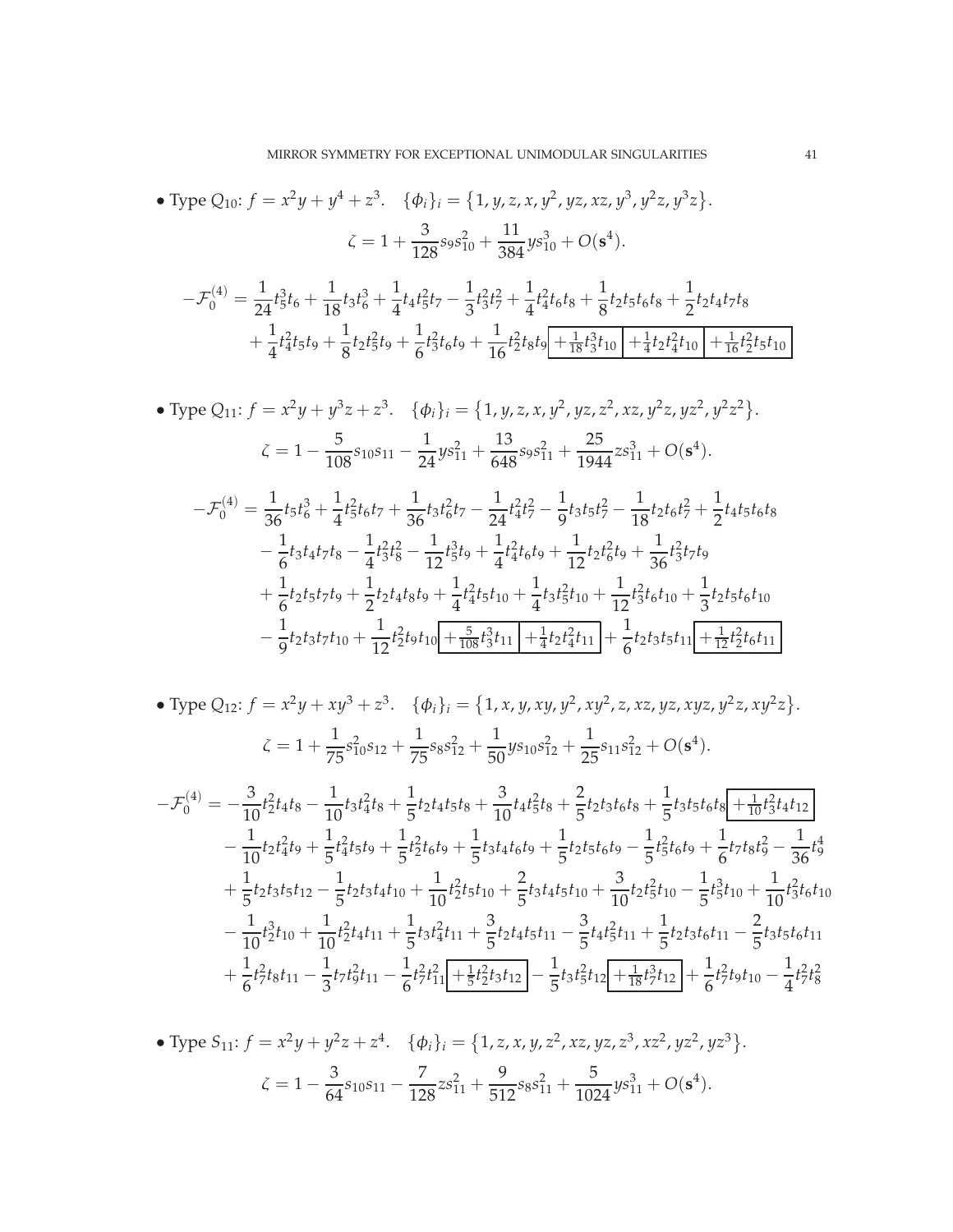$$
-\mathcal{F}_0^{(4)} = -\frac{5}{32}t_5^2t_6^2 + \frac{1}{48}t_5^3t_7 + \frac{1}{4}t_4t_6^2t_7 + \frac{1}{4}t_3t_6t_7^2 - \frac{1}{16}t_4t_5^2t_8 - \frac{1}{8}t_3t_5t_6t_8
$$
  

$$
-\frac{1}{16}t_2t_6^2t_8 + \frac{1}{8}t_4^2t_7t_8 + \frac{1}{16}t_2t_5t_7t_8 - \frac{1}{32}t_3^2t_8^2 - \frac{1}{16}t_2t_4t_8^2 - \frac{1}{16}t_3t_5^2t_9
$$
  

$$
-\frac{1}{2}t_2t_5t_6t_9 + \frac{1}{2}t_3t_4t_7t_9 - \frac{1}{8}t_2t_3t_8t_9 - \frac{1}{8}t_2^2t_9^2 + \frac{1}{8}t_4^2t_5t_{10} + \frac{1}{8}t_2t_5^2t_{10}
$$
  

$$
+\frac{1}{2}t_3t_4t_6t_{10} + \frac{1}{4}t_3^2t_7t_{10} + \frac{1}{32}t_2^2t_8t_{10} + \frac{1}{4}t_3^2t_4t_{11} + \frac{1}{8}t_2t_4^2t_{11} + \frac{3}{32}t_2^2t_5t_{11}
$$

• Type 
$$
S_{12}
$$
:  $f = x^2y + y^2z + xz^3$ . { $\phi_i\}_i = \{1, z, x, y, z^2, xz, yz, xy, xz^2, yz^2, xyz, xyz^2\}$ .  
\n
$$
\zeta = 1 - \frac{12s_{10}s_{12}}{169} + \frac{30s_{11}^2s_{12}}{2197} - \frac{2xs_{12}^2}{169} + \frac{20s_{8}s_{12}^2}{2197} + \frac{93z_{511}s_{12}^2}{4394} + \frac{9z^2s_{12}^3}{2197} + O(s^4).
$$
\n
$$
-\mathcal{F}_0^{(4)} = -\frac{5}{156}t_6^4 + \frac{1}{13}t_5t_6^2t_7 - \frac{1}{13}t_5^2t_7^2 - \frac{1}{13}t_4t_6t_7^2 - \frac{1}{26}t_3t_7^3 + \frac{5}{26}t_5^2t_6t_8
$$
\n
$$
+\frac{1}{26}t_4t_6^2t_8 + \frac{2}{13}t_4t_5t_7t_8 + \frac{1}{13}t_3t_6t_7t_8 + \frac{1}{26}t_2t_7^2t_8 - \frac{3}{52}t_4^2t_8^2 - \frac{2}{13}t_3t_5t_8^2
$$
\n
$$
-\frac{1}{13}t_2t_6t_8^2 - \frac{1}{39}t_5^3t_9 - \frac{2}{13}t_4t_5t_6t_9 - \frac{1}{13}t_3t_6^2t_9 + \frac{1}{13}t_4^2t_7t_9 + \frac{1}{13}t_3t_5t_7t_9
$$
\n
$$
+\frac{1}{13}t_2t_6t_7t_9 + \frac{1}{13}t_3t_4t_8t_9 + \frac{1}{13}t_2t_5t_8t_9 - \frac{1}{26}t_3^2t_9^2 - \frac{1}{13}t_2t_4t_9^2 - \frac{1}{13}t_4t_5^2t_{10}
$$
\n
$$
+\
$$

• Type 
$$
U_{12}
$$
:  $f = x^3 + y^3 + z^4$ . { $\phi_i$ }<sub>i</sub> = {1, z, x, y, z^2, xz, yz, xy, xz^2, yz^2, xyz, xyz^2 }.

$$
\zeta = 1 + \frac{1}{72}s_{11}^2s_{12} + \frac{1}{72}s_8s_{12}^2 + \frac{1}{36}zs_{11}s_{12}^2 + \frac{1}{72}z^2s_{12}^3 + O(s^4).
$$
  

$$
-\mathcal{F}_0^{(4)} = \frac{1}{8}t_5^2t_6t_7 + \frac{1}{6}t_3t_6^2t_8 + \frac{1}{6}t_4t_7^2t_8 + \frac{1}{4}t_2t_5t_7t_9 + \frac{1}{6}t_3^2t_8t_9 + \frac{1}{4}t_2t_5t_6t_{10} + \frac{1}{6}t_4^2t_8t_{10}
$$
  

$$
+\frac{1}{8}t_2^2t_9t_{10} + \frac{1}{8}t_2t_5^2t_{11} + \frac{1}{6}t_3^2t_6t_{11} + \frac{1}{6}t_4^2t_7t_{11}\boxed{+\frac{1}{18}t_3^3t_{12} + \frac{1}{18}t_4^3t_{12} + \frac{1}{8}t_2^2t_5t_{12}}
$$

*Acknowledgments.*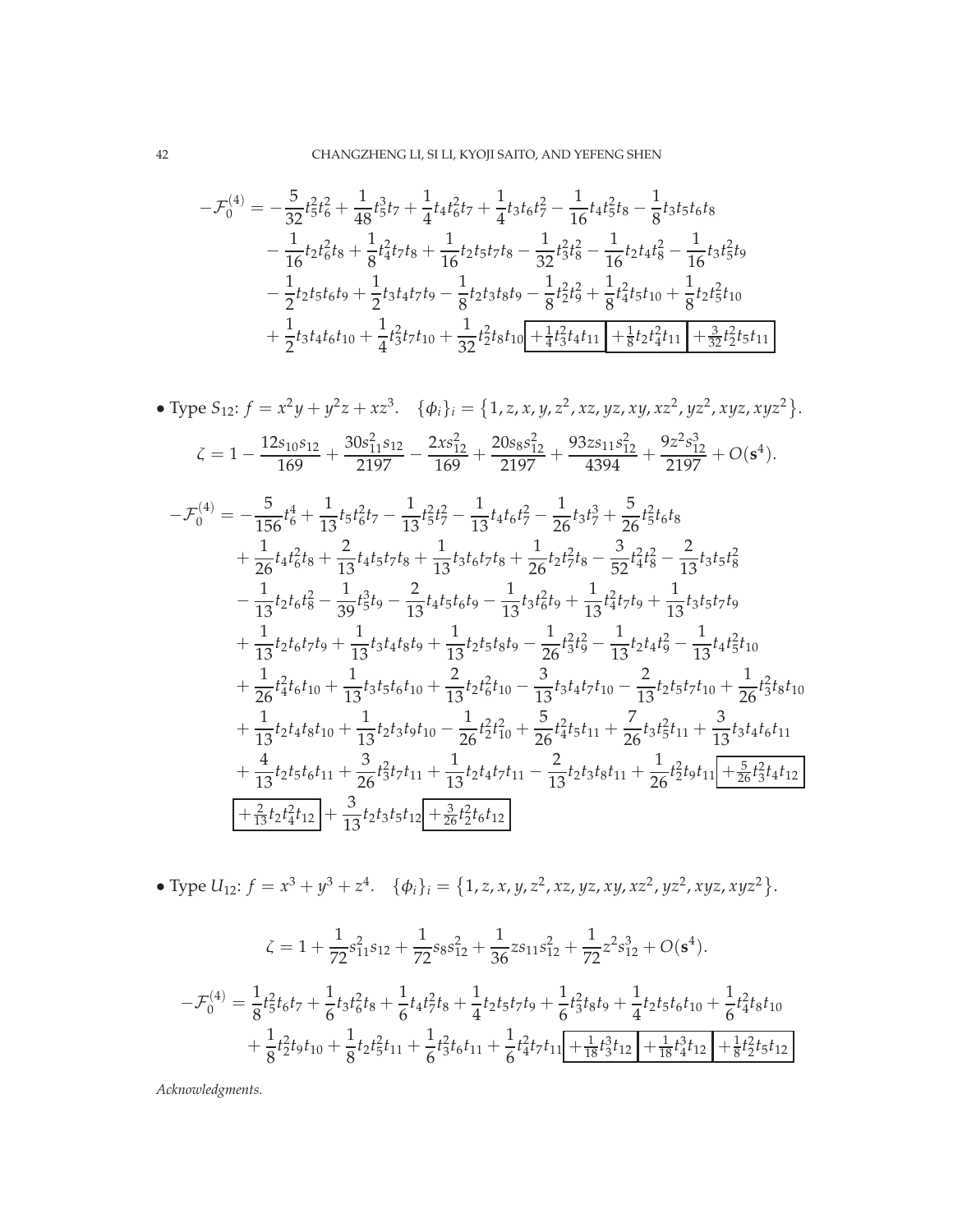The authors would like to thank Huai-Liang Chang, Kentaro Hori, Hiroshi Iritani, Todor Eliseev Milanov, Atsushi Takahashi, and especially Yongbin Ruan, for helpful discussions and valuable comments. The authors also thank the referee(s) for the careful reading and valuable comments. C. L. is supported by IBS-R003-D1. S.L. is partially supported by NSF DMS-1309118. K.S. is partially supported by JSPS Grantin-Aid for Scientific Research (A) No. 25247004. In addition, Y.S. would like to thank Alessandro Chiodo, Jeremy Guéré, Weiqiang He for helpful discussions. S.L. would like to thank Kavli IPMU, and Y.S. would like to thank IAS of HKUST for their hospitality. Part of the work was done during their visit.

#### <span id="page-42-0"></span>**REFERENCES**

- <span id="page-42-15"></span>[1] P. Acosta, *FJRW-Rings and Landau-Ginzburg Mirror Symmetry in Two Dimensions*, arXiv:0906.0970 [math.AG].
- <span id="page-42-11"></span>[2] V. I. Arnold, *Critical points of smooth functions, and their normal forms*, Uspehi Mat. Nauk **30** (1975), no. 5(185), 3–65.
- <span id="page-42-10"></span>[3] V. I. Arnold, S. M. Gusein-Zade, and A. N. Varchenko, *Singularities of differentiable maps. Vol. I.*, Birkhäuser Boston, Inc., Boston, MA, 1985. Monographs in Mathematics, 82.
- <span id="page-42-3"></span>[4] P. Berglund and M. Henningson, *Landau-Ginzburg orbifolds, mirror symmetry and the elliptic genus*, Nucl. Phys. B, 433(1995) 311-332.
- <span id="page-42-2"></span>[5] P. Berglund and T. Hübsch, *A Generalized Construction of Mirror Manifolds*, Nucl. Phys. B 393 (1993) 377-391.
- <span id="page-42-1"></span>[6] P. Candelas, X. de la Ossa, P. Green, and L. Parkes, *A pair of Calabi-Yau manifolds as an exactly soluble superconformal theory*, Nuclear Phys. B **359** (1991), no. 1, 21–74.
- <span id="page-42-7"></span>[7] H.-L. Chang, J. Li, and W. Li, *Witten's top Chern class via cosection localization*, preprint at arXiv: math.AG/1303.7126.
- <span id="page-42-14"></span>[8] A. Chiodo, *Towards an enumerative geometry of the moduli space of twisted curves and r-th roots*, Compos. Math. **144** (2008), no. 6, 1461–1496.
- <span id="page-42-12"></span>[9] A. Chiodo, H. Iritani, and Y. Ruan, *Landau-Ginzburg/Calabi-Yau correspondence, global mirror symmetry and Orlov equivalence*, Publications mathmatiques de l'IHES. ´ **119** (2013), no. 1, 127-216.
- <span id="page-42-8"></span>[10] A. Chiodo and Y. Ruan, *Landau-Ginzburg/Calabi-Yau correspondence for quintic three-folds via symplectic transformations*, Invent. Math. 182 (2010), no. 1, 117-165.
- <span id="page-42-4"></span>[11] , *A global mirror symmetry framework for the Landau-Ginzburg/Calabi-Yau correspondence*, Ann. Inst. Fourier (Grenoble) vol. 61, no. 7 (2011), 2803-2864.
- <span id="page-42-9"></span>[12] T. Coates and H. Iritani, *On the Convergence of Gromov-Witten Potentials and Givental's Formula*, preprint at arxiv: math.AG/1203.4193.
- <span id="page-42-13"></span>[13] B. Dubrovin, *Geometry of* 2*D topological field theories*, Integrable systems and quantum groups (Montecatini Terme, 1993), 120-348, Lecture Notes in Math., 1620, Springer, Berlin, 1996.
- <span id="page-42-5"></span>[14] H. Fan, T. Jarvis, and Y. Ruan, *The Witten equation, mirror symmetry, and quantum singularity theory*, Ann. of Math. (2) **178** (2013), no. 1, 1–106.
- <span id="page-42-6"></span>[15] , *The Witten Equation and Its Virtual Fundamental Cycle*, preprint at arxiv: math.AG/0712.4025.
- <span id="page-42-16"></span>[16] H. Fan and Y. Shen, *Quantum ring of singularity X<sup>p</sup>* + *XY<sup>q</sup>* , Michigan Math. J. **62** (2013), no. 1, 185–207.
- <span id="page-42-17"></span>[17] E. Getzler, *Intersection theory on* M1,4 *and elliptic Gromov-Witten invariants.*, J. Amer. Math. Soc. **10** (1997), no. 4, 973–998.
- <span id="page-42-18"></span>[18] A. Givental, *Gromov-Witten invariants and quantization of quadratic Hamiltonians*, Mosc. Math. J. **1** (2001), no. 4. Dedicated to the memory of I. G. Petrovskii on the occasion of his 100th anniversary.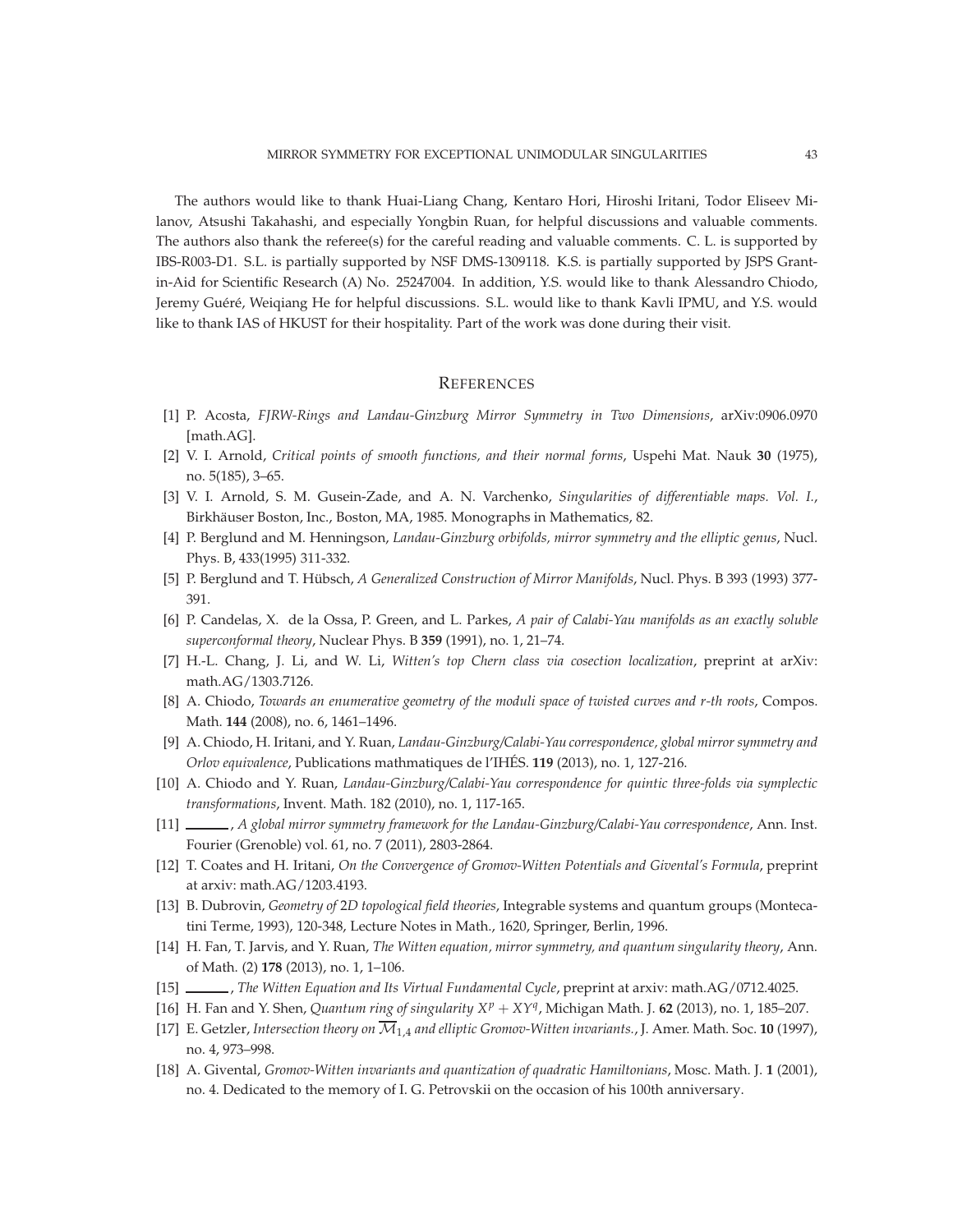- <span id="page-43-9"></span>[19] , *Semisimple Frobenius structures at higher genus*, Internat. Math. Res. Notices **23** (2001), 1265-1286.
- <span id="page-43-0"></span>[20] , *Equivariant Gromov-Witten invariants*, Internat. Math. Res. Notices **13** (1996), 613–663.
- <span id="page-43-22"></span>[21] , *A tutorial on quantum cohomology*, Symplectic geometry and topology (Park City, UT, 1997), IAS/Park City Math. Ser., vol. 7, Amer. Math. Soc., Providence, RI, 1999, pp. 231–264.
- <span id="page-43-18"></span>[22] J. Gu´er´e, *A Landau–Ginzburg mirror theorem without concavity*, preprint at [arXiv:1307.5070.](http://arxiv.org/abs/1307.5070)
- <span id="page-43-16"></span>[23] C. Hertling, *Classifying spaces for polarized mixed Hodge structures and for Brieskorn lattices*, Compositio Math. **116** (1999), no. 1, 1–37.
- <span id="page-43-5"></span>[24] K. Hori and C. Vafa, *Mirror symmetry*, preprint at arXiv: [hep-th/0002222.](http://arxiv.org/abs/hep-th/0002222)
- [25] K. Hori, A. Iqbal, and C. Vafa, *D-branes and mirror symmetry*, preprint arXiv: [hep-th/0005247.](http://arxiv.org/abs/hep-th/0005247)
- <span id="page-43-3"></span>[26] K. Hori, S. Katz, A. Klemm, R. Pandharipande, R. Thomas, C. Vafa, R. Vakil, and E. Zaslow, *Mirror symmetry*, Clay Mathematics Monographs, vol. 1, American Mathematical Society, Providence, RI, 2003.
- <span id="page-43-2"></span>[27] M. Kontsevich, *Homological algebra of mirror symmetry*, 2 (Zürich, 1994), Birkhäuser, Basel, 1995, pp. 120– 139.
- <span id="page-43-4"></span>[28] M. Krawitz, *FJRW rings and Landau-Ginzburg Mirror Symmetry*, Ph.D. thesis, University of Michigan, 2010.
- <span id="page-43-20"></span>[29] M. Krawitz, N. Priddis, P. Acosta, N. Bergin, and H. Rathnakumara, *FJRW-rings and mirror symmetry*, Comm. Math. Phys. **296** (2010), no. 1, 145–174.
- <span id="page-43-13"></span>[30] M. Krawitz and Y. Shen, *Landau-Ginzburg/Calabi-Yau Correspondence of all Genera for Elliptic Orbifold*  $\mathbb{P}^1$ , preprint at arXiv: math.AG/1106.6270.
- <span id="page-43-19"></span>[31] M. Kreuzer and H. Skarke, *On the classification of quasihomogeneous functions*, Comm. Math. Phys. **150** (1992), no. 1, 137–147.
- <span id="page-43-15"></span>[32] C. Li, S. Li, and K. Saito, *Primitive forms via polyvector fields*, preprint at arxiv: math.AG/1311.1659.
- <span id="page-43-1"></span>[33] B. Lian, K. Liu, and S.-T. Yau, *Mirror principle. I*, Asian J. Math. **1** (1997), no. 4, 729–763.
- <span id="page-43-10"></span>[34] T. Milanov, *Analyticity of the total ancestor potential in singularity theory*, Advances in Math. **255** (2014), 217–241.
- <span id="page-43-14"></span>[35] T. Milanov and Y. Shen, *Global mirror symmetry for invertible simple elliptic singularities*, preprint at arxiv: math.AG/1210.6862.
- <span id="page-43-6"></span>[36] A. Polishchuk and A. Vaintrob, *Matrix factorizations and Cohomological Field Theories*, preprint at [arXiv:1105.2903.](http://arxiv.org/abs/1105.2903)
- <span id="page-43-7"></span>[37] Y. Ruan, *The Witten equation and the geometry of the Landau-Ginzburg model*, String-Math 2011, 209-240, Proc. Sympos. Pure Math., 85, Amer. Math. Soc., Providence, RI, 2012.
- <span id="page-43-11"></span>[38] K. Saito, *Quasihomogene isolierte Singularitäten von Hyperflächen*, Invent. Math. 14 (1971), 123–142.
- [39] , *Einfach-elliptische Singularitäten*, Invent. Math. 23 (1974), 289–325.
- [40] , *Primitive forms for a universal unfolding of a function with an isolated critical point*, J. Fac. Sci. Univ. Tokyo Sect. IA Math. **28** (1981), no. 3, 775–792 (1982).
- <span id="page-43-8"></span>[41] , *Period mapping associated to a primitive form*, Publ. Res. Inst. Math. Sci. **19** (1983), no. 3, 1231–1264.
- <span id="page-43-21"></span>[42]  $\_\_\_\_\_$ , The higher residue pairings  $K_F^{(k)}$  for a family of hypersurface singular points, Singularities, Part 2 (Arcata, Calif., 1981), 1983, pp. 441–463.
- <span id="page-43-12"></span>[43] , *Regular system of weights and associated singularities*, Complex analytic singularities, Adv. Stud. Pure Math., vol. 8, North-Holland, Amsterdam, 1987, pp. 479–526.
- <span id="page-43-17"></span>[44] , *Duality for regular systems of weights*, Asian J. Math. **2** (1998), no. 4, 983–1047.
- [45] K. Saito and A. Takahashi, *From primitive forms to Frobenius manifolds*, From Hodge theory to integrability and TQFT tt\*-geometry, Proc. Sympos. Pure Math., vol. 78, Amer. Math. Soc., Providence, RI, 2008, pp. 31–48.